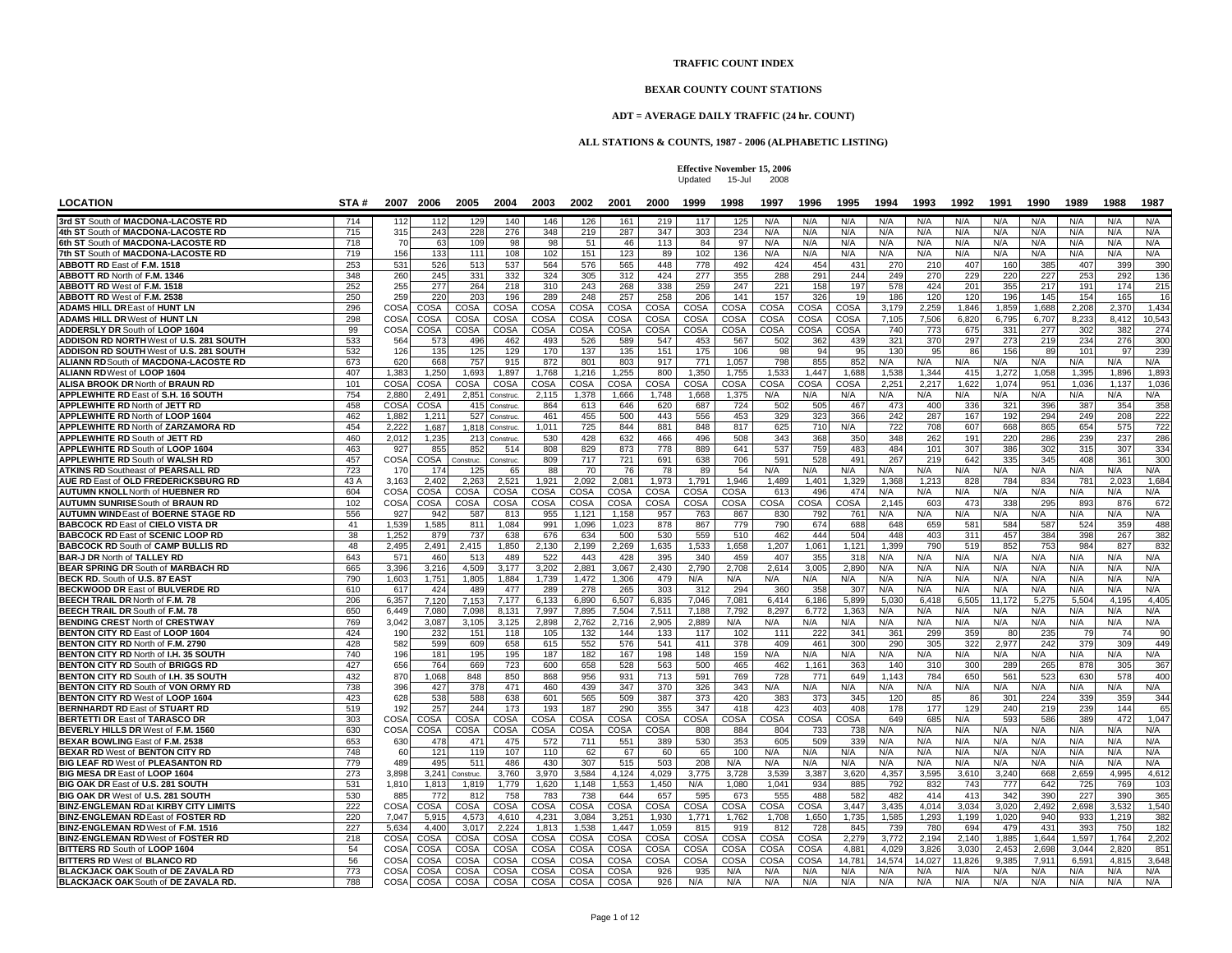| LOCATION                                                                              | STA #       |                     | 2007 2006           | 2005                | 2004           | 2003           | 2002           | 2001           | 2000          | 1999          | 1998           | 1997                | 1996           | 1995           | 1994           | 1993             | 1992           | 1991           | 1990           | 1989           | 1988            | 1987           |
|---------------------------------------------------------------------------------------|-------------|---------------------|---------------------|---------------------|----------------|----------------|----------------|----------------|---------------|---------------|----------------|---------------------|----------------|----------------|----------------|------------------|----------------|----------------|----------------|----------------|-----------------|----------------|
| <b>BLANCHARD RD North of PEARSALL RD</b>                                              | 722         | 373                 | 334                 | 364                 | 273            | 277            | 258            | 509            | 615           | 232           | 247            | N/A                 | N/A            | N/A            | N/A            | N/A              | N/A            | N/A            | N/A            | N/A            | N/A             | N/A            |
| <b>BLANCO RD South of COMAL COUNTY LINE</b>                                           | 26          | 1,951               | 2,110               | 1.761               | 1,798          | 1,806          | 1,895          | 1,788          | 1,592         | 1,350         | 1,249          | 1,171               | 1,295          | 1,251          | 1,218          | 1,043            | 972            | 884            | 103            | 855            | 900             | 590            |
| BLUE WING RD East of F.M. 1937                                                        | 476         | 448                 | 570                 | 527                 | 522            | 576            | 489            | 348            | 506           | 474           | 412            | 357                 | 387            | 427            | 393            | 346              | 256            | 521            | 318            | 461            | 480             | 300            |
| BLUE WING RD North of WHITNEY AVE<br>BLUE WING RD South of I.H. 37                    | 480<br>487  | 191<br>447          | 277<br>487          | 263<br>449          | 273<br>414     | 291<br>506     | 239<br>383     | 234<br>434     | 287<br>380    | 287<br>336    | 250<br>353     | 293<br>37C          | 273<br>312     | 262<br>333     | 282<br>305     | 226<br>324       | 223<br>273     | 226<br>378     | 296<br>368     | 206<br>311     | 343<br>388      | 211<br>320     |
| <b>BLUE WING RD Southwest of SOUTHTON RD</b>                                          | 482         | 983                 | 431                 | 427                 | 398            | 549            | 648            | 492            | 463           | 539           | 589            | 51'                 | 477            | 472            | 510            | 486              | 359            | 418            | 653            | 846            | 817             | 1,260          |
| <b>BOBCAT PASS South of MILITARY DR. WEST</b>                                         | 787         | <b>COSA</b>         | COSA                | COSA                | COSA           | COSA           | COSA           | <b>COSA</b>    | 1,876         | N/A           | N/A            | N/A                 | N/A            | N/A            | N/A            | N/A              | N/A            | N/A            | N/A            | N/A            | N/A             | N/A            |
| <b>BOERNE FOREST East of BOERNE STAGE RD</b>                                          | 555         | 694                 | 744                 | 674                 | 610            | 783            | 835            | 759            | 741           | 741           | 833            | 798                 | 711            | 633            | N/A            | N/A              | N/A            | N/A            | N/A            | N/A            | N/A             | N/A            |
| <b>BOERNE STAGE RD East of SCENIC LOOP RD</b>                                         | 13          | 4,375               | 4,404               | 4,469               | 4,189          | 5,423          | 4,278          | 4,013          | 3,606         | 3,620         | 3,365          | 3,11                | 2,976          | 1,954          | 1,953          | 1,409            | 1,424          | 1,307          | 972            | 1,15           | 2,048           | 838            |
| BOERNE STAGE RD North of SCENIC LOOP RD                                               | 14          | 2,358               | 2,306               | 3,216               | 3,237          | 3,411          | 2,198          | 2,023          | 1,986         | 1,851         | 1,859          | 1,748               | 1,740          | 2,906          | 2,976          | 2,23             | 2,229          | 2,843          | 1,833          | 3,743          | 1,293           | 1,015          |
| BOERNE STAGE RD South of KENDALL COUNTY LINE                                          | 2           | 1,687               | 1.730               | 1.405               | 1,359          | 1.487          | 1,266          | 1,259          | 723           | 965           | 995            | 956                 | 910            | 898            | 914            | 645              | 716            | 772            | 597            | 577            | 512             | 672            |
| <b>BOERNE STAGE RD West of I.H. 10 WEST</b><br><b>BOLING BROOK DR West of HUNT LN</b> | 44 A<br>287 | 12,923<br>COS/      | 10,104<br>COSA      | 8,354<br>COSA       | 6,952<br>COSA  | 7,038<br>COSA  | 6,724<br>COSA  | 6,322<br>COSA  | 7,036<br>COSA | 6,911<br>COSA | 6,620<br>COSA  | 5,785<br>COSA       | 5,857<br>COSA  | 5,714<br>2,299 | 6,142<br>2,481 | 5,178<br>N/A     | 3,951<br>2,754 | 4,190<br>2,676 | 3,771<br>2,544 | 4,122<br>2.599 | 4,355<br>2.685  | 4,422<br>N/A   |
| <b>BONN MOUNTAIN DR North of BORGFELD DR</b>                                          | 565         | 445                 | 391                 | 398                 | 348            | 459            | 446            | 420            | 552           | 404           | 339            | 439                 | 427            | 470            | N/A            | N/A              | N/A            | N/A            | N/A            | N/A            | N/A             | N/A            |
| <b>BORGFELD DR East of BULVERDE RD</b>                                                | 31          | 6,249               | 6,529               | 7,209               | 6,138          | 6,183          | 5,894          | 5,755          | 5,716         | 6,201         | 4,688          | 3,051               | 4,170          | 3,819          | 3,637          | 2,789            | 2,837          | 2,584          | 2,268          | 1,94'          | 2,093           | 2,388          |
| <b>BORGFELD DR East of OLD BLANCO RD</b>                                              | 27          | 2,819               | 2,853               | 3,222               | 2,281          | 1,969          | 2,084          | 2.072          | 2,183         | 2,204         | 1,818          | 1,664               | 1,648          | 1,359          | 1.889          | 1,300            | 980            | 878            | 971            | 1,377          | 942             | 818            |
| <b>BORGFELD DR West of BULVERDE RD</b>                                                | 29          | 6,706               | 7,033               | 7,342               | 6,671          | 7,518          | 7,365          | 7,515          | 9,803         | 7,536         | 5,609          | 5,270               | 5,208          | 4,319          | 3,991          | 3,224            | 3,275          | 2,926          | 2.245          | 2,328          | 2,420           | 3,010          |
| BORGFELD DR West of U.S. 281 NORTH                                                    | 576         | 5,035               | 6,529               | 7,209               | 6,497          | 6,183          | 5,894          | 5,755          | 5,724         | 6,201         | 4,688          | 3,028               | 4,044          | 4,124          | N/A            | N/A              | N/A            | N/A            | N/A            | N/A            | N/A             | N/A            |
| <b>BOWEN DR North of OLD TEZEL RD</b><br><b>BOWENS CROSSING East of LOOP 1604</b>     | 125<br>104  | COS/<br><b>COSA</b> | COSA<br>COSA        | COSA<br>COSA        | COSA<br>COSA   | COSA<br>COSA   | COSA<br>COSA   | COSA<br>COSA   | COSA<br>COSA  | COSA<br>COSA  | COSA<br>COSA   | COSA<br>COSA        | COSA<br>COSA   | COSA<br>COSA   | 6.960<br>5,345 | 6,654<br>5,344   | 6.376<br>7,138 | 6,243<br>6,943 | 6.306<br>4,519 | 5.764<br>3,242 | 5.768<br>2.906  | 3,802<br>2,781 |
| <b>BOWENS CROSSING South of BOWEN DR</b>                                              | 105         | COSA                | COSA                | COSA                | COSA           | COSA           | COSA           | COSA           | COSA          | COSA          | COSA           | COSA                | COSA           | COSA           | 6,716          | 5,744            | 6,933          | 5,026          | 6,855          | 4,202          | 3,97            | 4,058          |
| <b>BRADLEY RD North of PEARSALL RD</b>                                                | 724         | 437                 | 391                 | 442                 | 417            | 467            | 356            | 434            | 417           | 387           | 92             | N/A                 | N/A            | N/A            | N/A            | N/A              | N/A            | N/A            | N/A            | N/A            | N/A             | N/A            |
| BRAUN RD East of F.M. 1560                                                            | 93          | 6,887               | 3,940               | 2,307               | 3,266          | 3,540          | 2,878          | 2,791          | 2,497         | 1,382         | 1,536          | 1,572               | 1,088          | 963            | 918            | 673              | 1,080          | 779            | 1,594          | 778            | 696             | 612            |
| BRAUN RD East of LOOP 1604                                                            | 100         | COSA                | COSA                | COSA                | COSA           | COSA           | COSA           | COSA           | COSA          | COSA          | COSA           | COSA                | COSA           | COSA           | 5,422          | 4,219            | 4,396          | 3,173          | 2.664          | 2,697          | 2.345           | 2,254          |
| <b>BRAUN RD East of OLD TEZEL RD</b>                                                  | 127         | COSA                | COSA                | COSA                | COSA           | COSA           | COSA           | COSA           | COSA          | <b>COSA</b>   | COSA           | COSA                | COSA           | <b>COSA</b>    | 5,821          | 4,691            | 4,441          | 3,606          | 3,609          | 3,372          | 2,847           | 2,679          |
| <b>BRAUN RD East of TEZEL RD</b><br><b>BRAUN RD West of BANDERA RD</b>                | 132<br>152  | <b>COSA</b><br>COSA | COSA                | COSA<br>COSA        | COSA<br>COSA   | COSA           | COSA<br>COSA   | COSA           | COSA          | COSA          | COSA           | COSA<br><b>COSA</b> | COSA           | COSA<br>COSA   | 5,297<br>5,568 | 5,345            | 5,482<br>5,879 | 4,279<br>5,024 | 4,264<br>4.940 | 4,144<br>4,791 | 3.156<br>3.716  | 1,110<br>7,280 |
| <b>BRAUN RD West of LESLIE RD</b>                                                     | 96          | 15,775              | COSA<br>12,673      | 5,083               | 5,636          | COSA<br>4,221  | 3,732          | COSA<br>3,744  | COSA<br>3,302 | COSA<br>3,395 | COSA<br>3,360  | 2,62                | COSA<br>1,728  | N/A            | 4,829          | 5,557<br>3,417   | 3,133          | 2,250          | 621            | 1,951          | 1,629           | 1,485          |
| <b>BRAUN RD West of TEZEL RD</b>                                                      | 131         | COSA                | COSA                | COSA                | COSA           | COSA           | COSA           | COSA           | COSA          | COSA          | COSA           | COSA                | COSA           | COSA           | 6,267          | 4,627            | 4,668          | 3,408          | 3,174          | 3,620          | 2,849           | 1,315          |
| <b>BREEZE OAK LN South of BOERNE STAGE RD</b>                                         | 589         | 145                 | 135                 | 233                 | 185            | 151            | 215            | 191            | 177           | 159           | 224            | 149                 | 132            | 147            | N/A            | N/A              | N/A            | N/A            | N/A            | N/A            | N/A             | N/A            |
| <b>BREWER RD West of WISDOM RD</b>                                                    | 382         | 191                 | 105                 | 105                 | 97             | 98             | 86             | 81             | 135           | 64            | 88             | 7 <sup>0</sup>      | 51             | 58             | -74            | -50              | 79             | 48             | 56             | 87             | 139             | 113            |
| <b>BRIARCREST DR East of BULVERDE RD</b>                                              | 69          | <b>COSA</b>         | COSA                | COSA                | COSA           | COSA           | COSA           | COSA           | COSA          | COSA          | COSA           | COSA                | COSA           | 2,454          | 2,891          | 2,828            | 3,075          | 2,671          | 2,410          | 2,007          | 1,916           | 10,814         |
| <b>BRIARCREST DR West of CLASSEN RD</b>                                               | 73          | COSA                | COSA                | COSA                | COSA           | COSA           | COSA           | <b>COSA</b>    | COSA          | COSA          | COSA           | COSA                | COSA           | 967            | 908            | 1.069            | 1,213          | 938            | 874            | 876            | 1.272           | 4,130          |
| <b>BRIGGS RD East of LUCKEY RD</b><br><b>BRIGGS RD North of BENTON CITY RD</b>        | 735<br>755  | 283<br>60C          | 321<br>615          | 313<br>582          | 358<br>684     | 360<br>625     | 349<br>682     | 248<br>606     | 250<br>575    | 248<br>503    | 238<br>517     | N/A<br>N/A          | N/A<br>N/A     | N/A<br>N/A     | N/A<br>N/A     | N/A<br>N/A       | N/A<br>N/A     | N/A<br>N/A     | N/A<br>N/A     | N/A<br>N/A     | N/A<br>N/A      | N/A<br>N/A     |
| <b>BROAD OAK DR South of BOERNE STAGE RD</b>                                          | 45          | 1,322               | 1,248               | 990                 | 1,342          | 1,472          | 1,614          | 1,421          | 770           | 1.001         | 805            | 832                 | 685            | 784            | 804            | 81               | 1.122          | 762            | 695            | 645            | 63              | 708            |
| <b>BRUCKS DR</b> West of F.M. 78                                                      | 652         | 260                 | 265                 | 272                 | 220            | 389            | 297            | 366            | 219           | 201           | 197            | 240                 | 246            | 250            | N/A            | N/A              | N/A            | N/A            | N/A            | N/A            | N/A             | N/A            |
| BUCK RD North of I.H. 35 SOUTH                                                        | 419         | 369                 | 333                 | 314                 | 281            | 370            | 232            | 264            | 258           | 275           | 236            | 244                 | 175            | 203            | 339            | 17'              | 171            | 222            | 176            | 133            | 24              | 285            |
| <b>BUCKSKIN DR West of I.H. 10 WEST</b>                                               | 561         | 684                 | 607                 | 584                 | 743            | 666            | 760            | 685            | 788           | 704           | 412            | 429                 | 682            | 578            | N/A            | N/A              | N/A            | N/A            | N/A            | N/A            | N/A             | N/A            |
| <b>BUFFALO PASS South of MARBACH RD</b>                                               | 705         | 2,060               | 1,406               | 3,574               | 1,637          | 1,688          | 1,631          | 1,831          | 1,293         | 1,397         | 1,601          | N/A                 | N/A            | N/A            | N/A            | N/A              | N/A            | N/A            | N/A            | N/A            | N/A             | N/A            |
| BULVERDE RD East of U.S. 281 NORTH<br><b>BULVERDE RD North of BORGFELD DR</b>         | 577<br>30   | 5,069<br>547        | 5,116<br>950        | 3,774<br>875        | 3,751<br>852   | 2,649<br>948   | 2,608<br>1,066 | 1,122<br>1,025 | 2,123<br>967  | 2.038<br>808  | 1,670<br>708   | 1,430<br>738        | 1,219<br>851   | 1,383<br>571   | N/A<br>479     | N/A<br>403       | N/A<br>536     | N/A<br>450     | N/A<br>562     | N/A<br>415     | N/A<br>46'      | N/A<br>426     |
| <b>BULVERDE RD North of EVANS RD</b>                                                  | 609         | 11,841              | 5,101               | 5,462               | 5,393          | 4,645          | 3,719          | 3,114          | 1,885         | 2,353         | 1,122          | 1,223               | 1,141          | 1,192          | N/A            | N/A              | N/A            | N/A            | N/A            | N/A            | N/A             | N/A            |
| <b>BULVERDE RD North of LOOP 1604</b>                                                 | 62          | COSA                | COSA                | COSA                | COSA           | COSA           | COSA           | COSA           | 7,470         | 5,294         | 4.121          | 3,217               | 3,186          | 2.938          | 2.637          | 2,27             | 1.904          | 1,964          | 1.454          | 1,52           | 1.34            | 922            |
| <b>BULVERDE RD North of S.A. CITY LIMITS</b>                                          | 70          | COSA                | COSA                | COSA                | COSA           | COSA           | COSA           | COSA           | COSA          | COSA          | COSA           | COSA                | COSA           | 11,536         | 11.129         | 9,812            | 9,427          | 9,134          | 9.382          | 8,586          | 6.639           | 6,836          |
| <b>BULVERDE RD South of BORGFELD DR</b>                                               | 32          | 341                 | 1,430               | 1,589               | 1,220          | 1,318          | 729            | 692            | 897           | 773           | 607            | 471                 | 468            | 539            | 466            | 42C              | 372            | 296            | 360            | 291            | 250             | 330            |
| <b>BULVERDE RD South of COMAL CO. LINE</b>                                            | 554         | 573                 | 858                 | 815                 | 672            | 784            | 969            | 750            | 694           | 806           | 882            | 913                 | 772            | 346            | N/A            | N/A              | N/A            | N/A            | N/A            | N/A            | N/A             | N/A            |
| <b>BULVERDE RD South of EVANS RD</b><br>BULVERDE RD South of JONES-MALTSBERGER RD     | 61<br>64    | COSA<br>COSA        | COSA<br>COSA        | COSA<br><b>COSA</b> | COSA<br>COSA   | COSA<br>COSA   | COSA<br>COSA   | COSA<br>COSA   | 4,804<br>COSA | 4,000<br>COSA | 2,740<br>COSA  | 2,326<br>COSA       | 2,271<br>COSA  | 2,139<br>6,083 | 2,125<br>5,843 | 1,671<br>5,032   | 1,309<br>1,858 | 1,261<br>3,548 | 1,242<br>3,121 | 1,318<br>2,802 | 1,087<br>3,228  | 103<br>4,242   |
| <b>BULVERDE RD South of MARSHALL RD</b>                                               | 59          | 14,628              | 7,962               | 8,051               | 4,882          | 4,370          | 3,168          | 2,584          | 1,901         | 2,005         | 1,239          | 368                 | 1,247          | 1,120          | 1,114          | 930              | 787            | N/A            | N/A            | 286            | 264             | 83             |
| <b>BULVERDE RD South of SMITHSON VALLEY RD</b>                                        | 35          | 7,945               | 5,207               | 4,946               | 3,380          | 2,737          | 2,319          | 1,563          | 1,971         | 1,764         | 1,243          | 1,065               | 1,086          | 1,131          | 1,488          | 143              | 754            | 225            | 238            | 424            | 349             | 319            |
| <b>BULVERDE RD West of SMITHSON VALLEY RD</b>                                         | 34          | 5,641               | 5.075               | 4.969               | 4,024          | 3,425          | 2,706          | 2,325          | 2,493         | 1,886         | 1,812          | 1,537               | 1,337          | 1,309          | 1,322          | 1,051            | 941            | 520            | 512            | 528            | 66              | 550            |
| <b>BURSHARD RD East of FOSTER RD</b>                                                  | 343         | 1,055               | 1,053               | 1,182               | 1,438          | 1,415          | 689            | 848            | 314           | 780           | 712            | 722                 | 590            | 574            | 638            | 26               | 307            | 1,580          | 1,120          | 924            | 511             | 745            |
| <b>CACIAS RD Northeast of W.W. WHITE RD</b>                                           | 337         | 446                 | 444                 | 410                 | 401            | 387            | 491            | 267            | 312           | 268           | 274            | 257                 | 240            | 276            | 291            | 320              | 262            | 131            | 221            | 255            | 293             | 315            |
| <b>CACIAS RD Southwest of FOSTER RD</b><br><b>CAEN DR North of NEW GUILBEAU RD</b>    | 340<br>120  | 273<br>COSA         | 387<br>COSA         | 416<br><b>COSA</b>  | 327<br>COSA    | 384<br>COSA    | 396<br>COSA    | 225<br>COSA    | 222<br>COSA   | 416<br>COSA   | 194<br>COSA    | 198<br>COSA         | 173<br>COSA    | 178<br>COSA    | 185<br>1,837   | 222<br>1,567     | 153<br>1,316   | 201<br>869     | 173<br>2,080   | 191<br>981     | 215<br>1,225    | 197<br>745     |
| <b>CAEN DR South of NEW GUILBEAU RD</b>                                               | 118         | COSA                | COSA                | COSA                | COSA           | COSA           | COSA           | COSA           | COSA          | COSA          | COSA           | COSA                | <b>COSA</b>    | COSA           | 1,492          | 989              | 921            | 374            | 497            | 472            | 54'             | 428            |
| <b>CAGNON RD North of MACDONA-LACOSTE RD</b>                                          | 269         | 948                 | 820                 | 844                 | 663            | 686            | 852            | 871            | 696           | 787           | 933            | 729                 | 934            | 825            | 774            | 544              | 517            | 543            | 459            | 490            | 579             | 1,089          |
| <b>CAGNON RD South of U.S. 90 WEST</b>                                                | 271         | 2,217               | 1,432               | 988                 | 1,139          | 1,342          | 1,105          | 1,374          | 1,062         | 990           | 1,051          | 1,027               | 1,737          | 1,719          | 2,016          | 1,111            | 934            | 882            | 846            | 996            | 82 <sup>2</sup> | 687            |
| <b>CAMP BULLIS RD East of BABCOCK RD</b>                                              | 47          | COS/                | COSA                | COSA                | COSA           | COSA           | COSA           | <b>COSA</b>    | COSA          | COSA          | 881            | 832                 | 683            | 446            | 909            | N/A              | N/A            | N/A            | N/A            | N/A            | N/A             | N/A            |
| <b>CAMP BULLIS RD East of I.H. 10 WEST</b>                                            | 50          | COSA                | COSA                | <b>COSA</b>         | COSA           | COSA           | COSA           | COSA           | COSA          | COSA          | 3.310          | 2,857               | 3.435          | 2.165          | 2.737          | 2,928            | N/A            | 1.244          | 1.149          | 4,235          | 3,524           | 2,821          |
| <b>CAMP BULLIS RD West of I.H. 10 WEST</b><br><b>CAMPBELTON RD North of MATHIS RD</b> | 49<br>534   | COSA<br>2,532       | COSA<br>2,537       | COSA<br>2,652       | COSA<br>2,837  | COSA<br>2,466  | COSA<br>2,427  | COSA<br>2,296  | COSA<br>1.989 | COSA<br>2,348 | 1,971<br>1,754 | 1,886<br>1.443      | 2,006<br>1,273 | 1,298<br>1,303 | 1,900          | 1,807<br>1 1 3 2 | 1,388          | 1,263<br>983   | 1,146<br>1,078 | 1,204<br>1,551 | 1,169           | 578<br>697     |
| <b>CAMPBELTON RD North of MOGFORD RD</b>                                              | 536         | 2,211               | 2,082               | 1,911               | 678            | 577            | 577            | 580            | 501           | 574           | 526            | 442                 | 534            | 492            | 483            | 253              | 239            | 457            | 302            | 344            | 359             | 261            |
| <b>CAMPBELTON RD South of HARDY RD</b>                                                | 539         | 182                 | 172                 | 196                 | 160            | 210            | 152            | 137            | 131           | 118           | 118            | 110                 | 112            | 120            | 162            | 123              | 77             | 91             | 90             | 78             | 130             | 77             |
| CAMPBELTON RD South of LOOP 1604                                                      | 501         | 2,852               | 2,650               | 2,477               | 2,732          | 2,654          | 2,209          | 2,496          | 2,467         | 2,593         | 1,959          | 1,834               | 1,594          | 1,656          | 1,483          | 1,352            | 1,172          | 1,293          | 1,206          | 1,594          | 987             | 920            |
| <b>CAMPBELTON RD West of HARDY RD</b>                                                 | 538         | 577                 | 615                 | 584                 | 562            | 694            | 615            | 486            | 496           | 190           | 409            | 383                 | 421            | 320            | 370            | 348              | 395            | 269            | 284            | 265            | 393             | 301            |
| <b>CANDLEMEADOW DR South of BINZ-ENGLEMANN RD</b>                                     | 224         | 5,593               | 4,597               | 4,652               | 4,161          | 4,088          | 2,891          | 2,856          | 3,949         | 2,684         | 3,356          | 2,868               | 2,855          | 2,796          | 2,069          | 2,038            | 1,389          | 1,494          | 1,247          | 1,115          | 843             | 1,497          |
| <b>CANDLEMEADOW DR West of FOSTER RD</b><br><b>CARTWRIGHT TRAIL West of TALLEY RD</b> | 225<br>87   | 5,119<br>1,355      | 5,162<br>1,195      | 3,551<br>1,216      | 2,915<br>1,100 | 3,678<br>1,286 | 3,018<br>1,280 | 2,931<br>1,229 | 2,903         | 3,334         | 3,465<br>1,054 | 3,042<br>1,155      | 2,849<br>1,099 | 2,722<br>1,036 | 2,135          | 1,870<br>956     | 2,270<br>968   | 2,267          | 1,866          | 1,775<br>1,002 | 1,686<br>900    | 1,684<br>847   |
| <b>CASSIANO RD North of ELMENDORF CITY LIMITS</b>                                     | 509         |                     | Elmendorf Elmendorf | 773                 | 751            | 697            | 796            | 867            | 1,187<br>844  | 1,024<br>820  | 789            | 828                 | 848            | 842            | 915<br>917     | 842              | 593            | 1,195<br>680   | 1,110<br>638   | 552            | 474             | 425            |
| <b>CASSIANO RD South of RICHTER RD</b>                                                | 507         | Elmendorf           | Elmendorf           | 824                 | 838            | 1,033          | 889            | 922            | 834           | 868           | 765            | 875                 | 872            | 872            | 843            | 238              | 643            | 773            | 808            | 778            | 627             | 329            |
| CASSIN RD Northwest of I.H. 35 SOUTH                                                  | 313         | COSA                | COSA                | COSA                | COSA           | COSA           | COSA           | COSA           | COSA          | COSA          | COSA           | COSA                | COSA           | COSA           | 1,006          | 1,092            | 908            | 924            | 808            | 929            | 859             | 845            |
| CASSIN RD West of U.S. 81 SOUTH                                                       | 311         | COSA                | COSA                | COSA                | COSA           | COSA           | COSA           | COSA           | COSA          | COSA          | COSA           | COSA                | COSA           | COSA           | 202            | 186              | 150            | 206            | 205            | 249            | 415             | 519            |
| <b>CAVERN HILL DR. South of SHAENFIELD RD.</b>                                        | 809         | 5,601               | 4,283               | 4,450               | N/A            | N/A            | N/A            | N/A            | N/A           | N/A           | N/A            | N/A                 | N/A            | N/A            | N/A            | N/A              | N/A            | N/A            | N/A            | N/A            | N/A             | N/A            |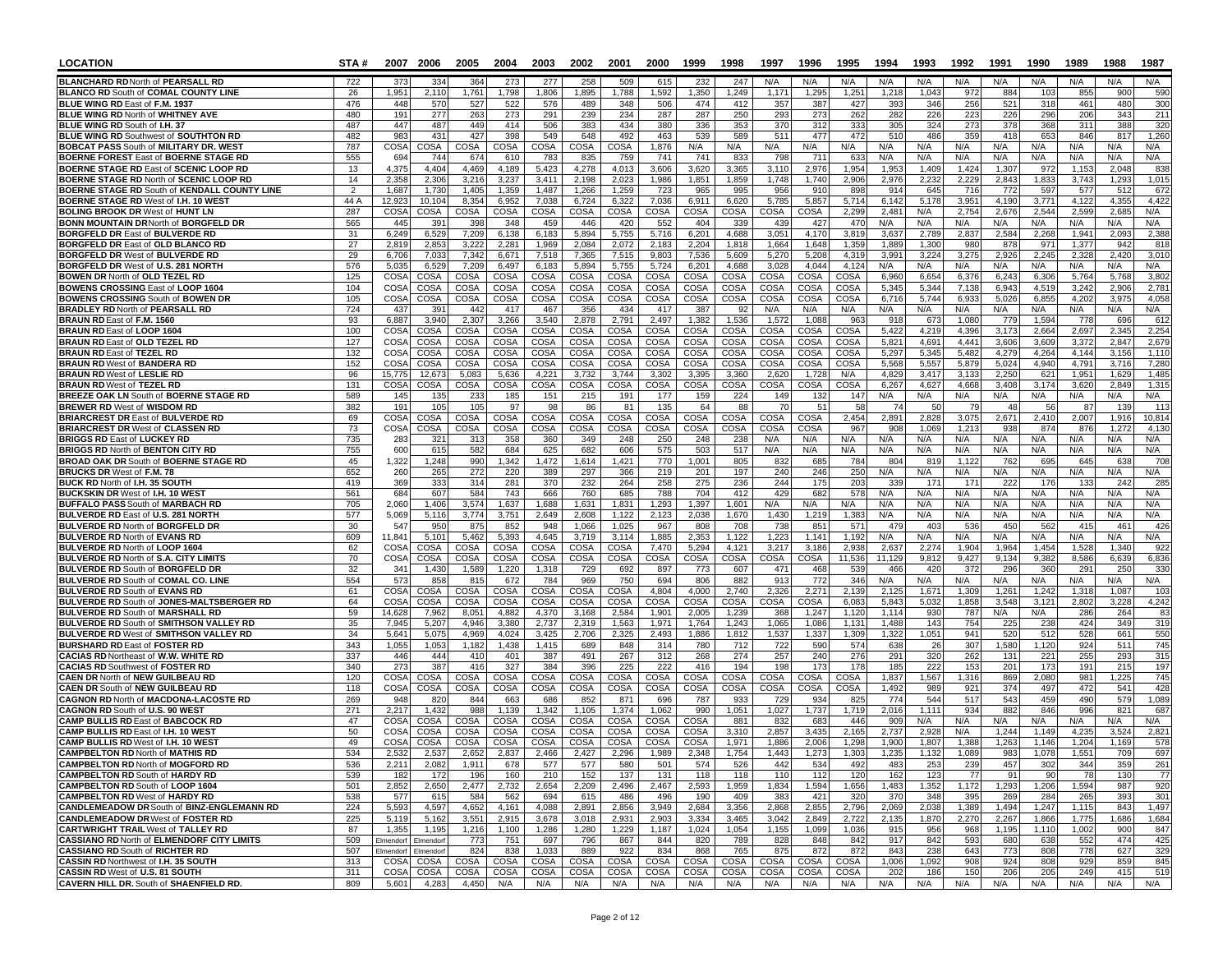| LOCATION                                                                                     | STA#        |                            | 2007 2006          | 2005                               | 2004                | 2003               | 2002               | 2001               | 2000               | 1999               | 1998               | 1997               | 1996               | 1995            | 1994            | 1993                   | 1992            | 1991            | 1990            | 1989            | 1988                     | 1987           |
|----------------------------------------------------------------------------------------------|-------------|----------------------------|--------------------|------------------------------------|---------------------|--------------------|--------------------|--------------------|--------------------|--------------------|--------------------|--------------------|--------------------|-----------------|-----------------|------------------------|-----------------|-----------------|-----------------|-----------------|--------------------------|----------------|
| <b>CHIMNEY CREEK RD North of BANDERA RD</b>                                                  | 614         | 577                        | 47                 | 441                                | 515                 | 591                | 511                | 482                | 470                | 431                | 472                | 457                | 530                | 370             | N/A             | N/A                    | N/A             | N/A             | N/A             | N/A             | N/A                      | N/A            |
| CIELO VISTA DR North of BABCOCK RD                                                           | 40          | 334                        | 289                | 245                                | 321                 | 203                | 198                | 230                | 222                | 181                | 185                | 211                | 157                | 197             | 153             | 18'                    | 152             | 142             | 146             | 162             | 15 <sub>2</sub>          | 146            |
| <b>CIELO VISTA DR South of BABCOCK RD</b><br><b>CIELO VISTA DR West of I.H. 10 WEST</b>      | 595<br>45 A | 204<br>992                 | 292<br>588         | 384<br>573                         | 491<br>781          | 186<br>485         | 245<br>521         | 272<br>536         | 219<br>806         | 170<br>697         | 148<br>562         | 175<br>369         | 110<br>523         | 143<br>535      | N/A<br>501      | N/A<br>544             | N/A<br>486      | N/A<br>546      | N/A<br>436      | N/A<br>407      | N/A<br>41                | N/A<br>560     |
| CINCO DE MAYO DR West of MONTGOMERY RD                                                       | 671         | 1,902                      | 1,747              | 1,876                              | 1,797               | 2,222              | 1,831              | 1,831              | 1,894              | 1,791              | 1,567              | 1.490              | 1,451              | 3,715           | N/A             | N/A                    | N/A             | N/A             | N/A             | N/A             | N/A                      | N/A            |
| <b>CINNAMON OAKWest of HUEBNER RD</b>                                                        | 625         | <b>COSA</b>                | COSA               | COSA                               | COSA                | COSA               | COSA               | COSA               | 1,225              | 1.074              | 1.084              | N/A                | 1,093              | 1.062           | N/A             | N/A                    | N/A             | N/A             | N/A             | N/A             | N/A                      | N/A            |
| <b>CLASSEN RD South of BRIARCREST DR</b><br>CLASSEN RD South of LOOP 1604                    | 72<br>65    | <b>COSA</b><br><b>COSA</b> | COSA<br>COSA       | COSA<br>COSA                       | COSA<br>COSA        | COSA<br>COSA       | COSA<br>COSA       | COSA<br>COSA       | COSA<br>COSA       | COSA<br>COSA       | COSA<br>COSA       | COSA<br>COSA       | COSA<br>COSA       | 6,218<br>8.105  | 4,130<br>5,986  | 3,59<br>5,198          | 6,553<br>4.404  | 5,889<br>4,845  | 4.710<br>3,550  | 5,20<br>3,53    | 5,76'<br>3,242           | 3,683<br>2,300 |
| <b>CLEAR SPRINGS PARK East of SMITHSON VALLEY RD</b>                                         | 582         | 502                        | 56                 | 557                                | 550                 | 626                | 428                | 513                | 586                | 662                | 527                | 441                | 294                | 242             | N/A             | N/A                    | N/A             | N/A             | N/A             | N/A             | N/A                      | N/A            |
| <b>CLIFFBRIAR DR North of F.M. 471</b>                                                       | 114         | <b>COSA</b>                | COSA               | COSA                               | COSA                | COSA               | COSA               | COSA               | COSA               | COSA               | COSA               | COSA               | COSA               | COSA            | 8,301           | 8,294                  | 8,716           | 7,83'           | 6,486           | 6,260           | 6,193                    | 6,254          |
| <b>CLIFFBRIAR DR North of TIMBER PATH</b><br><b>COOKSEY RD</b> South of U.S. 87 EAST         | 117<br>353  | <b>COSA</b><br>539         | COSA<br>615        | COSA<br>546                        | COSA<br>562         | COSA<br>532        | COSA<br>519        | COSA<br>552        | COSA<br>448        | COSA<br>491        | COSA<br>494        | COSA<br>464        | COSA<br>487        | COSA<br>487     | 7,194<br>465    | 7,23<br>432            | 7,500<br>415    | 6,563<br>414    | 6,015<br>326    | 5,895<br>336    | 6.06<br>449              | 5,241<br>374   |
| COOKSEY RD West of LOOP 1604                                                                 | 357         | 298                        | 289                | 309                                | 235                 | 259                | 309                | 320                | 241                | 288                | 262                | 245                | 714                | 756             | 205             | 439                    | 198             | 206             | 133             | 136             | 165                      | 150            |
| <b>COUNTRY MEADOW North of F.M. 1957</b>                                                     | 700         | 84                         | -82                | 93                                 | 94                  | 129                | 166                | 178                | 284                | 323                | 104                | N/A                | N/A                | N/A             | N/A             | N/A                    | N/A             | N/A             | N/A             | N/A             | N/A                      | N/A            |
| <b>COVEL RD at S.A. CITY LIMITS</b><br><b>COVEL RD North of PEARSALL RD</b>                  | 308<br>309  | <b>COSA</b><br>COSA        | COSA<br>COSA       | COSA                               | <b>COSA</b><br>COSA | COSA<br>COSA       | COSA<br>COSA       | COSA<br>COSA       | COSA<br>COSA       | COSA               | COSA<br>COSA       | COSA<br>COSA       | COSA<br>COSA       | COSA<br>COSA    | 995<br>792      | 826<br>814             | 70<br>1.006     | 1,040<br>1.028  | 935<br>943      | 983<br>1,070    | 1.097<br>93              | 1,012<br>1,664 |
| <b>CRAZY HORSE DR South of BORGFELD DR</b>                                                   | 574         | 1,315                      | 1.554              | COSA<br>1.032                      | 970                 | 1.102              | 1,254              | 1.148              | 1,240              | COSA<br>1,278      | 1,342              | 1.338              | 574                | 1,124           | N/A             | N/A                    | N/A             | N/A             | N/A             | N/A             | N/A                      | N/A            |
| <b>CRESCENT OAKS North of KNIGHTS CROSS</b>                                                  | 601         | COS/                       | COSA               | COSA                               | COSA                | COSA               | COSA               | COSA               | COSA               | COSA               | COSA               | 3,469              | 1,673              | 1,647           | N/A             | N/A                    | N/A             | N/A             | N/A             | N/A             | N/A                      | N/A            |
| <b>CRESCENT OAKS West of HARDY OAK</b>                                                       | 600         | <b>COSA</b>                | COSA               | COSA                               | COSA                | COSA               | COSA               | COSA               | COSA               | COSA               | COSA               | 659                | 358                | 257             | N/A             | N/A                    | N/A             | N/A             | N/A             | N/A             | N/A                      | N/A            |
| <b>CRESTWAY RD at WINDCREST CITY LIMITS</b><br><b>CRESTWAY RD East of NEW WORLD DR</b>       | 186<br>183  | 9.183<br>7,029             | 9.315<br>7,741     | 8.072<br>8,118                     | 10.006<br>9,439     | 10.349<br>7,632    | 10,560<br>6,435    | 10.138<br>6,185    | 11,226<br>7,877    | 10.815<br>7,876    | 7.130<br>7,753     | 9,783<br>7,815     | 8,819<br>8,145     | 9,527<br>7,116  | 9.766<br>7,52   | 10,640<br>9,24         | 10.674<br>7,839 | 8.968<br>7,826  | 8.226<br>6,009  | 9,22<br>7,418   | 9.69<br>8,63             | 6,145<br>4,190 |
| <b>CRESTWAY RD North of GIBBS-SPRAWL RD</b>                                                  | 201         | 6,194                      | 4.959              | 5,568                              | 6,331               | 6,026              | 5,837              | 4,183              | 4,910              | 5,005              | 4,985              | 4,805              | 4,812              | 4.007           | 3.975           | 3,583                  | 3,658           | N/A             | N/A             | 4,093           | 3,61                     | 3,490          |
| <b>CRESTWAY RD South of F.M. 78</b>                                                          | 651         | 10,582                     | 8,313              | 7,407                              | 7,367               | 6,601              | 6,405              | 5,184              | 2,171              | 2,375              | 2,686              | 2,725              | 2,647              | 2,097           | N/A             | N/A                    | N/A             | N/A             | N/A             | N/A             | N/A                      | N/A            |
| <b>CRESTWAY RD South of KITTY HAWK RD</b><br><b>CRESTWAY RD West of KITTY HAWK RD</b>        | 181<br>180  | 8,067<br>7,494             | 6,124<br>9.823     | Construc<br>7,891                  | 8,635<br>8,815      | 7,879<br>9,013     | 8,436<br>8.635     | 7,887<br>8.421     | 7,923<br>8,420     | 5,498<br>8,910     | 6,883<br>8,741     | 7,630<br>8.958     | 7,188<br>7,296     | N/A<br>8.054    | N/A<br>7,140    | 4,820<br>6,98          | 7,150<br>7,572  | 7,104<br>7.104  | 6,57<br>6.577   | 7,71<br>7,71    | 7,740<br>7.95            | 1,630<br>2,290 |
| <b>CRESTWAY RD West of NEW WORLD DR</b>                                                      | 185         | 7,643                      | 7,605              | 7,381                              | 8,654               | 8,573              | 8.993              | 8,197              | 7,933              | 7,630              | 8,632              | 8,72               | 8,679              | 7,591           | 8,15            | 10,08                  | 8,929           | 7,872           | 6.910           | 8,036           | 8,322                    | 4,414          |
| <b>CRESTWAY RD.</b> South of MORNING GROVE                                                   | 786         | 6,376                      | 5,068              | 4,547                              | 3,137               | 2,287              | 2,912              | 639                | 428                | N/A                | N/A                | N/A                | N/A                | N/A             | N/A             | N/A                    | N/A             | N/A             | N/A             | N/A             | N/A                      | N/A            |
| <b>CRESTWAY RD.</b> West of F.M. 1516<br><b>CROSS MOUNTAIN TRAIL East of SCENIC LOOP RD</b>  | 808<br>588  | 5,601<br>902               | 4,552<br>467       | 2,888<br>360                       | N/A<br>389          | N/A<br>326         | N/A<br>353         | N/A<br>377         | N/A<br>272         | N/A<br>217         | N/A<br>254         | N/A<br>290         | N/A<br>211         | N/A<br>322      | N/A<br>N/A      | N/A<br>N/A             | N/A<br>N/A      | N/A<br>N/A      | N/A<br>N/A      | N/A<br>N/A      | N/A<br>N/A               | N/A<br>N/A     |
| <b>CROSS MOUNTAIN TRAIL South of BOERNE STAGE RD</b>                                         | 590         | 3,807                      | 3,298              | 2,595                              | 1,634               | 1,478              | 1,648              | 1,420              | 1,290              | 1,137              | 982                | 985                | 1,019              | 83              | N/A             | N/A                    | N/A             | N/A             | N/A             | N/A             | N/A                      | N/A            |
| CROW LN North of NEW SULPHUR SPGS RD                                                         | 365         | 280                        | 325                | 290                                | 260                 | 229                | 229                | 305                | 238                | 281                | 236                | 240                | 233                | 216             | 313             | 206                    | 175             | 155             | 145             | 196             | 183                      | 189            |
| <b>CROW LN South of PITTMAN RD</b><br>CURRAN RD North of LOOP 1604                           | 363<br>762  | 283<br>212                 | 297<br>200         | 301<br>221                         | 298<br>227          | 305<br>210         | 382<br>194         | 270<br>219         | 217<br>182         | 248<br>232         | 284<br>151         | 252<br>N/A         | 250<br>N/A         | 244<br>N/A      | 238<br>N/A      | 18 <sub>C</sub><br>N/A | 146<br>N/A      | 174<br>N/A      | 159<br>N/A      | 264<br>N/A      | 207<br>N/A               | 411<br>N/A     |
| DAL-CIN DR North of BORGFELD DR                                                              | 566         | 163                        | 150                | 145                                | 141                 | 139                | 180                | 162                | 130                | 133                | 146                | 108                | 92                 | 139             | N/A             | N/A                    | N/A             | N/A             | N/A             | N/A             | N/A                      | N/A            |
| DE ZAVALA RD East of LOCKHILL-SELMA RD                                                       | 52          | COSA                       | COSA               | COSA                               | COSA                | COSA               | COSA               | COSA               | 7,016              | 6,202              | 5,473              | 9,308              | 9,609              | 9,63            | 10,065          | 8,67                   | 9,264           | 8,562           | 9,51            | 8,22            | 9,23                     | N/A            |
| DE ZAVALA RD West of SHAVANO PARK<br>DEER CROSS LN North of OAK ESTATES DR                   | 53<br>568   | COSA<br>951                | COSA<br>1,008      | COSA<br>1,460                      | COSA<br>958         | COSA<br>888        | COSA<br>954        | COSA<br>1,080      | COSA<br>1,222      | COSA<br>1,038      | COSA<br>1,074      | 6,207<br>871       | 5,711<br>787       | 5,402<br>754    | 5,199<br>N/A    | 4,77<br>N/A            | 4,522<br>N/A    | 4,391<br>N/A    | 5,58<br>N/A     | 5,34<br>N/A     | 6,58<br>N/A              | 6,858<br>N/A   |
| <b>DEEROAK DR East of TALLEY RD</b>                                                          | 655         | 446                        | 357                | 438                                | 353                 | 279                | 334                | 228                | 249                | 307                | 287                | 272                | 261                | 226             | N/A             | N/A                    | N/A             | N/A             | N/A             | N/A             | N/A                      | N/A            |
| DEMYA DR East of TARASCO DR                                                                  | 300         | <b>COSA</b>                | COSA               | COSA                               | <b>COSA</b>         | COSA               | COSA               | COSA               | COSA               | COSA               | COSA               | COSA               | COSA               | COSA            | 2,737           | N/A                    | 2,477           | 2.347           | 2,211           | 3,46'           | 1,86                     | 2,068          |
| DIETZ-ELKHORN RD East of FAIR OAKS PKWY<br>DIETZ-ELKHORN RD East of I.H. 10 WEST             | 17<br>548   | Fair Oaks<br>2,080         | Fair Oaks<br>2,267 | Fair Oaks<br>1,849                 | Fair Oaks<br>2,163  | Fair Oaks<br>2,042 | Fair Oaks<br>2.359 | Fair Oaks<br>1,655 | Fair Oaks<br>1,818 | Fair Oaks<br>1,957 | Fair Oaks<br>2,078 | Fair Oaks<br>1.462 | Fair Oaks<br>2,119 | 1,385<br>1,559  | 1,476<br>N/A    | 1,197<br>N/A           | 1.162<br>N/A    | 948<br>N/A      | 852<br>N/A      | 591<br>N/A      | 656<br>N/A               | 935<br>N/A     |
| DIETZ-ELKHORN RD East of OLD FREDERICKSBURG RD                                               | 10          | 2,06'                      | 2,115              | 1,065                              | 2,541               | 2,178              | 2,407              | 1,883              | 1,577              | 1,897              | 2,097              | 2.002              | 1,677              | 1,370           | 1,385           | 1,067                  | 369             | 910             | 869             | 686             | 740                      | 919            |
| DIETZ-ELKHORN RD West of FAIR OAKS PKWY                                                      | 19          | Fair Oaks                  | Fair Oaks          | Fair Oaks                          | <b>Fair Oaks</b>    | Fair Oaks          | Fair Oaks          | Fair Oaks          | Fair Oaks          | Fair Oaks          | Fair Oaks          | Fair Oaks          | Fair Oaks          | 1,163           | 1,220           | 1,349                  | 902             | 844             | 465             | 463             | 566                      | 953            |
| DIETZ-ELKHORN RD West of NOLL RD<br>DIETZ-ELKHORN RD West of OLD FREDERICKSBURG RD           | 549<br>8    | 2,263<br>1,652             | 1,775<br>2,076     | 1,445<br>1,561                     | 2.110<br>2,163      | 1,981<br>1,723     | 2.191<br>1,268     | 1,676<br>1,320     | 1,370              | 1,756<br>1,212     | 1,980<br>1,817     | 1,814<br>1,354     | 1,502<br>1,265     | 1,51<br>3,335   | N/A<br>1,371    | N/A<br>86              | N/A<br>1.009    | N/A<br>778      | N/A<br>778      | N/A<br>565      | N/A<br>606               | N/A<br>918     |
| <b>DIETZ-ELKHORN RD West of RALPH FAIR RD</b>                                                | 21          | Fair Oaks                  | Fair Oaks          | Fair Oaks                          | <b>Fair Oaks</b>    | Fair Oaks          | Fair Oaks          | Fair Oaks          | 1,522<br>Fair Oaks | Fair Oaks          | Fair Oaks          | 2,953              | 1,162              | 1,61            | 1,291           | 1,187                  | 872             | 804             | 648             | 602             | 65'                      | 575            |
| DOHENY DR West of F.M. 1560                                                                  | 629         | <b>COSA</b>                | COSA               | COSA                               | <b>COSA</b>         | COSA               | COSA               | COSA               | COSA               | 46                 | 58                 | 63                 | 72                 | 56              | N/A             | N/A                    | N/A             | N/A             | N/A             | N/A             | N/A                      | N/A            |
| DONOP RD North of I.H. 37                                                                    | 498<br>494  | 1,166                      | 1,298              | 1,218                              | 1,259               | 1,053              | 945                | 842                | 965                | 1,081              | 877                | 871                | 815                | 851             | 886             | 792                    | 690             | 1,491           | 895             | 745             | 1,238                    | 704            |
| DONOP RD South of U.S. 181<br><b>DONOP RD Southwst of OLD CORPUS CHRISTI</b>                 | 496         | 1,577<br>898               | 1,603<br>916       | 1,620<br>906                       | 1,383<br>521        | 1,261<br>806       | 1,296<br>871       | 935<br>809         | 999<br>909         | 1,471<br>841       | 1,254<br>782       | 895<br>874         | 1,047<br>741       | 1,281<br>769    | 1,178<br>737    | 1,168<br>663           | 1,164<br>619    | 1,071<br>775    | 1,024<br>765    | 1,087<br>725    | 1,060<br>80 <sup>2</sup> | 840<br>734     |
| DOS CERROS DR East of BOERNE STAGE RD                                                        | 3           | 673                        | 739                | 739                                | 592                 | 618                | 629                | 614                | 554                | 527                | 544                | 420                | 420                | 35 <sub>C</sub> | 287             | 274                    | 233             | 216             | 188             | 230             | 178                      | 230            |
| DOVER RIDGE South of WEYBRIDGE DR<br>DOVER RIDGE West of TEZEL RD                            | 107<br>135  | COSA<br>COSA               | COSA               | COSA                               | COSA<br>COSA        | COSA<br>COSA       | COSA<br>COSA       | COSA<br>COSA       | COSA               | COSA<br>COSA       | COSA               | COSA<br>COSA       | COSA<br>COSA       | COSA<br>COSA    | 5,990<br>12,295 | 4,909<br>11,578        | 5,067<br>11.362 | 5,126<br>11.484 | 5,384<br>11.470 | 4,378<br>10,571 | 4,61<br>9.82             | 4,693<br>8,490 |
| DRAGON LN East of LOOP 1604                                                                  | 721         | 2,426                      | COSA<br>2,30       | COSA<br>2,234                      | 1.954               | 2,239              | 2,215              | 1,428              | COSA<br>802        | 1,088              | COSA<br>2,111      | N/A                | N/A                | N/A             | N/A             | N/A                    | N/A             | N/A             | N/A             | N/A             | N/A                      | N/A            |
| <b>DUGAS DR Northeast of ELLISON DR</b>                                                      | 282         | COSA                       | COSA               | COSA                               | COSA                | COSA               | COSA               | COSA               | COSA               | COSA               | COSA               | COSA               | COSA               | 3,60            | 3,199           | 3,71                   | 4,455           | 3,28            | 2,855           | 3,36'           | 2.83                     | 4,346          |
| <b>DUGAS DR West of ELLISON DR</b>                                                           | 284         | COSA<br>COSA               | COSA<br>COSA       | COSA                               | COSA                | COSA               | COSA               | COSA               | COSA               | COSA               | COSA               | COSA               | COSA               | 2.370           | 1,362           | 2,91                   | 2,831<br>991    | 2,280           | 2.071<br>799    | 1,832           | 2.480<br>708             | 3,262          |
| <b>DUGAS DR West of FILLMORE DR</b><br><b>DUKE RD West of PLEASANTON RD</b>                  | 279<br>689  | 553                        | 617                | COSA<br>601                        | <b>COSA</b><br>572  | COSA<br>728        | COSA<br>733        | COSA<br>631        | COSA<br>714        | COSA<br>572        | COSA<br>516        | COSA<br>554        | COSA<br>496        | 1,069<br>497    | 437<br>N/A      | 234<br>N/A             | N/A             | 899<br>N/A      | N/A             | 473<br>N/A      | N/A                      | 393<br>N/A     |
| <b>DUNES AVE South of MOGFORD RD</b>                                                         | 690         | 464                        | 470                | 521                                | 570                 | 549                | 552                | 463                | 507                | 439                | 440                | 442                | 361                | 387             | N/A             | N/A                    | N/A             | N/A             | N/A             | N/A             | N/A                      | N/A            |
| <b>EARL ROBERTS DR East of TALLEY RD</b>                                                     | 656         | 111                        | 11C                | 131                                | 110                 | 120                | 128                | 130                | 124                | 121                | 144                | 155                | 121                | 105             | N/A             | N/A                    | N/A             | N/A             | N/A             | N/A             | N/A                      | N/A            |
| <b>ECKHERT RD East of BANDERA RD</b><br><b>ELLISON DR North of ADAMS HILL DR</b>             | 154<br>293  | COSA<br>COSA               | COSA<br>COSA       | COSA<br>COSA                       | <b>COSA</b><br>COSA | COSA<br>COSA       | COSA<br>COSA       | COSA<br>COSA       | COSA<br>COSA       | COSA<br>COSA       | COSA<br>COSA       | COSA<br>COSA       | COSA<br>6,276      | COSA<br>COSA    | 3,78<br>2,664   | 4,14<br>2,244          | 3.238<br>2,589  | 3,306<br>2,564  | 3,343<br>2.172  | 2.98<br>2,998   | 3,48<br>4.348            | 3,222<br>5,107 |
| <b>ELLISON DR North of DUGAS RD</b>                                                          | 281         |                            |                    | COSA COSA COSA COSA COSA COSA COSA |                     |                    |                    |                    |                    | COSA COSA COSA     | COSA               |                    | COSA COSA          | 3.949           | 3.497           | 3.202                  | 3.248           | 3.550           | 3.179           | 3.551           | 3.455                    | 2.153          |
| <b>ELLISON DR North of MARBACH RD</b>                                                        | 289         | COSA                       | COSA               | COSA COSA                          |                     | COSA               | COSA               |                    | COSA COSA          | COSA               | COSA               | COSA               | COSA               | 14,095          | N/A             | N/A                    | 14,248          | 18,492          | 3,558           | 13,823          | 4,616                    | 11,867         |
| <b>ELLISON DR South of ADAMS HILL DR</b><br><b>ELLISON DR South of DUGAS DR</b>              | 294<br>283  | COSA<br>COSA               | COSA<br>COSA       | COSA<br>COSA                       | COSA<br>COSA        | COSA<br>COSA       | COSA<br>COSA       | COSA<br>COSA       | COSA<br>COSA       | COSA<br>COSA       | COSA<br>COSA       | COSA<br>COSA       | 7,696<br>COSA      | 6,888<br>8,410  | 8,121<br>6,802  | 1,321<br>6,020         | 5,683<br>6,615  | 4,512<br>6,424  | 3,606<br>6,130  | 4,853<br>6,598  | 4,716<br>6,196           | 4,707<br>7,628 |
| ELLISON DR South of F.M. 1957                                                                | 278         | COSA                       | COSA               | COSA                               | COSA                | COSA               | COSA               | COSA               | COSA               | COSA               | COSA               | COSA               | COSA               | 4,077           | 3,846           | 3,206                  | 3,146           | 3,171           | 3,018           | 3,603           | 3,197                    | 2,061          |
| <b>ELLISON DR South of MARBACH RD</b>                                                        | 291         | COSA                       | COSA               | COSA                               | COSA                | COSA               | COSA               | COSA               | COSA               | COSA               | COSA               | COSA               | 7,140              | 6,839           | 5,105           | 4,707                  | 6,334           | 5,271           | 4,999           | 10,273          | 6,225                    | 4,013          |
| ELM FORREST DR South of TALLEY RD<br><b>ELM TRAIL East of WALZEM RD</b>                      | 644<br>205  | 917<br>5,676               | 747<br>5,619       | 810<br>5,442                       | 737<br>5,288        | 705<br>5,622       | 710<br>5,699       | 764<br>5,405       | 747<br>5,191       | 779<br>4,394       | 730<br>5,188       | 625<br>5,330       | 538<br>5,525       | 455<br>5,403    | N/A<br>5,183    | N/A<br>2,776           | N/A<br>5,010    | N/A<br>N/A      | N/A<br>4,414    | N/A<br>3,960    | N/A<br>3,449             | N/A<br>3,396   |
| ELMENDORF-LAVERNIA RDEast of U.S. 181                                                        | 515         | 539                        | 510                | 527                                | 671                 | 838                | 882                | 446                | 755                | 474                | 488                | 442                | 513                | 475             | 478             | 560                    | 416             | 381             | 377             | 534             | 285                      | 435            |
| <b>ENCANTO VISTA West of WALZEM RD</b>                                                       | 772         | 2,235                      | 1,856              | 1,994                              | 2,073               | 2,016              | 1,774              | 974                | 1,877              | 2,823              | N/A                | N/A                | N/A                | N/A             | N/A             | N/A                    | N/A             | N/A             | N/A             | N/A             | N/A                      | N/A            |
| <b>ENCHANTED GLEN North of DIETZ-ELKHORN RD</b><br><b>ENGLEHART RD West of PLEASANTON RD</b> | 551<br>526  | 171                        | 156<br>233         | 197<br>236                         | 203                 | 189                | 163<br>117         | 159<br>173         | 197<br>172         | 191<br>177         | 147<br>206         | 140<br>195         | 133<br>207         | 122<br>180      | N/A             | N/A<br>158             | N/A<br>165      | N/A<br>126      | N/A<br>105      | N/A             | N/A<br>121               | N/A            |
| <b>ERNST RD North of SMITH RD</b>                                                            | 750         | 258<br>120                 | 113                | 112                                | 227<br>102          | 278<br>88          | 110                | 73                 | 95                 | 119                | 219                | N/A                | N/A                | N/A             | 239<br>N/A      | N/A                    | N/A             | N/A             | N/A             | 77<br>N/A       | N/A                      | 160<br>N/A     |
|                                                                                              |             |                            |                    |                                    |                     |                    |                    |                    |                    |                    |                    |                    |                    |                 |                 |                        |                 |                 |                 |                 |                          |                |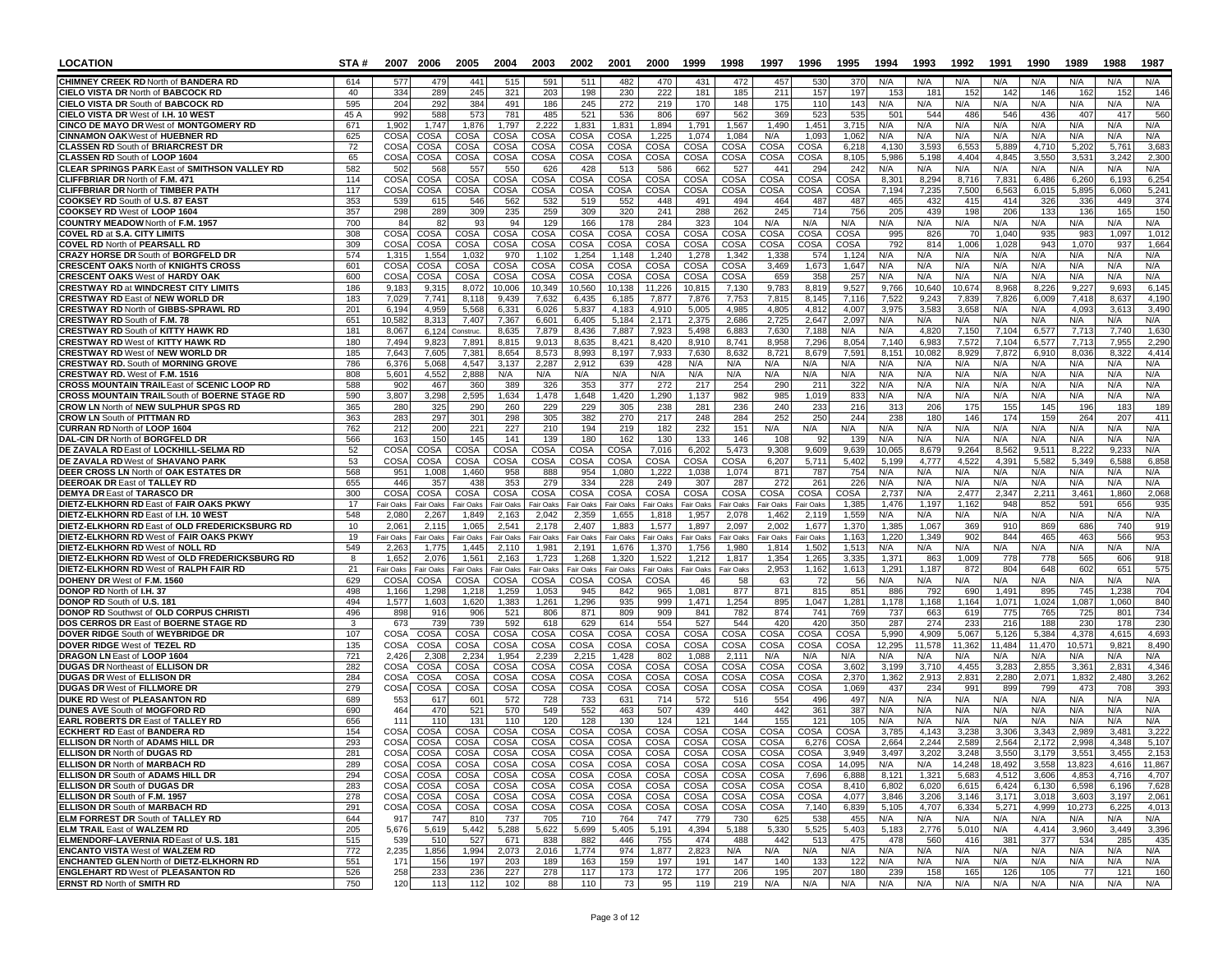| <b>LOCATION</b>                                                                          | STA#                  | 2007                 | 2006               | 2005                                                                    | 2004              | 2003               | 2002               | 2001                 | 2000                  | 1999               | 1998               | 1997                     | 1996               | 1995           | 1994           | 1993           | 1992           | 1991           | 1990           | 1989           | 1988           | 1987           |
|------------------------------------------------------------------------------------------|-----------------------|----------------------|--------------------|-------------------------------------------------------------------------|-------------------|--------------------|--------------------|----------------------|-----------------------|--------------------|--------------------|--------------------------|--------------------|----------------|----------------|----------------|----------------|----------------|----------------|----------------|----------------|----------------|
| <b>EVANS RD East of BULVERDE RD</b>                                                      | 60                    | 8,117                | 6,619              | 3,911                                                                   | 3,738             | 3,080              | 2,142              | 1,705                | 1,475                 | 1,011              | 655                | 352                      | 483                | N/A            | 644            | 492            | 415            | 601            | 536            | 460            | 448            | 427            |
| EVANS RD East of GREEN MOUNTAIN RD                                                       | 83                    | 3,750                | 2,798              | 2,813                                                                   | 2,725             | 3,144              | 2,618              | 1,705                | 2,306                 | 1,932              | 1,493              | 1,642                    | N/A                | N/A            | 1,908          | 1,052          | 1,375          | 1,782          | 537            | 666            | 655            | 160            |
| EVANS RD North of M.P. RAILROAD<br>EVANS RD North of STONE OAK PKWY                      | 84<br>607             | 2,686<br><b>COSA</b> | 2,069<br>COSA      | 2,084<br>COSA                                                           | 1,898<br>COSA     | 1,658<br>COSA      | 1,405<br>COSA      | 1,231<br><b>COSA</b> | 935<br>COSA           | 1,011<br>COSA      | 875<br>COSA        | 989<br>743               | 925<br>671         | N/A<br>737     | 3,134<br>N/A   | 1,03<br>N/A    | 2,292<br>N/A   | 2,399<br>N/A   | 1,189<br>N/A   | 1,096<br>N/A   | 1,32<br>N/A    | 2,475<br>N/A   |
| EVANS RD SOUTH North of F.M. 2790                                                        | 745                   | 13'                  | 103                | 107                                                                     | 117               | 82                 | 151                | 104                  | 103                   | 172                | 109                | N/A                      | N/A                | N/A            | N/A            | N/A            | N/A            | N/A            | N/A            | N/A            | N/A            | N/A            |
| FAIR OAKS PKWY East of I.H. 10 WEST                                                      | 6                     | <b>COSA</b>          | COSA               | COSA                                                                    | COSA              | COSA               | COSA               | COSA                 | COSA                  | COSA               | COSA               | 5,25                     | 5,407              | 4,905          | 7,550          | 5,008          | 3,409          | 3,532          | 3,028          | 2,65           | 2.58           | 2,696          |
| FAIR OAKS PKWY North of DIETZ-ELKHORN RD                                                 | 16                    | COSA                 | COSA               | COSA                                                                    | COSA              | COSA               | COSA               | COSA                 | COSA                  | COSA               | COSA               | COSA                     | COSA               | 3,588          | 4,523          | 3,638          | 1,364          | 2,143          | 2.017          | 1,603          | 1,485          | 830            |
| FAIR OAKS PKWY South of DIETZ-ELKHORN RD                                                 | 18                    | <b>COSA</b>          | COSA               | COSA                                                                    | COSA              | COSA               | COSA               | COSA                 | COSA                  | COSA               | COSA               | COSA                     | COSA               | 3,302          | 4.068          | 3,400          | 1,067          | 1.053          | 2.040          | 1,492<br>480   | 1,408          | 872<br>581     |
| FAIR OAKS PKWY West of RALPH FAIR RD<br>FAWN MOUNTAIN DRWest of RALPH FAIR RD            | 20<br>562             | COSA<br>262          | COSA<br>216        | <b>COSA</b><br>272                                                      | COSA<br>212       | COSA<br>245        | COSA<br>220        | COSA<br>211          | COSA<br>186           | COSA<br>238        | COSA<br>196        | 1,41!<br>189             | 1,402<br>212       | 1,164<br>151   | 1,874<br>N/A   | 1,286<br>N/A   | 1,549<br>N/A   | 1,040<br>N/A   | 255<br>N/A     | N/A            | 527<br>N/A     | N/A            |
| FILLMORE DR South of DUGAS DR                                                            | 280                   | <b>COSA</b>          | COSA               | <b>COSA</b>                                                             | COSA              | COSA               | COSA               | COSA                 | COSA                  | COSA               | COSA               | COSA                     | COSA               | 2,726          | 2.886          | 3,33           | 2.575          | 2,521          | 2.436          | 2.007          | 1,789          | 2,474          |
| FILLMORE DR South of F.M. 1957                                                           | 277                   | COSA                 | COSA               | <b>COSA</b>                                                             | COSA              | COSA               | COSA               | COSA                 | COSA                  | COSA               | COSA               | COSA                     | COSA               | 3,48           | 3,272          | 3,944          | 2,858          | 1,886          | 1,737          | 1,41'          | 1,186          | 1,052          |
| FIRESTONE PKWY South of F.M. 78                                                          | 648                   | 1,529                | 1,394              | 1,396                                                                   | 1,184             | 1,208              | 858                | 798                  | 895                   | 894                | 783                | 768                      | 563                | 654            | N/A            | N/A            | N/A            | N/A            | N/A            | N/A            | N/A            | N/A            |
| FISCHER RD North of I.H. 35 SOUTH<br>FISCHER RD West of SOMERSET RD                      | 742<br>444            | 867<br>2,653         | 439<br>2,738       | 459<br>2,380                                                            | 491<br>1,969      | 529<br>2,247       | 451<br>2,313       | 719<br>2,275         | 837<br>1,862          | 874<br>1,843       | 263<br>1,646       | N/A<br>1,76              | N/A<br>521         | N/A<br>559     | N/A<br>378     | N/A<br>31      | N/A<br>1,291   | N/A<br>2,554   | N/A<br>1,01    | N/A<br>1,02    | N/A<br>939     | N/A<br>765     |
| <b>FOREST RIDGE DR. West of CRESTWAY RD.</b>                                             | 785                   | 1,32'                | 1.41               | 1,311                                                                   | 1.418             | 1,570              | 1,354              | 1,317                | 1.416                 | N/A                | N/A                | N/A                      | N/A                | N/A            | N/A            | N/A            | N/A            | N/A            | N/A            | N/A            | N/A            | N/A            |
| FOSTER MEADOWS DR South of U.S. 87 EAST                                                  | 672                   | COSA                 | COSA               | COSA                                                                    | COSA              | COSA               | COSA               | 1,117                | 1,094                 | 1,630              | 1,622              | 1,63                     | 1,284              | 699            | N/A            | N/A            | N/A            | N/A            | N/A            | N/A            | N/A            | N/A            |
| FOSTER RD North of BINZ-ENGLEMANN RD                                                     | 219                   | 17,296               | 17,089             | 16,284                                                                  | 12,583            | 13,552             | 9,645              | 10,156               | 10,969                | 12,644             | 11,462             | 10,580                   | 10,388             | 9,346          | N/A            | 8,758          | 9,620          | 9,003          | 8,51           | 7,65           | 6,25           | 4,525          |
| <b>FOSTER RD North of BURSHARD RD</b>                                                    | 342<br>339            | 960                  | 1.014              | 1.081                                                                   | 1.010             | 915                | 808                | 557                  | 625                   | 923                | 749<br>919         | 902                      | 766<br>877         | 740<br>1,011   | 917            | 723            | 768            | 695            | 677            | 561            | 773            | 801            |
| <b>FOSTER RD North of CACIAS RD</b><br>FOSTER RD North of F.M. 1346                      | 315                   | 1,088<br>4,939       | 1,216<br>4,983     | 1,265<br>4,623                                                          | 1,342<br>4,728    | 1,135<br>4,689     | 1,224<br>N/A       | 684<br>N/A           | 704<br>N/A            | 1,125<br>N/A       | N/A                | 1,03<br>N/A              | N/A                | 3,251          | 1,080<br>2,762 | 884<br>N/A     | 668<br>2,714   | 781<br>2,396   | 754<br>2,164   | 983<br>1,291   | 893<br>1,878   | 1,118<br>1,650 |
| FOSTER RD North of HILDEBRANDT RD                                                        | 491                   | 2,158                | 2,246              | 1.617                                                                   | 1,927             | 2,054              | 1.495              | 1,257                | 1,370                 | 1.489              | 1,364              | 1,175                    | 1,403              | 1,282          | 1,369          | 2.382          | 1.019          | 1,492          | 1.349          | 1.714          | 2.614          | 1,142          |
| FOSTER RD North of I.H. 10 EAST                                                          | 226                   | Construc.            | 15,948             | 16,590                                                                  | 14,369            | 16,149             | 11,372             | 11,377               | 9,349                 | 11,493             | 11,772             | 11,004                   | 11,845             | 9,822          | N/A            | N/A            | N/A            | 8,565          | 8,426          | 7,693          | 7,420          | 5,895          |
| FOSTER RD North of NEW SULPHUR SPRINGS RD                                                | 329                   | COS/                 | COSA               | COSA                                                                    | COSA              | COSA               | COSA               | COSA                 | 2,171                 | 2,410              | 1,594              | 1,562                    | 1,504              | 1,444          | 1,290          | 1,31           | 1,096          | 1,266          | 1,293          | 1,25'          | 1,336          | 1,310          |
| FOSTER RD North of U.S. 181<br>FOSTER RD North of U.S. 87 EAST                           | 493<br>323            | 2,400<br>3,320       | 2,642<br>3,323     | 2,552<br>2,995                                                          | 2,359<br>2,510    | 2,244<br>2,949     | 2,154<br>N/A       | 1,864<br>N/A         | 1,972<br>N/A          | 1,991<br>2,684     | 1,975<br>2,077     | 1,899<br>2,16            | 2,126<br>1,287     | 1,314<br>1,223 | 2,023<br>1,907 | 1,977<br>1,568 | 1,533<br>1,764 | 944<br>1,619   | 2,388<br>1,542 | 1,975<br>1,236 | 1,726<br>1,853 | 1,850<br>4,175 |
| FOSTER RD South of BINZ-ENGLEMANN RD                                                     | 221                   | 14,609               | 14,759             | 14,326                                                                  | 15,031            | 14,954             | 9,131              | 9,753                | 10,748                | 11,937             | 12,225             | 11,663                   | 11,068             | 9,436          | N/A            | N/A            | 8,143          | 8,552          | 7,889          | 7,351          | 6,795          | 4,799          |
| <b>FOSTER RD South of BURSHARD RD</b>                                                    | 344                   | 1,370                | 1,422              | 1,571                                                                   | 1,490             | 1,544              | 1,152              | 1,240                | 1,289                 | 1,338              | 1,359              | 1,599                    | 1,248              | 1,22           | 1,223          | 798            | 980            | 1,798          | 1,470          | 1,250          | 1,050          | 1,125          |
| FOSTER RD South of F.M. 1346                                                             | 316                   | 3,985                | 3,550              | 3,699                                                                   | 3,181             | 3,103              | 3,353              | 2,438                | 2,615                 | 2,895              | 2,334              | 2,426                    | 2,493              | 2,199          | 2,028          | 1,658          | 1,606          | 1,983          | 1,578          | 1,554          | 1,910          | 1,810          |
| FOSTER RD South of HERITAGE LAKE DR                                                      | 212<br>492            | 19.350               | 18,889<br>2,235    | 17,664                                                                  | 18,029            | 17,417             | 16,026             | 17,240               | 16,064                | 18,441             | 17,373             | 16,422                   | 15,897             | 13.952         | N/A            | 13,535         | 12,505         | 13,467         | 11.673         | 10.076         | 8.048          | 7,620<br>1,325 |
| <b>FOSTER RD South of HILDEBRANDT RD</b><br>FOSTER RD South of NEW SULPHUR SPRINGS RD    | 330                   | 2,225<br>1,043       | 1,243              | 1,635<br>1,268                                                          | 1,876<br>1,404    | 1,528<br>1,591     | 1,562<br>1,124     | 1,416<br>963         | 1,362<br>1,104        | 1,458<br>1,217     | 1,408<br>924       | 1,469<br>1,062           | 1,421<br>1,200     | 1,107<br>1,185 | 1,359<br>1,129 | 1,399<br>1,067 | 1,019<br>947   | 1,512<br>414   | 1,463<br>887   | 1,746<br>910   | 1,283<br>969   | 1,370          |
| FOSTER RD South of U.S. 87 EAST                                                          | 324                   | <b>COSA</b>          | COSA               | COSA                                                                    | COSA              | COSA               | COSA               | COSA                 | COSA                  | 2.286              | 1,807              | 1,971                    | 1,520              | 1,554          | 1,570          | 1,382          | 832            | 1,428          | 1,271          | 1,759          | 1,780          | 3,015          |
| <b>FOSTER RD Southeast of CACIAS RD</b>                                                  | 341                   | 937                  | 1,030              | 1,071                                                                   | 1,163             | 1,036              | 1,006              | 881                  | 904                   | 1,003              | 834                | 817                      | 804                | 901            | 1,031          | 819            | 775            | 738            | 704            | 707            | 1,034          | 916            |
| FOWLER RD West of KINNEY RD                                                              | 679                   | 916                  | 934                | 876                                                                     | 918               | 806                | 828                | 845                  | 612                   | 577                | 431                | 456                      | 433                | 424            | N/A            | N/A            | N/A            | N/A            | N/A            | N/A            | N/A            | N/A            |
| FOX BRIAR LN West of I.H. 10 WEST<br>FRANK HOFFMAN RDSouth of F.M. 2790                  | $\overline{7}$<br>746 | 537<br>97            | 564<br>94          | 575<br>75                                                               | 571<br>77         | 486<br>73          | 577<br>87          | 599<br>63            | 604<br>98             | 554<br>99          | 594<br>182         | 656<br>N/A               | 420<br>N/A         | 454<br>N/A     | 453<br>N/A     | 487<br>N/A     | 421<br>N/A     | 358<br>N/A     | 358<br>N/A     | 391<br>N/A     | 656<br>N/A     | 550<br>N/A     |
| FREUDENBERG RD South of I.H. 10 EAST                                                     | 239                   | 243                  | 310                | 296                                                                     | 300               | 297                | 238                | 232                  | 233                   | 169                | 134                | 121                      | 134                | 121            | 89             | 110            | 113            | 93             | 76             | 106            | -79            | 89             |
| <b>GABLE RD South of NEW BERLIN RD</b>                                                   | 257                   | 92                   | 112                | 105                                                                     | 101               | 98                 | 115                | 88                   | 64                    | 96                 | 70                 | 54                       | 84                 | 44             | 54             | 94             | 86             | 41             | 39             | 46             | 46             | 90             |
| <b>GALLERY RIDGE South of DOVER RIDGE</b>                                                | 108                   | COSA                 | COSA               | COSA                                                                    | COSA              | COSA               | COSA               | COSA                 | <b>COSA</b>           | COSA               | COSA               | COSA                     | COSA               | COSA           | 1,167          | 3,928          | 3,696          | 3,380          | 2,610          | 2,904          | 3,193          | 3,885          |
| GALM RD North of F.M. 471<br>GALM RD West of F.M. 1560                                   | 90<br>91              | 1,01'<br>1,403       | 982<br>1,356       | 1.192<br>1,447                                                          | 980<br>1,222      | 1.198<br>1,367     | 1,239<br>1,371     | 1.098<br>1,021       | Construc.<br>Construc | 535<br>584         | 338<br>552         | 323<br>622               | 428<br>525         | 381<br>490     | 372<br>495     | 277<br>331     | 276<br>340     | 218<br>292     | 193<br>271     | 215<br>353     | 209<br>389     | 213<br>346     |
| <b>GARDNER RD South of BURSHARD RD</b>                                                   | 676                   | 1,179                | 1,533              | 1,062                                                                   | 1,213             | 987                | 845                | 1,150                | 984                   | 842                | 750                | 997                      | 752                | 657            | N/A            | N/A            | N/A            | N/A            | N/A            | N/A            | N/A            | N/A            |
| GARDNER RD South of NEW SULPHUR SPRINGS RD                                               | 331                   | 1,369                | 2,171              | 2,132                                                                   | 2,011             | 2,090              | 2,037              | 2.197                | 1,153                 | 1,550              | 1,852              | 1,927                    | 1,214              | 1,269          | 1.007          | 804            | N/A            | 1,302          | 1.129          | 824            | 763            | 910            |
| <b>GASS RD South of CULEBRA RD</b>                                                       | 645                   | 235                  | 257                | 260                                                                     | 218               | 306                | 194                | 228                  | 489                   | 239                | 253                | 234                      | 192                | 192            | N/A            | N/A            | N/A            | N/A            | N/A            | N/A            | N/A            | N/A            |
| GERONIMO DR North of F.M. 471                                                            | 86                    | 348                  | 31 <sub>0</sub>    | 403                                                                     | 452               | 353                | 350                | 405                  | 277<br>COSA           | 335                | 426                | 375                      | 279                | 354            | 386            | 390            | 386            | 356            | 373            | 431            | 411            | 333<br>N/A     |
| GIBBS-SPRAWL RD West of WALZEM RD<br>GLEN HAVEN DR North of GIBBS-SPRAWL RD              | 203<br>202            | COSA<br>1,368        | COSA<br>1,778      | COSA<br>2,667                                                           | COSA<br>1,413     | COSA<br>1,458      | COSA<br>1,712      | COSA<br>1,502        | 1,230                 | COSA<br>1,656      | 7,113<br>1,398     | 7,992<br>1,603           | 7,515<br>662       | 6,351<br>920   | 7,060<br>1,066 | 2,196<br>1,610 | 9,525<br>1,363 | 8,798<br>1,469 | 8,891<br>1,373 | 9,010<br>1,382 | 7,574<br>1,238 | 1,238          |
| <b>GLEN MONT DR North of MONTGOMERY DR</b>                                               | 196                   | 3,048                | 3,049              | 3,210                                                                   | 3,768             | 3,688              | 3,533              | 3,355                | 3,175                 | 3,749              | 3,320              | 3,563                    | 3,354              | 3,334          | 3,037          | 2,904          | 1,731          | 3,446          | 2,702          | 3,344          | 3,619          | 3,380          |
| <b>GLEN MONT DR North of WALZEM RD</b>                                                   | 194                   | 3,819                | 4,041              | 3,505                                                                   | 4,044             | 3,914              | 3,397              | 3,455                | 3,175                 | 3,803              | 3,230              | 3,562                    | 3,837              | 3,774          | 3,694          | 3,426          | 3,014          | 2,673          | 759            | 3,292          | 3,368          | 3,330          |
| <b>GLEN MONT DR South of CRESTWAY RD</b>                                                 | 639                   | 3,232                | 3,368              | 3,026                                                                   | 3,376             | 3,522              | 3,197              | 2,511                | 2,423                 | 2,603              | 2,431              | 2,309                    | 2,430              | 2,211          | N/A            | N/A            | N/A            | N/A            | N/A            | N/A            | N/A            | N/A            |
| <b>GLEN MONT DR South of MONTGOMERY DR</b><br><b>GLEN SHADOW DR South of CRESTWAY RD</b> | 198<br>636            | 3,258<br>1,406       | 3,280<br>1,564     | 3,086<br>1,607                                                          | 3,496<br>1,928    | 3,754<br>1,609     | 2,980<br>1,607     | 2,918<br>1,912       | 2,906<br>1,573        | 1,046<br>1,500     | 3,234<br>1,368     | 2,94<br>1,354            | 3,477<br>1,210     | 3,116<br>1,130 | 2,98<br>N/A    | 4,96<br>N/A    | 3,07<br>N/A    | 3,61<br>N/A    | 2,884<br>N/A   | 2,95<br>N/A    | 2,97<br>N/A    | 3,170<br>N/A   |
| <b>GLENROSE RD South of BORGFELD DR</b>                                                  | 563                   | 758                  | 885                | 866                                                                     | 643               | 619                | 733                | 813                  | 918                   | 764                | 816                | 746                      | 622                | 688            | N/A            | N/A            | N/A            | N/A            | N/A            | N/A            | N/A            | N/A            |
| <b>GOLD CANYON RD East of REDLAND RD</b>                                                 | 626                   | COSA                 | COSA               | <b>COSA</b>                                                             | COSA              | COSA               | COSA               | COSA                 | 3,851                 | 3,396              | 3,353              | 3,896                    | 1,930              | 1,574          | N/A            | N/A            | N/A            | N/A            | N/A            | N/A            | N/A            | N/A            |
| <b>GRAPELAND DR West of PLEASANTON RD</b>                                                | 781                   | 127                  | $12^{\circ}$       | 130                                                                     | 109               | 134                | 165                | 98                   | 101                   | 196                | N/A                | N/A                      | N/A                | N/A            | N/A            | N/A            | N/A            | N/A            | N/A            | N/A            | N/A            | N/A            |
| <b>GRAYTOWN RD East of ABBOTT RD</b><br><b>GRAYTOWN RD East of LOOP 1604</b>             | 349<br>234            | St. Hedwig<br>COSA   | St. Hedwic<br>COSA | St. Hedwig<br>COSA                                                      | t. Hedwig<br>COSA | St. Hedwig<br>COSA | st. Hedwig<br>COSA | St. Hedwic<br>COSA   | t. Hedwig<br>COSA     | St. Hedwig<br>COSA | st. Hedwig<br>COSA | Hedwig<br>COSA           | St. Hedwig<br>COSA | 254<br>96      | 285<br>95      | 27C<br>84      | 213<br>83      | 198<br>8,927   | 196<br>33      | 557<br>45      | 106<br>64      | 190<br>N/A     |
| <b>GRAYTOWN RD North of PFEIL RD</b>                                                     | 237                   | 339                  | 307                | 300                                                                     | 332               | 324                | 350                | 293                  | 270                   | 191                | 164                | 153                      | 154                | 40             | 29             | 30             | 119            | 35             | 54             | 148            | 256            | 50             |
| <b>GRAYTOWN RD West of ABBOTT RD</b>                                                     | 240                   | 43'                  | 378                | 480                                                                     | 398               | 428                | 354                | 367                  | 465                   | 277                | 285                | 284                      | 273                | 270            | 259            | 315            | 215            | 223            | 276            | 196            | 152            | 108            |
| <b>GREEN LAKE DR North of U.S. 181</b>                                                   | 488                   | 4.180                | 3,700              | 3,336                                                                   | 3,410             | 3.124              | 2,822              | 2.602                | 2.879                 | 3.409              | 2,789              | 2,802                    | 1,715              | 2.212          | 2.727          | 2,786          | 2.656          | 2,738          | 2.631          | 2,835          | 1.560          | 2,625          |
| <b>GREEN MOUNTAIN RD North of LOOP 1604</b>                                              | 79                    | COSA                 | COSA               | <b>COSA</b>                                                             | COSA              | COSA               | COSA               | COSA                 | COSA                  | COSA               | 2,946              | 2,957                    | 2,572              | N/A            | N/A            | 1,962          | 1,689          | 1,218          | 1,675          | 2,377          | 1.665          | 852            |
| GREEN MOUNTAIN RD South of EVANS RD<br><b>GREEN MOUNTAIN RD South of LOOP 1604</b>       | 627<br>80             |                      |                    | COSA   COSA   COSA   COSA   COSA   COSA   COSA   COSA<br>COSA COSA COSA |                   | COSA COSA          |                    | COSA COSA COSA COSA  |                       |                    | 1,194              | 1,2071<br>COSA COSA COSA | 1,150              | N/A<br>420     | N/A<br>346     | N/A<br>516     | N/A<br>410     | N/A<br>198     | N/A I<br>256   | N/A<br>234     | N/A<br>421     | N/A<br>65      |
| GREEN RD East of LOOP 1604                                                               | 235                   | 260                  | 265                | 263                                                                     | 279               | 264                | 295                | 264                  | 248                   | 235                | 162                | 249                      | 252                | 248            | 223            | 264            | 252            | 231            | 216            | 163            | 139            | 70             |
| <b>GREEN RD South of I.H. 10 EAST</b>                                                    | 229                   | 386                  | 386                | 398                                                                     | 395               | 597                | 492                | 413                  | 272                   | 315                | 368                | 252                      | 245                | 330            | 233            | 374            | 392            | 182            | 111            | 387            | 459            | 445            |
| <b>GREEN RD.</b> West of LOOP 1604                                                       | 803                   | 412                  | 254                | 249                                                                     | 283               | 438                | N/A                | N/A                  | N/A                   | N/A                | N/A                | N/A                      | N/A                | N/A            | N/A            | N/A            | N/A            | N/A            | N/A            | N/A            | N/A            | N/A            |
| <b>GREEN SPRINGS DR West of BULVERDE RD</b><br><b>GREENWOOD RD East of WISDOM RD</b>     | 66<br>383             | COSA<br>442          | COSA<br>444        | COSA<br>491                                                             | COSA<br>527       | COSA<br>509        | COSA<br>472        | COSA<br>432          | COSA<br>438           | COSA<br>477        | COSA<br>441        | COSA<br>429              | COSA<br>230        | 2,034<br>325   | 1,971<br>324   | 1,909<br>279   | 1,922<br>277   | 2,334<br>272   | 1,994<br>270   | 1,739<br>298   | 1,682<br>299   | 1,583<br>286   |
| <b>GREENWOOD RD North of OLD FRIO CITY RD</b>                                            | 389                   | 668                  | 698                | 653                                                                     | 598               | 619                | 506                | 534                  | 462                   | 415                | 73                 | 410                      | 462                | 363            | 413            | 323            | 346            | 404            | 345            | 233            | 219            | 332            |
| <b>GRIFFIN RD North of PEARSALL RD</b>                                                   | 726                   | 146                  | 217                | 173                                                                     | 138               | 163                | 122                | 205                  | 135                   | 140                | 126                | N/A                      | N/A                | N/A            | N/A            | N/A            | N/A            | N/A            | N/A            | N/A            | N/A            | N/A            |
| <b>GROSENBACHER RD North of U.S. 90 WEST</b>                                             | 264                   | 2,647                | 1,400              | 1,085                                                                   | 1,318             | 1,033              | 915                | 730                  | 744                   | 585                | 553                | 580                      | 572                | 520            | 556            | 120            | 440            | 490            | 512            | 645            | 814            | 827            |
| GROSENBACHER RD South of F.M. 1957<br>GROSENBACHER RD. North of F.M. 1957                | 262<br>812            | 2,378<br>5,037       | 1,755<br>4,370     | 1,321<br>N/A                                                            | 1,202<br>N/A      | 1,033<br>N/A       | 725<br>N/A         | 658<br>N/A           | 690<br>N/A            | 300<br>N/A         | 553<br>N/A         | 574<br>N/A               | 502<br>N/A         | 504<br>N/A     | 718<br>N/A     | 419<br>N/A     | 357<br>N/A     | 351<br>N/A     | 385<br>N/A     | 559<br>N/A     | 662<br>N/A     | 642<br>N/A     |
| GROSS LN North of MACDONA-LACOSTE RD                                                     | 707                   | 301                  | 256                | 198                                                                     | 233               | 196                | 51                 | 273                  | 260                   | 205                | 213                | N/A                      | N/A                | N/A            | N/A            | N/A            | N/A            | N/A            | N/A            | N/A            | N/A            | N/A            |
|                                                                                          |                       |                      |                    |                                                                         |                   |                    |                    |                      |                       |                    |                    |                          |                    |                |                |                |                |                |                |                |                |                |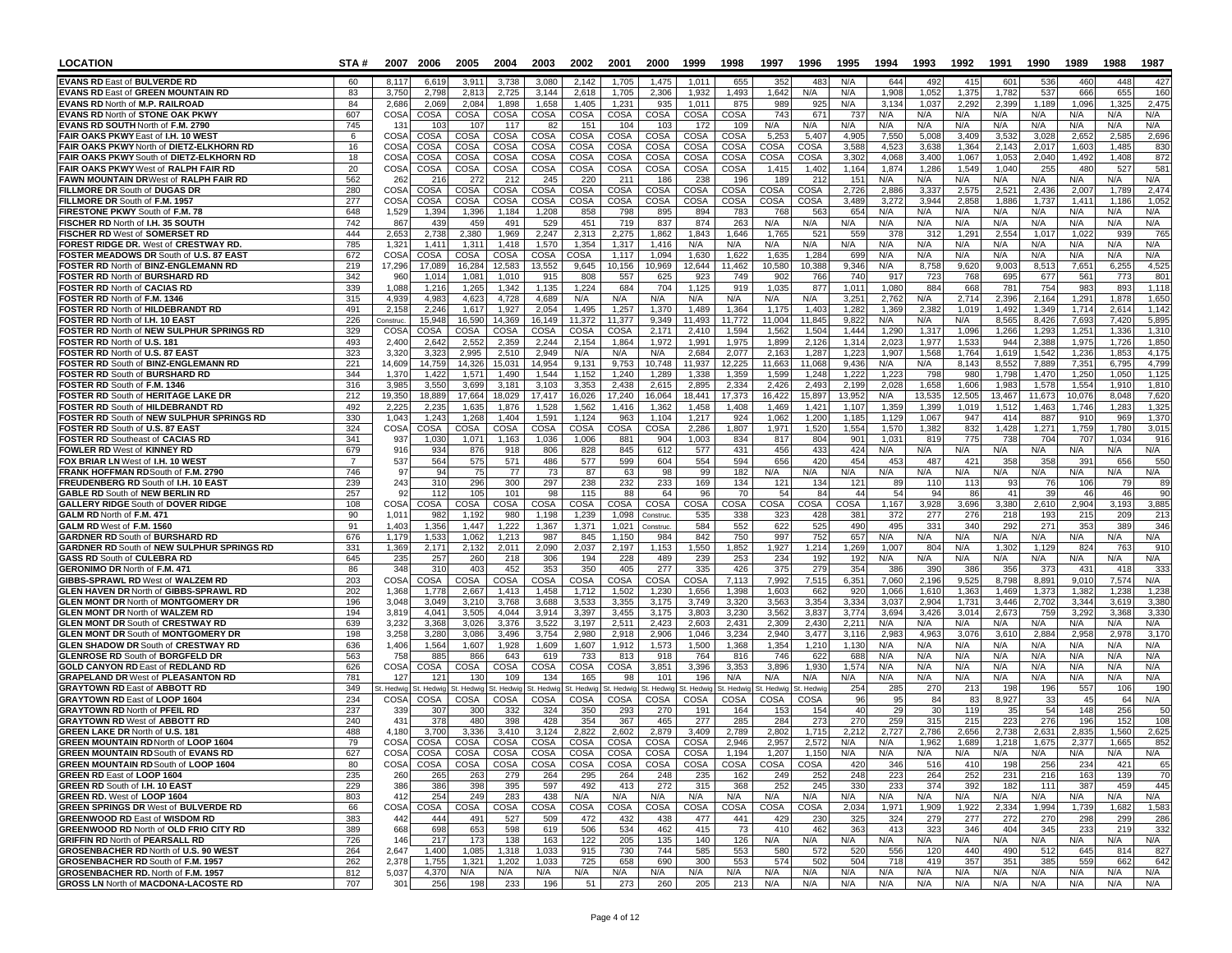| LOCATION                                                                        | STA#       | 2007                       | 2006              | 2005                  | 2004              | 2003              | 2002              | 2001              | 2000              | 1999              | 1998             | 1997                | 1996                | 1995                | 1994            | 1993              | 1992                     | 1991            | 1990           | 1989           | 1988           | 1987             |
|---------------------------------------------------------------------------------|------------|----------------------------|-------------------|-----------------------|-------------------|-------------------|-------------------|-------------------|-------------------|-------------------|------------------|---------------------|---------------------|---------------------|-----------------|-------------------|--------------------------|-----------------|----------------|----------------|----------------|------------------|
| <b>GROSS LN West of MECHLER RD</b>                                              | 706        | 236                        | 209               | 169                   | 229               | 211               | N/A               | 223               | 212               | 164               | 353              | N/A                 | N/A                 | N/A                 | N/A             | N/A               | N/A                      | N/A             | N/A            | N/A            | N/A            | N/A              |
| GULF SHORE DR North of F.M. 78                                                  | 208        | 2,310                      | 2,734             | 2,584                 | 2,452             | 2,716             | 2,480             | 2,697             | 2,943             | 3,008             | 2,599            | 2,657               | 2,699               | 2,407               | 2,675           | 7,99              | 2,487                    | 2,449           | 2,300          | 2,355          | 2,94           | 2,717            |
| <b>HABY LN East of BANDERA RD</b><br>HACKELBERG RD South of MACDONA-LACOSTE RD  | 586<br>778 | 69<br>323                  | 61<br>298         | 85<br>289             | 117<br>270        | 47<br>268         | 69<br>251         | 58<br>243         | 63<br>222         | 69<br>186         | 107<br>N/A       | -50<br>N/A          | 48<br>N/A           | 58<br>N/A           | N/A<br>N/A      | N/A<br>N/A        | N/A<br>N/A               | N/A<br>N/A      | N/A<br>N/A     | N/A<br>N/A     | N/A<br>N/A     | N/A<br>N/A       |
| <b>HARDY OAK North of STONE OAK PKWY</b>                                        | 29 F       | COSA                       | COSA              | COSA                  | COSA              | <b>COSA</b>       | COSA              | COSA              | COSA              | COSA              | COSA             | 3,318               | 3,056               | 3,176               | 2,747           | 3,355             | 2,722                    | N/A             | N/A            | N/A            | N/A            | N/A              |
| HARDY RD East of I.H. 37                                                        | 544        | 585                        | 439               | 518                   | 627               | 701               | 422               | 318               | 297               | 399               | 329              | 242                 | 269                 | 247                 | 220             | 233               | 226                      | 197             | 192            | 190            | 240            | 142              |
| <b>HARDY RD East of MATHIS RD</b>                                               | 547        | 762                        | 361               | 371                   | 525               | 940               | 501               | 480               | 463               | 533               | 517              | 406                 | 427                 | 354                 | 339             | 383               | 349                      | 354             | 163            | 393            | 355            | 279              |
| <b>HARDY RD</b> West of I.H. 37<br>HAUSMAN RDNorth of S.H. 16 NORTH             | 543<br>129 | 660<br>COSA                | 704<br>COSA       | 728<br>COSA           | 693<br>COSA       | 761<br>COSA       | 672<br>COSA       | 595<br>COSA       | 535<br>COSA       | 494<br>COSA       | 446<br>COSA      | 38'<br>COSA         | 383<br>COSA         | 410<br>COSA         | 359<br>4,716    | 357<br>4,539      | 35 <sub>C</sub><br>3,972 | 245<br>4,036    | 321<br>384     | 283<br>1,800   | 338<br>2,950   | 313<br>2,871     |
| HELOTES RIDGE West of S.H. 16 NORTH                                             | 795        | 129                        | 83                | 144                   | 94                | 101               | 135               | 129               | 90                | N/A               | N/A              | N/A                 | N/A                 | N/A                 | N/A             | N/A               | N/A                      | N/A             | N/A            | N/A            | N/A            | N/A              |
| <b>HELOTES SPRING DR South of S.H. 16 NORTH</b>                                 | 694        | 596                        | 537               | 492                   | 545               | 423               | 373               | 427               | 356               | 273               | 277              | N/A                 | N/A                 | N/A                 | N/A             | N/A               | N/A                      | N/A             | N/A            | N/A            | N/A            | N/A              |
| HERITAGE LAKE DR East of FOSTER RD                                              | 647        | 1,275                      | 1,295             | 1,168                 | 1,018             | 1,160             | 1,243             | 1,061             | 1,105             | 1,201             | 1,184            | 768                 | 563                 | 639                 | N/A             | N/A               | N/A                      | N/A             | N/A            | N/A            | N/A            | N/A              |
| <b>HEUERMANN RDNorth of BABCOCK RD</b>                                          | 46<br>684  | 560<br>218                 | 510<br>208        | 409<br>281            | 434<br>323        | 353<br>250        | 338<br>288        | 354<br>327        | 266<br>218        | 266<br>272        | 280<br>224       | <b>299</b><br>278   | 252<br>235          | 214<br>233          | 260<br>N/A      | N/A<br>N/A        | N/A<br>N/A               | N/A<br>N/A      | N/A<br>N/A     | N/A<br>N/A     | N/A<br>N/A     | N/A<br>N/A       |
| <b>HICKMAN RD South of SMITH RD</b><br><b>HICKORY WAY West of CAMPBELTON RD</b> | 783        | 1,117                      | 1,215             | 1,143                 | 1,170             | 1,112             | 1,339             | 937               | 870               | 919               | N/A              | N/A                 | N/A                 | N/A                 | N/A             | N/A               | N/A                      | N/A             | N/A            | N/A            | N/A            | N/A              |
| <b>HIGDON RD East of W.W. WHITE RD</b>                                          | 484        | 964                        | 746               | 790                   | 788               | 961               | 660               | 797               | 811               | 743               | 710              | 688                 | 676                 | 646                 | 634             | 594               | 637                      | 500             | 564            | 492            | 520            | 625              |
| HILDEBRANDT RD Southeast of W.W. WHITE RD                                       | 338        | 855                        | 889               | 839                   | 949               | 900               | 765               | 615               | 800               | 798               | 725              | 665                 | 668                 | 631                 | 421             | 256               | 572                      | 638             | 478            | 542            | 720            | 595              |
| <b>HILDEBRANDT RD West of FOSTER RD</b>                                         | 490        | 452                        | 566               | 585                   | 618               | 674               | 594               | 607               | 581               | 536               | 460              | 471                 | 454                 | 427                 | 374             | 384               | 361                      | 401             | 372            | 385            | 358            | 409              |
| HILL CREEK DR South of CAMP BULLIS RD<br><b>HOGAN DR South of OLD BLANCO RD</b> | 693<br>570 | COSA<br>170                | COSA<br>179       | COSA<br>120           | COSA<br>95        | COSA<br>100       | COSA<br>101       | COSA<br>104       | COSA<br>113       | COSA<br>134       | 507<br>271       | N/A<br>256          | N/A<br>83           | N/A<br>83           | N/A<br>N/A      | N/A<br>N/A        | N/A<br>N/A               | N/A<br>N/A      | N/A<br>N/A     | N/A<br>N/A     | N/A<br>N/A     | N/A<br>N/A       |
| <b>HOLLOWELL RD South of MACDONA-LACOSTE RD</b>                                 | 373        | 757                        | 674               | 754                   | 699               | 784               | 624               | 709               | 676               | 617               | 551              | 582                 | 541                 | 591                 | 551             | 522               | 314                      | 417             | 384            | 416            | 475            | 463              |
| <b>HORAL DR North of U.S. 90 WEST</b>                                           | 305        | COSA                       | COSA              | COSA                  | COSA              | COSA              | COSA              | COSA              | COSA              | COSA              | COSA             | COSA                | COSA                | COSA                | 1,437           | 1,737             | 2,129                    | 1,301           | 1,493          | 1,243          | 1,528          | 2,330            |
| <b>HORAL DR South of MARBACH RD</b>                                             | 299        | COSA                       | COSA              | COSA                  | COSA              | COSA              | COSA              | COSA              | COSA              | COSA              | COSA             | COSA                | COSA                | COSA                | 8,107           | 8,554             | 8.989                    | 7,578           | 8,716          | 9,751          | 8,47'          | 5,022            |
| <b>HUEBNER RD East of BLANCO RD</b><br><b>HUEBNER RD East of STONE OAK PKWY</b> | 57<br>29 C | COSA<br><b>COSA</b>        | COSA<br>COSA      | COSA<br>COSA          | COSA<br>COSA      | COSA<br>COSA      | COSA<br>COSA      | COSA<br>COSA      | COSA<br>COSA      | COSA<br>COSA      | COSA<br>COSA     | 3,363<br>2,749      | 3,184<br>1,111      | 2,705<br>1,984      | 1,457<br>1,792  | 1,306<br>1,207    | 1.463<br>776             | 1,224<br>N/A    | 1,247<br>N/A   | 1,542<br>N/A   | 2.763<br>N/A   | 680<br>N/A       |
| HUEBNER RD South of LOOP 1604                                                   | 55         | COSA                       | COSA              | COSA                  | COSA              | COSA              | COSA              | COSA              | COSA              | COSA              | COSA             | COSA                | COSA                | 6,037               | 3,660           | 2,996             | 5,255                    | 3,621           | 2,860          | 1,508          | 175            | 140              |
| <b>HUEBNER RD West of STONE OAK PKWY</b>                                        | 29 A       | <b>COSA</b>                | COSA              | <b>COSA</b>           | COSA              | COSA              | COSA              | COSA              | COSA              | <b>COSA</b>       | COSA             | 4,177               | 3,581               | 3,076               | 2,987           | 2,280             | 1,103                    | N/A             | N/A            | N/A            | N/A            | N/A              |
| <b>HUNT LN at S.A. CITY LIMITS</b>                                              | 306        | <b>COSA</b>                | COSA              | COSA                  | COSA              | COSA              | COSA              | COSA              | COSA              | COSA              | COSA             | COSA                | COSA                | COSA                | 10,176          | 5,950             | 9,139                    | 8,017           | 7,829          | 7,293          | 17,577         | 9,445            |
| <b>HUNT LN North of ADAMS HILL DR</b><br><b>HUNT LN South of ADAMS HILL DR</b>  | 295<br>297 | <b>COSA</b><br><b>COSA</b> | COSA<br>COSA      | COSA<br><b>COSA</b>   | COSA<br>COSA      | COSA<br>COSA      | COSA<br>COSA      | COSA<br>COSA      | COSA<br>COSA      | COSA<br>COSA      | COSA<br>COSA     | COSA<br><b>COSA</b> | COSA<br><b>COSA</b> | COSA<br><b>COSA</b> | 7,377<br>9,147  | 8,472<br>8,919    | 7,753<br>8,114           | 7.894<br>8,445  | 7,551<br>7,653 | 7,980<br>8,151 | 13,92<br>7,673 | 10,239<br>10,239 |
| <b>HUNTRESS LN West of SCENIC LOOP RD</b>                                       | 587        | 360                        | 495               | 594                   | 638               | 432               | 258               | 222               | 280               | 228               | 198              | 300                 | 219                 | 180                 | N/A             | N/A               | N/A                      | N/A             | N/A            | N/A            | N/A            | N/A              |
| <b>IDEAL AVE North of RICHTER RD</b>                                            | 682        | 174                        | 162               | 183                   | 198               | 195               | 231               | 182               | 167               | 166               | 189              | 159                 | 147                 | 136                 | N/A             | N/A               | N/A                      | N/A             | N/A            | N/A            | N/A            | N/A              |
| <b>INDIAN CREST North of SMITHSON VALLEY RD</b>                                 | 583        | 127                        | 119               | 123                   | 168               | 188               | 195               | 83                | 103               | 92                | 131              | -86                 | 154                 | 357                 | N/A             | N/A               | N/A                      | N/A             | N/A            | N/A            | N/A            | N/A              |
| JACKEL RD South of BENTON CITY RD                                               | 743<br>396 | 196                        | 175               | 149                   | 152               | 183               | 185               | 152               | 165               | 154<br>1.010      | 151              | N/A                 | N/A                 | N/A                 | N/A             | N/A               | N/A<br>871               | N/A             | N/A            | N/A<br>94      | N/A            | N/A              |
| <b>JARRATT RD East of SHEPHERD RD</b><br><b>JARRATT RD East of WHEELER RD</b>   | 379        | 970<br>904                 | 958<br>903        | 803<br>778            | 967<br>905        | 869<br>998        | 969<br>962        | 913<br>798        | 1,088<br>685      | 612               | 1,028<br>851     | 975<br>703          | 926<br>672          | 964<br>619          | 916<br>565      | 836<br>576        | 568                      | 663<br>506      | 732<br>487     | 454            | 895<br>561     | 723<br>642       |
| JARRATT RD East of WISDOM RD                                                    | 381        | 240                        | 307               | 306                   | 259               | 226               | 237               | 216               | 278               | 207               | 262              | 190                 | 199                 | 155                 | 265             | 232               | 94                       | 166             | 196            | 222            | 179            | 202              |
| JARRATT RD Northeast of PEARSALL RD                                             | 405        | 504                        | 602               | 495                   | 422               | 512               | 520               | 562               | 615               | 539               | 481              | 451                 | 421                 | 288                 | 288             | 263               | 403                      | 264             | 264            | 1,053          | 890            | 1,098            |
| JARRATT RD Northwest of PEARSALL RD                                             | 403        | 1,294                      | 1,385             | 1,120                 | 995               | 1,270             | 1,107             | 1,303             | 1,232             | 1,276             | 1,280            | 1,233               | 1,078               | 1,230               | 1,346           | 989               | 1,195                    | 760             | 885            | 922            | 338            | 723              |
| JARRATT RD West of SHEPHERD RD<br>JETT RD East of S.H. 16 SOUTH                 | 398<br>524 | 1,284<br>887               | 958<br>826        | 1,124<br>706          | 1,263<br>619      | 1,385<br>508      | 1,699<br>499      | 1,282<br>541      | 1,437<br>531      | 1,005<br>378      | 1,156<br>454     | 1,150<br>523        | 1,091<br>381        | 1,135<br>339        | 1,024<br>183    | 245<br>303        | 1,005<br>N/A             | 763<br>253      | 804<br>252     | 904<br>321     | 785<br>296     | 642<br>314       |
| JETT RD North of LOOP 1604                                                      | 452        | 413                        | 272               | 367                   | 232               | 300               | 251               | 227               | 227               | 206               | 184              | 158                 | 163                 | 179                 | 177             | 189               | 167                      | 122             | 149            | 129            | 161            | 156              |
| JETT RD South of LOOP 1604                                                      | 451        | 470                        | 475               | 434                   | 443               | 396               | 323               | 252               | 281               | 196               | 134              | 175                 | 175                 | 197                 | 162             | 163               | 208                      | 196             | 149            | 179            | 157            | 14               |
| JETT RD West of APPLEWHITE RD                                                   | 459        | 260                        | 241               | 168                   | Construc.         | 273               | 236               | 282               | 192               | 218               | 238              | 222                 | 171                 | 131                 | 152             | 125               | 103                      | 117             | 140            | 133            | 134            | 155              |
| JIM TERRILL RD East of LOOP 1604<br>JONES-MALTSBERGER RD West of BULVERDE RD    | 678<br>63  | 1,041<br>COSA              | 1,012<br>COSA     | 1,108<br>COSA         | 1,083<br>COSA     | 999<br>COSA       | 1,053<br>COSA     | 859<br>COSA       | 1,470<br>COSA     | 777<br>COSA       | 830<br>COSA      | 832<br>COSA         | 780<br>COSA         | 534<br>3,623        | N/A<br>3,214    | N/A<br>2.93       | N/A<br>2.436             | N/A<br>2,752    | N/A<br>2,736   | N/A<br>2,351   | N/A<br>2.012   | N/A<br>2,248     |
| JUDSON RD North of LOOP 1604                                                    | 77         | COSA                       | COSA              | COSA                  | COSA              | COSA              | COSA              | COSA              | COSA              | COSA              | 412              | 1,305               | 906                 | 653                 | 765             | 449               | 894                      | 425             | 1,781          | 547            | 990            | 76               |
| <b>JUDSON RD North of S.A. CITY LIMITS</b>                                      | 75         | <b>COSA</b>                | COSA              | COSA                  | COSA              | COSA              | COSA              | COSA              | COSA              | COSA              | COSA             | COSA                | COSA                | 7,897               | 6,690           | 9,413             | 8,543                    | 6,972           | 6,507          | 6,195          | 7,273          | 6,404            |
| JUDSON RD South of LOOP 1604                                                    | 76         | COSA                       | COSA              | COSA                  | COSA              | COSA              | COSA              | COSA              | COSA              | COSA              | COSA             | <b>COSA</b>         | <b>COSA</b>         | 8,005               | 5.445           | 7,278             | 4,524                    | 4,369           | 3,267          | 665            | 4,286          | 3,864            |
| <b>JUNG RD East of BULVERDE RD</b><br>JUNG RD South of BRIARCREST DR            | 68<br>71   | <b>COSA</b><br>COSA        | COSA<br>COSA      | COSA<br>COSA          | COSA<br>COSA      | COSA<br>COSA      | COSA<br>COSA      | COSA<br>COSA      | COSA<br>COSA      | COSA<br>COSA      | COSA<br>COSA     | COSA<br>COSA        | COSA<br>COSA        | 3,016<br>1,434      | 3,146<br>1,812  | 2,228<br>1,434    | 2,105<br>1,556           | 1,920<br>1,588  | 1,949<br>1,051 | 1,850<br>1,397 | 1,577<br>1,654 | 845<br>1,135     |
| JUNGMANN RD North of MACDONA-LACOSTE RD                                         | 371        | 86                         | 98                | 85                    | 129               | 157               | 132               | 221               | 132               | 134               | 57               | -82                 | 202                 | 101                 | 13              | 22                | 47                       | 68              | 87             | 103            | 120            | 201              |
| JUNGMANN RD South of U.S. 90 WEST                                               | 258        | 121                        | 134               | 131                   | 126               | 120               | 116               | 151               | 106               | 139               | 117              | N/A                 | 118                 | 78                  | 77              | 79                | 75                       | 86              | 15             | 166            | 334            | 125              |
| <b>KALLISON LN North of CULEBRA RD</b>                                          | 628        | N/A                        | N/A               | 24                    | 27                | 36                | 44                | 51                | 44                | 52                | 30               | 22                  | 10                  | 17                  | N/A             | N/A               | N/A                      | N/A             | N/A            | N/A            | N/A            | N/A              |
| KAYROE DR. South of F.M. 1346<br><b>KEARNEY RD North of PEARSALL RD</b>         | 792<br>399 | 1,153<br>369               | 1,148<br>341      | 1,399<br>349          | 1,168<br>394      | 1,216<br>351      | 1,175<br>450      | 1,205<br>375      | 1,076<br>439      | N/A<br>325        | N/A<br>376       | N/A<br>345          | N/A<br>296          | N/A<br>1,069        | N/A<br>324      | N/A<br><b>299</b> | N/A<br>257               | N/A<br>266      | N/A<br>214     | N/A<br>282     | N/A<br>41!     | N/A<br>230       |
| <b>KEARNEY RD South of MACDONA-LACOSTE RD</b>                                   | 713        | 236                        | 237               | 228                   | 274               | 177               | 205               | 265               | 273               | 216               | 277              | N/A                 | N/A                 | N/A                 | N/A             | N/A               | N/A                      | N/A             | N/A            | N/A            | N/A            | N/A              |
| <b>KEARNEY RD South of PEARSALL RD</b>                                          | 401        | 335                        | 370               | 357                   | 345               | 290               | 291               | 357               | 377               | 366               | 378              | 35 <sup>2</sup>     | 338                 | 304                 | 235             | 26'               | 385                      | 226             | 48             | 237            | 31!            | 304              |
| <b>KELLER RD West of WISDOM RD</b>                                              | 731        | 225                        | 109               | 93                    | 82                | 131               | 75                | 124               | 73                | 67                | 102              | N/A                 | N/A                 | N/A                 | N/A             | N/A               | N/A                      | N/A             | N/A            | N/A            | N/A            | N/A              |
| KILMARNOCH East of LOOP 1604<br>KINNEY RD North of F.M. 2790                    | 702<br>756 | COSA<br>61                 | COSA<br>97        | COSA<br>97            | COSA<br>101       | COSA<br>88        | COSA<br>94        | <b>COSA</b><br>75 | 123<br>66         | 136<br>80         | 166<br>44        | N/A<br>N/A          | N/A<br>N/A          | N/A<br>N/A          | N/A<br>N/A      | N/A<br>N/A        | N/A<br>N/A               | N/A<br>N/A      | N/A<br>N/A     | N/A<br>N/A     | N/A<br>N/A     | N/A<br>N/A       |
| KINNEY RD North of I.H. 35 SOUTH                                                | 420        | 587                        | 605               | 492                   | 518               | 546               | 533               | 500               | 398               | 415               | 457              | 399                 | 389                 | 268                 | 311             | 232               | 227                      | 162             | 224            | 443            | 235            | 327              |
| <b>KINNEY RD North of QUINTANA RD</b>                                           | 411        | 18                         | 203               | 248                   | 284               | 316               | 145               | 135.              | 154               | 109               | 234              | 114                 | 174                 | 86.                 |                 | 107               | 85                       | 9č              | 11             |                | ч.             | 114              |
| <b>KINNEY RD South of ALIANN RD</b>                                             | 674        | 447                        | 409               | 508                   | 556               | 638               | 555               | 371               | 489               | 557               | 391              | 365                 | 309                 | 387                 | N/A             | N/A               | N/A                      | N/A             | N/A            | N/A            | N/A            | N/A              |
| KINNEY RD South of I.H. 35 SOUTH                                                | 421        | 1,543                      | 1,622             | 1,601                 | 1,526             | 1,483             | 1,312             | 1,436             | 1,281             | 1,088             | 1,069            | 1,067               | 893                 | 886                 | 815             | 754               | 571                      | 64              | 145            | 562            | 674            | 577              |
| <b>KINNEY RD South of QUINTANA RD</b><br>KINNEY RD. South of BRIGGS RD.         | 412<br>793 | 547<br>813                 | 551<br>1,022      | 431<br>708            | 456<br>522        | 534<br>695        | 484<br>773        | 419<br>743        | 411<br>580        | 432<br>N/A        | 490<br>N/A       | 426<br>N/A          | 222<br>N/A          | 274<br>N/A          | 345<br>N/A      | 245<br>N/A        | 260<br>N/A               | 179<br>N/A      | 206<br>N/A     | 164<br>N/A     | 239<br>N/A     | 288<br>N/A       |
| KIRKNER RD North of U.S. 87 EAST                                                | 327        | 475                        | 536               | 542                   | 506               | 493               | 537               | 508               | N/A               | 540               | 606              | 452                 | 411                 | 328                 | 359             | 424               | 357                      | 328             | 272            | 351            | 333            | 335              |
| <b>KITTY HAWK RD East of CRESTWAY</b>                                           | 179        | 7,931                      | 7,858             | Construc.             | 8,189             | 7,878             | 7,491             | 7,688             | 7,569             | 6,964             | 6,386            | 5,386               | 6,997               | 6,711               | 5,942           | 5,443             | 5,643                    | 600             | 650            | 5,531          | 5,454          | 1,549            |
| KITTY HAWK RD Northeast of TOEPPERWEIN RD                                       | 174        | Converse                   | Converse          | Converse              | Converse          | Converse          | Converse          | Converse          | Converse          | Converse          | onverse          | onverse             | onverse             | onverse             | 11,728          | 12,365            | 12,262                   | 9,855           | 7,064          | 10,599         | 6,264          | 10,710           |
| KITTY HAWK RD Southwest of MISTY RIDGE<br>KITTY HAWK RD West of TOEPPERWEIN RD  | 177<br>176 | 6,508                      | 7,858<br>Converse | Construc.<br>Converse | 8,145<br>Converse | 7,551<br>Converse | 7,335<br>Converse | 7,669<br>Converse | 7,602<br>Converse | 5,203<br>Converse | 6,486<br>onverse | 7,014               | 6,816<br>onverse    | 6,719<br>onverse    | 5,963<br>10,077 | 6,151<br>9,661    | 6,886<br>9,736           | 7,153<br>10,580 | 4,053<br>6,761 | 5,194<br>8,811 | 5,560<br>9,823 | 5,862<br>8,929   |
| KITTYHAWK RD. Northeast of MISTY RIDGE DR.                                      | 801        | Converse<br>9,166          | 9,181             | Construc.             | 9,811             | 9,335             | 9,187             | N/A               | N/A               | N/A               | N/A              | onverse<br>N/A      | N/A                 | N/A                 | N/A             | N/A               | N/A                      | N/A             | N/A            | N/A            | N/A            | N/A              |
| <b>KNEUPPER RD East of F.M. 78</b>                                              | 640        | Converse                   | Converse          | Converse              | Converse          | Converse          | Converse          | Converse          | Converse          | Converse          | onverse          | onverse             | 588                 | 503                 | N/A             | N/A               | N/A                      | N/A             | N/A            | N/A            | N/A            | N/A              |
| <b>KNIGHTS CROSS East of STONE OAK PKWY</b>                                     | 603        | COSA                       | COSA              | COSA                  | COSA              | COSA              | COSA              | COSA              | COSA              | COSA              | COSA             | 1,052               | 617                 | 572                 | N/A             | N/A               | N/A                      | N/A             | N/A            | N/A            | N/A            | N/A              |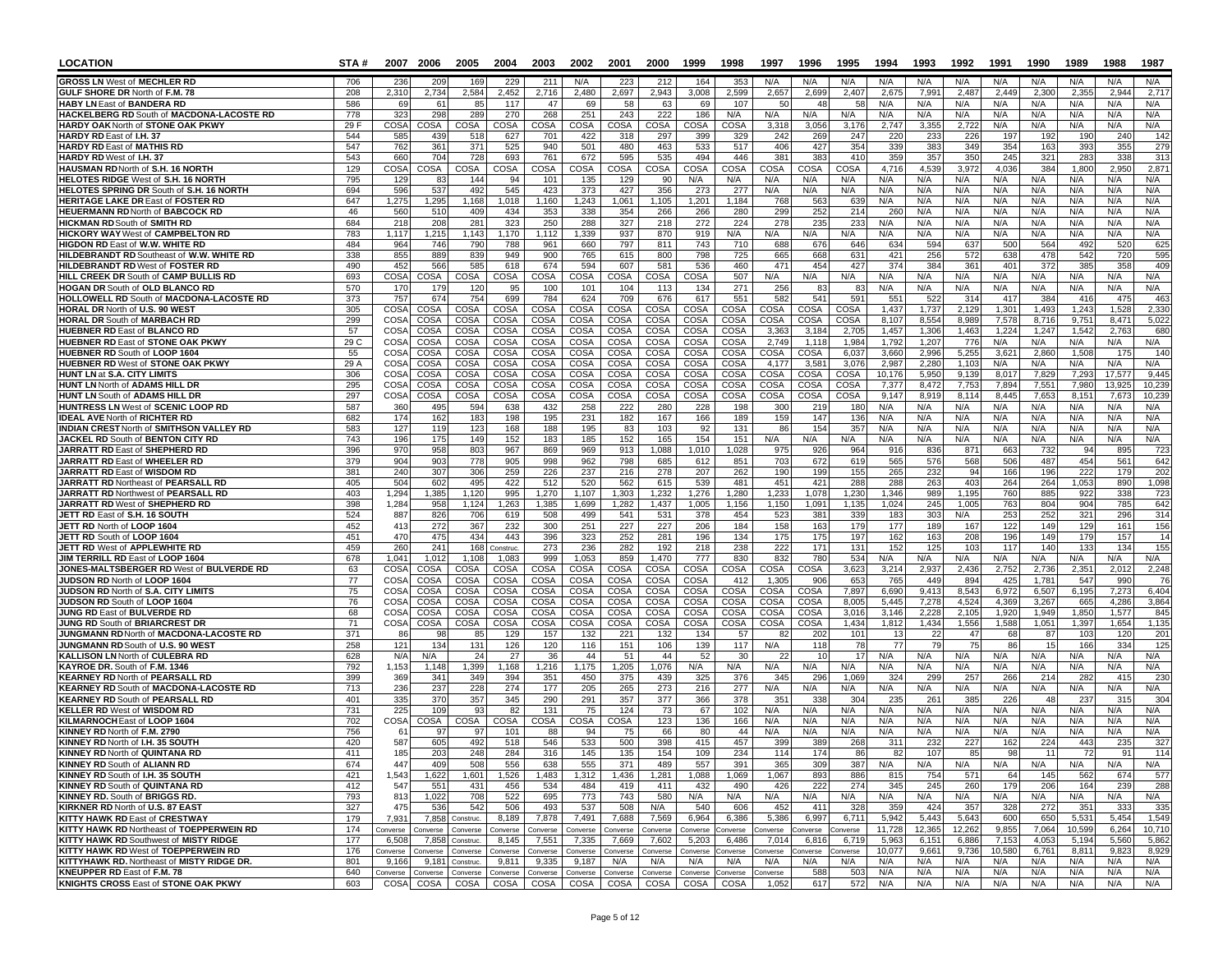| <b>LOCATION</b>                                                                          | STA#       |                          | 2007 2006       | 2005                  | 2004                 | 2003                | 2002           | 2001                       | 2000           | 1999             | 1998           | 1997           | 1996           | 1995           | 1994            | 1993            | 1992            | 1991                   | 1990           | 1989           | 1988            | 1987            |
|------------------------------------------------------------------------------------------|------------|--------------------------|-----------------|-----------------------|----------------------|---------------------|----------------|----------------------------|----------------|------------------|----------------|----------------|----------------|----------------|-----------------|-----------------|-----------------|------------------------|----------------|----------------|-----------------|-----------------|
| <b>KNIGHTS CROSS West of STONE OAK PKWY</b>                                              | 602        | CO <sub>SA</sub>         | COSA            | COSA                  | COSA                 | COSA                | COSA           | <b>COSA</b>                | COSA           | COSA             | COSA           | 3.706          | 2.541          | 2.793          | N/A             | N/A             | N/A             | N/A                    | N/A            | N/A            | N/A             | N/A             |
| <b>KNOLLCREEK PKWY West of CLASSEN RD</b>                                                | 74         | COSA                     | COSA            | COSA                  | COSA                 | COSA                | COSA           | COSA                       | COSA           | COSA             | <b>COSA</b>    | COSA           | <b>COSA</b>    | 2,77           | 3,86            | 2,105           | 1,85            | 1,62'                  | 1,48           | 1,32           | 70.             | 3,746           |
| KNOWLTON RD South of NEW SULPHUR SPRINGS RD<br><b>KRIEWALD RD East of U.S. 90 WEST</b>   | 677<br>274 | 2,277<br>3.54            | 1.144<br>2,83'  | 495<br>2,827          | 495<br>2,565         | 428<br>2,659        | 464<br>1,950   | 419<br>2.141               | 445<br>2,260   | 495<br>1,554     | 470<br>1,826   | 43<br>N/A      | 329<br>880     | 391<br>945     | N/A<br>823      | N/A<br>795      | N/A<br>584      | N/A<br>587             | N/A<br>517     | N/A<br>647     | N/A<br>784      | N/A<br>1,414    |
| <b>KRIEWALD RD West of U.S. 90 WEST</b>                                                  | 307        | 5,059                    | 3,92'           | 3,718                 | 3,378                | 3,028               | 3,239          | 3,583                      | 3,383          | 1,487            | 1,469          | N/A            | 1,605          | 2,030          | 1,667           | 1,675           | 1,424           | 1,396                  | 1,306          | 1,678          | 1,898           | 768             |
| LA SIERRA BLVD North of CAMP BULLIS RD                                                   | 621        | COSA                     | COSA            | COSA                  | COSA                 | COSA                | COSA           | COSA                       | COSA           | COSA             | 1,433          | 704            | 1,138          | 1,235          | N/A             | N/A             | N/A             | N/A                    | N/A            | N/A            | N/A             | N/A             |
| <b>LADD RD East of SHEPHERD RD</b>                                                       | 733        | 237                      | 242             | 228                   | 251                  | 207                 | 247            | 288                        | 289            | 213              | 190            | N/A            | N/A            | N/A            | N/A             | N/A             | N/A             | N/A                    | N/A            | N/A            | N/A             | N/A             |
| <b>LADD RD East of WISDOM RD</b>                                                         | 376        | 320                      | 258             | 306                   | 306                  | 254                 | 304            | 299                        | 239            | 309              | 278            | 23             | 271            | 220            | 172             | 189             | 153<br>2.408    | 185                    | 173<br>4.750   | 8              | 232             | 63              |
| LAKE FRONT DR South of U.S. 87 EAST<br>LAKE MEADOW DR South of U.S. 87 EAST              | 321<br>322 | COSA<br>COSA             | COSA<br>COSA    | COSA<br>COSA          | COSA<br>COSA         | <b>COSA</b><br>COSA | COSA<br>COSA   | <b>COSA</b><br><b>COSA</b> | COSA<br>COSA   | COSA<br>COSA     | COSA<br>COSA   | COSA<br>COSA   | COSA<br>COSA   | 3,241<br>3.20  | 2,992<br>3,669  | 2,666<br>3,581  | 3,208           | 2,489<br>3,420         | 3,579          | 5,164<br>3,807 | 3,14'<br>3,727  | 2,743<br>4,175  |
| <b>LAKEVIEW DR East of FOSTER RD</b>                                                     | 214        | 5,459                    | 4,627           | 4,769                 | 4,910                | 4,947               | 4,649          | 4,446                      | 3,417          | 4,615            | 4,254          | 4,168          | 4,116          | 3,836          | 3,742           | 4,430           | 3,738           | 3,530                  | 3,396          | 3,956          | 3,794           | 3,905           |
| <b>LAMM RD. West of PRIEST RD.</b>                                                       | 794        | 1.081                    | 1.023           | 1.098                 | 1,123                | 977                 | 1,161          | 1.235                      | 1,661          | N/A              | N/A            | N/A            | N/A            | N/A            | N/A             | N/A             | N/A             | N/A                    | N/A            | N/A            | N/A             | N/A             |
| LAURIE MICHELLE South of SMITHSON VALLEY RD                                              | 584        | 253                      | 279             | 233                   | 238                  | 187                 | 221            | 192                        | 141            | 200              | 148            | 130            | 115            | 154            | N/A             | N/A             | N/A             | N/A                    | N/A            | N/A            | N/A             | N/A             |
| <b>LAVERNIA RD East of MT. OLIVE RD</b><br><b>LAVERNIA RD East of STUART RD</b>          | 352<br>345 | 213<br>199               | 259<br>254      | 251<br>221            | 278<br>196           | 278<br>214          | 251<br>190     | 251<br>250                 | 257<br>251     | 324<br>184       | 299<br>169     | 192<br>201     | 272<br>165     | 236<br>194     | 224<br>178      | 208<br>266      | 153<br>224      | 193<br>337             | 132<br>276     | 372<br>271     | 188<br>306      | 158<br>169      |
| <b>LAVERNIA RD West of STUART RD</b>                                                     | 347        | 366                      | 478             | 489                   | 446                  | 461                 | 452            | 345                        | 398            | 400              | 397            | 447            | 371            | 379            | 301             | 137             | 137             | 193                    | 149            | 149            | 156             | 527             |
| <b>LEAL RD North of LOOP 1604</b>                                                        | 475        | 353                      | 326             | 530                   | 560                  | 395                 | 478            | 396                        | 411            | 490              | 364            | 356            | 325            | 462            | 299             | 371             | 373             | 355                    | 246            | 592            | 407             | 298             |
| <b>LEAL RD. South of MARTINEZ-LOSOYA</b>                                                 | 797        | 529                      | 588             | 736                   | 788                  | 649                 | 755            | 623                        | N/A            | N/A              | N/A            | N/A            | N/A            | N/A            | N/A             | N/A             | N/A             | N/A                    | N/A            | N/A            | N/A             | N/A             |
| <b>EGEND LN North of CAMP BULLIS RD</b>                                                  | 619        | COSA                     | COSA            | COSA                  | COSA                 | COSA                | COSA           | <b>COSA</b>                | COSA           | COSA             | 401            | 439            | 374            | 627            | N/A             | N/A             | N/A             | N/A                    | N/A            | N/A            | N/A             | N/A             |
| <b>LEGEND LN South of CAMP BULLIS RD</b><br>LES HARRISON DR North of F.M. 471            | 620<br>113 | COSA<br>COS/             | COSA<br>COSA    | COSA<br>COSA          | COSA<br>COSA         | COSA<br>COSA        | COSA<br>COSA   | COSA<br>COSA               | COSA<br>COSA   | COSA<br>COSA     | 1,374<br>COSA  | 1,503<br>COSA  | 1,361<br>COSA  | 1.161<br>COSA  | N/A<br>10,504   | N/A<br>10,17    | N/A<br>10,35    | N/A<br>9,000           | N/A<br>7,953   | N/A<br>7,75    | N/A<br>7,158    | N/A<br>5,725    |
| LES HARRISON DR North of TIMBER PATH                                                     | 110        | COS/                     | COSA            | COSA                  | COSA                 | COSA                | COSA           | COSA                       | COSA           | COSA             | COSA           | COSA           | <b>COSA</b>    | COSA           | 9,248           | 9,10            | 9,033           | 7,107                  | 7,171          | 6,244          | 6.383           | 5,771           |
| LES HARRISON DR South of TIMBER PATH                                                     | 112        | COS/                     | COSA            | COSA                  | COSA                 | COSA                | COSA           | COSA                       | COSA           | COSA             | COSA           | COSA           | <b>COSA</b>    | COSA           | 9.103           | 8,918           | 9.010           | 3,084                  | 7.168          | 3,389          | 6.484           | 6,057           |
| <b>LESLIE RD North of BRAUN RD</b>                                                       | 97         | COS/                     | COSA            | COSA                  | COSA                 | COSA                | COSA           | COSA                       | COSA           | COSA             | <b>COSA</b>    | COSA           | COSA           | COSA           | 1,275           | 1,542           | 1,604           | 950                    | 649            | 960            | 237             | 212             |
| <b>ESLIE RD South of BRAUN RD</b><br>LESLIE RD South of S.H. 16 NORTH                    | 95<br>98   | COSA<br>CO <sub>SA</sub> | COSA<br>COSA    | COSA<br>COSA          | COSA<br>COSA         | COSA<br>COSA        | COSA<br>COSA   | COSA<br>COSA               | COSA<br>COSA   | COSA<br>COSA     | COSA<br>3,152  | COSA<br>3,124  | COSA<br>2,554  | COSA<br>2,23'  | 1,230<br>2.083  | 798<br>1,930    | 946<br>1.845    | <b>789</b><br>1,510    | 372<br>1,305   | 283<br>1.144   | 676<br>1.007    | 125<br>874      |
| <b>LIBERTY FIELD DR. Northwest of LESLIE RD.</b>                                         | 814        | 5,21'                    | 3,550           | N/A                   | N/A                  | N/A                 | N/A            | N/A                        | N/A            | N/A              | N/A            | N/A            | N/A            | N/A            | N/A             | N/A             | N/A             | N/A                    | N/A            | N/A            | N/A             | N/A             |
| LITTLE GERONIMO DR North of F.M. 471                                                     | 85         | 627                      | 67              | 665                   | 687                  | 705                 | 791            | 675                        | 737            | 677              | 680            | 494            | 562            | 680            | 525             | 506             | 514             | 484                    | 438            | 409            | 30 <sup>°</sup> | 300             |
| <b>OCKHILL-SELMA RD South of DE ZAVALA RD</b>                                            | 52 A       | COSA                     | COSA            | COSA                  | COSA                 | COSA                | COSA           | <b>COSA</b>                | COSA           | 3,968            | 5,754          | N/A            | N/A            | 5,874          | 6,220           | 5,255           | 5,885           | 5,241                  | 5.170          | 4,803          | 5.746           | 5,215           |
| <b>LOMA VIEW EAST South of EVANS RD</b>                                                  | 613        | 400                      | 217             | 260                   | 277                  | 289                 | 130            | 147                        | 150            | 143              | 128            | 145            | 100            | 131            | N/A             | N/A             | N/A             | N/A                    | N/A            | N/A            | N/A             | N/A             |
| OST VALLEY DR North of TOUTANT-BEAUREGARD RD<br>OWER SEGUIN RD East of F.M. 1518         | 558<br>245 | 107<br>Schertz           | 119<br>Schertz  | 75<br>Schertz         | 101<br>Schertz       | 91<br>Schertz       | 99<br>Schertz  | 123<br>Schertz             | 99<br>Schertz  | 132<br>Schertz   | 153<br>Schertz | 138<br>Schertz | 89<br>Schertz  | 102<br>510     | N/A<br>532      | N/A<br>466      | N/A<br>498      | N/A<br>481             | N/A<br>484     | N/A<br>478     | N/A<br>372      | N/A<br>415      |
| <b>LOWER SEGUIN RD East of LOOP 1604</b>                                                 | 232        | Converse                 | Converse        | Converse              | Converse             | Converse            | Converse       | 2,897                      | 2,919          | 2,513            | 2,299          | 2,274          | 2,283          | 2,800          | 2,850           | 5,026           | 2,670           | 2,965                  | 2,281          | 2,456          | 2,523           | 2,005           |
| <b>LOWER SEGUIN RD South of SCHAEFER RD</b>                                              | 230        | Converse                 | Converse        | Converse              | Converse             | Converse            | Converse       | Converse                   | Converse       | Converse         | onverse        | onverse        | onverse        | 2,655          | 511             | 56'             | 31C             | 1,441                  | 795            | 864            | 947             | 780             |
| <b>LOWER SEGUIN RD West of F.M. 1518</b>                                                 | 244        | Schertz                  | Schertz         | Schertz               | Schertz              | Schertz             | Schertz        | Schertz                    | Schertz        | Schertz          | Schertz        | Schertz        | Schertz        | 1,144          | 1,072           | 1,106           | 978             | 1,107                  | 935            | 1,068          | 1,150           | 1,035           |
| <b>LUCKEY RD South of BRIGGS RD</b>                                                      | 393        | 1,482                    | 1,353           | 1,193                 | 857                  | 804                 | 693            | 766                        | 682            | 576              | 562            | 45C            | 577            | 413            | 399             | 381             | 416             | 396                    | 327            | 339            | 384             | 370             |
| LUCKEY RD South of I.H. 35 SOUTH<br><b>MACDONA-LACOSTE RDEast of CAGNON RD</b>           | 392<br>270 | 1,274<br>1,846           | 1,452<br>1,88   | 1,258<br>2,374        | 885<br>2,391         | 907<br>2,055        | 780<br>4,294   | 800<br>2.431               | 645<br>1,950   | 672<br>1,837     | 552<br>2,018   | 549<br>1,601   | 569<br>1,565   | 523<br>1,725   | 559<br>2.299    | 567<br>1,763    | 585<br>1,497    | 497<br>1,399           | 412<br>1.290   | 542<br>1,442   | 564<br>1,762    | 416<br>1,898    |
| <b>MACDONA-LACOSTE RDEast of MONTGOMERY RD</b>                                           | 268        | 3,819                    | 3,545           | 3,524                 | 3,574                | 4,031               | 3,430          | 1,366                      | 1,192          | 1,358            | 1,794          | 1,433          | 1,284          | 1,287          | 1.444           | 1,243           | 857             | 1.140                  | 1,220          | 1,152          | 2,553           | 1,055           |
| MACDONA-LACOSTE RDEast of WISDOM RD                                                      | 368        | Construc.                | 1,379           | 1,775                 | 1,734                | 1,739               | 1,512          | 1.639                      | 1,817          | 1,535            | 1,961          | 1,689          | 1,527          | 1.683          | 1.774           | 1,628           | 1.681           | 1,519                  | 1,574          | 1,835          | 1.848           | 521             |
| MACDONA-LACOSTE RDWest of LOOP 1604                                                      | 720        | 1,762                    | 1,858           | 2,472                 | 2,256                | 2,222               | 4,767          | 1,928                      | 1,645          | 1,759            | 1,786          | N/A            | N/A            | N/A            | N/A             | N/A             | N/A             | N/A                    | N/A            | N/A            | N/A             | N/A             |
| MACDONA-LACOSTE RDWest of MONTGOMERY RD<br><b>MACDONA-LACOSTE RD</b> West of WISDOM RD   | 267<br>367 | 2,985<br>Construc.       | 2,622<br>1,074  | 2,876<br>1,495        | 2.944<br>1,593       | 3,043<br>1,722      | 4.140<br>1,511 | 3,133<br>1,107             | 2,787<br>1,397 | 2,548<br>1,478   | 3,008<br>1,681 | 2,681<br>1,474 | 1,492<br>1,461 | 2.643<br>1,651 | 3,114<br>1,863  | 2,645<br>1,701  | 2,758<br>1,746  | 314<br>1,431           | 2,377<br>1,567 | 2,828<br>2,455 | 1,32;<br>2,382  | 1,168<br>691    |
| <b>MADISON OAK DR East of STONE OAK PKWY</b>                                             | 605        | COSA                     | COSA            | COSA                  | COSA                 | COSA                | COSA           | COSA                       | COSA           | COSA             | COSA           | 3,61'          | 2,783          | 2,963          | N/A             | N/A             | N/A             | N/A                    | N/A            | N/A            | N/A             | N/A             |
| MAINLAND DR East of TEZEL RD                                                             | 136        | COSA                     | COSA            | COSA                  | COSA                 | COSA                | COSA           | COSA                       | COSA           | COSA             | COSA           | COSA           | COSA           | COSA           | 8,120           | 7,679           | 8,271           | 8,352                  | 8,619          | 7,948          | 8.074           | 8,458           |
| <b>MAINLAND DR West of BANDERA RD</b>                                                    | 153        | COSA                     | COSA            | COSA                  | COSA                 | COSA                | COSA           | COSA                       | <b>COSA</b>    | COSA             | COSA           | COSA           | COSA           | COSA           | 15,118          | 3,360           | 13,790          | 12,845                 | 12,997         | 8,728          | 14,689          | 12,945          |
| MAJESTIC OAK CIR West of SCENIC LOOP RD                                                  | 560        | 145                      | 12 <sub>0</sub> | 119                   | 170                  | 90                  | 122            | 83                         | 101            | 57               | 114            | -89            | 80             |                | N/A             | N/A             | N/A             | N/A                    | N/A            | N/A            | N/A             | N/A             |
| <b>MARBACH RDEast of ELLISON DR</b><br><b>MARBACH RD East of LOOP 1604</b>               | 290<br>272 | COSA<br>8,277            | COSA<br>6,50    | COSA<br>9,383         | COSA<br>6,158        | COSA<br>5,764       | COSA<br>5,391  | COSA<br>4,372              | COSA<br>4,592  | COSA<br>4,625    | COSA<br>3,533  | COSA<br>4,84   | COSA<br>4,989  | 22,940<br>4,23 | 11,987<br>5,150 | 12,144<br>4,504 | 20.443<br>3,262 | 19,268<br>2,930        | 18,013<br>2,46 | 25,68<br>2,69  | 12,37<br>2,10   | 12,923<br>1,859 |
| <b>MARBACH RDEast of S.A. CITY LIMITS</b>                                                | 776        | 10,796                   | 10,31           | 9,886                 | 5,122                | 9,147               | 11,058         | 12,835                     | 11,579         | 7,187            | N/A            | N/A            | N/A            | N/A            | N/A             | N/A             | N/A             | N/A                    | N/A            | N/A            | N/A             | N/A             |
| <b>MARBACH RD</b> West of ELLISON DR                                                     | 292        | COSA                     | COSA            | COSA                  | COSA                 | COSA                | COSA           | <b>COSA</b>                | COSA           | COSA             | COSA           | COSA           | COSA           | 7,208          | 6.36            | 6.04            | 907             | 83                     | 5.437          | 6,479          | 4.64            | 815             |
| <b>MARSHALL RDEast of U.S. 281 NORTH</b>                                                 | 608        | 7,121                    | 4,700           | 3,294                 | 2,11'                | 1,801               | 1,056          | 897                        | 774            | 600              | 467            | 39'            | 386            | 398            | N/A             | N/A             | N/A             | N/A                    | N/A            | N/A            | N/A             | N/A             |
| <b>MARSHALL RD West of BULVERDE RD</b><br><b>MARTINEZ-LOSOYA RDEast of PLEASANTON RD</b> | 58<br>680  | 4,939<br>253             | 4,409<br>252    | 3,159<br>260          | 1,598<br>271         | 1,592<br>230        | 889<br>269     | 737<br>209                 | 655<br>257     | 456<br>249       | 365<br>291     | 414<br>282     | 280<br>269     | 202<br>301     | 192<br>N/A      | 23<br>N/A       | 214<br>N/A      | 18 <sup>°</sup><br>N/A | 305<br>N/A     | 54<br>N/A      | 65<br>N/A       | 83<br>N/A       |
| MARTINEZ-LOSOYA RD East of U.S. 281 SOUTH                                                | 474        | 2,394                    | 2,065           | 2,763                 | 2,500                | 1,864               | 3,149          | 2,529                      | 2,296          | 2,616            | 1,824          | 1,842          | 2,467          | 2,316          | 2,273           | 2,148           | 2,163           | 2,186                  | 2,591          | 1,080          | 1,148           | 1,878           |
| MARTINEZ-LOSOYA RDWest of F.M. 1937                                                      | 477        | 1,038                    | 1,209           | 1,351                 | 1,357                | 1,045               | 1,666          | 1,313                      | 1,209          | 1,283            | 834            | 985            | 876            | 1,042          | 861             | 204             | 475             | 777                    | 806            | 912            | 640             | 745             |
| MASTERSON RD South of U.S. 90 WEST                                                       | 259        | 93                       | 184             | 178                   | 139                  | 99                  | 116            | 162                        | 97             | 139              | 202            | 104            | 89             | 321            | 199             | 114             | 118             | 187                    | 87             | 175            | 90              | 93              |
| <b>MATHIS RD East of CAMPBELTON RD</b>                                                   | 535<br>542 | 1,051                    | 1,015           | 1,129                 | 1,024                | 896<br>1,159        | 1,057          | 1,007                      | 963<br>1,176   | 934<br>1,399     | 874            | 695<br>986     | 712<br>781     | 628<br>540     | 685<br>786      | 722<br>845      | 613<br>683      | 574                    | 626<br>634     | 535            | 404<br>656      | 338<br>421      |
| <b>MATHIS RD</b> East of I.H. 37<br><b>MATHIS RD North of HARDY RD</b>                   | 545        | 1,107<br>300             | 1,08<br>272     | 1,154<br>239          | 827<br>260           | 507                 | 1,126<br>524   | 1,610<br>238               | 235            | 296              | 1,208<br>324   | 426            | 626            | 668            | 380             | 460             | 183             | 597<br>153             | 156            | 620<br>351     | 210             | 326             |
| <b>MATHIS RD South of HARDY RD</b>                                                       | 546        | 619                      | 664             | 520                   | 507                  | 658                 | 372            | 444                        | 218            | 252              | 207            | 247            | 230            | 177            | 147             | 142             | 29              | 105                    | 48             | 98             | 91              | 76              |
| <b>MATHIS RD</b> West of <b>I.H. 37</b>                                                  | 540        | 1,113                    | 1,210           | 1,106                 | 1,150                | 1,021               | 1,229          | 1.258                      | 916            | 1.019            | 965            | 625            | 636            | 632            | 568             | 140             | 463             | 447                    | 466            | 523            | 434             | 431             |
| <b>MAUERMANN RDEast of APPLEWHITE RD</b>                                                 | 456        | COSA                     | - CUSA          |                       | <b>b39 Construc.</b> | 81Z                 | 77V            | o∠∪                        | 387            | 526              | 598            | 404            | 356            | კყე            | 34U             | 440             | კნა             | 278                    | 399            | 420            | 294             | 470             |
| <b>MAUERMANN RDWest of PLEASANTON RD</b><br>MAX RD North of U.S. 181 SOUTH               | 466<br>675 | 243                      | 241             | COSA COSA COSA<br>258 | COSA<br>280          | COSA<br>227         | COSA<br>190    | COSA  <br>266              | 280            | COSA COSA<br>196 | COSA<br>186    | COSA<br>180    | COSA<br>221    | 369<br>141     | 311<br>N/A      | 559<br>N/A      | 306<br>N/A      | 334<br>N/A             | 381<br>N/A     | 608<br>N/A     | 325<br>N/A      | 600<br>N/A      |
| McCONNELL RD South of F.M. 2790                                                          | 429        | 160                      | 121             | 133                   | 124                  | 127                 | 101            | 94                         | 124            | 125              | 104            | 104            | 104            | 108            | 110             | 95              | 136             | 69                     | 70             | 57             | 106             | 101             |
| McCONNELL RD. South of BRIGGS RD.                                                        | 807        | 335                      | 277             | 239                   | 234                  | N/A                 | N/A            | N/A                        | N/A            | N/A              | N/A            | N/A            | N/A            | N/A            | N/A             | N/A             | N/A             | N/A                    | N/A            | N/A            | N/A             | N/A             |
| MECHLER RD North of U.S. 90 WEST                                                         | 730        | 129                      | 104             | 84                    | 99                   | 82                  | 114            | 136                        | 138            | 85               | 137            | N/A            | N/A            | N/A            | N/A             | N/A             | N/A             | N/A                    | N/A            | N/A            | N/A             | N/A             |
| MECHLER RD South of U.S. 90 WEST                                                         | 670        | 322                      | 211             | 190                   | 194                  | 189                 | 108            | 252                        | 191            | 174              | 191            | 176            | 171            | 125            | N/A             | N/A             | N/A             | N/A                    | N/A            | N/A            | N/A             | N/A             |
| <b>MEDIO DR East of TALLEY RD</b><br><b>MENCHACA RDEast of SCENIC LOOP RD</b>            | 657<br>616 | 235<br>331               | 241<br>418      | 320<br>479            | 313<br>506           | 370<br>524          | 220<br>402     | 194<br>428                 | 390<br>316     | 284<br>363       | 342<br>407     | 304<br>379     | 333<br>408     | 331<br>456     | N/A<br>N/A      | N/A<br>N/A      | N/A<br>N/A      | N/A<br>N/A             | N/A<br>N/A     | N/A<br>N/A     | N/A<br>N/A      | N/A<br>N/A      |
| <b>MENGER DR East of BULVERDE RD</b>                                                     | 612        | 539                      | 474             | 463                   | 384                  | 273                 | 346            | 302                        | 363            | 348              | 297            | 283            | 302            | 343            | N/A             | N/A             | N/A             | N/A                    | N/A            | N/A            | N/A             | N/A             |
| MICRON DR North of F.M. 1957                                                             | 170        | COSA                     | COSA            | COSA                  | COSA                 | COSA                | COSA           | COSA                       | COSA           | COSA             | COSA           | COSA           | COSA           | COSA           | 1,153           | 1,679           | 1,914           | 1,672                  | 357            | 1,499          | 1,756           | 3,828           |
| MICRON DR South of F.M. 1957                                                             | 171        | COSA                     | COSA            | COSA                  | COSA                 | COSA                | COSA           | COSA                       | COSA           | COSA             | COSA           | COSA           | COSA           | COSA           | 696             | 713             | 683             | 638                    | 532            | 503            | 794             | 1,608           |
| <b>MICRON DR South of INGRAM RD</b>                                                      | 163        |                          | COSA COSA       | COSA                  | COSA                 | COSA                | COSA           | COSA                       | COSA           | COSA             | COSA           | COSA           |                | COSA COSA      | 2,039           | 1,622           | 1,777           | 578                    | 1,483          | 1,663          | 1,520           | 4,020           |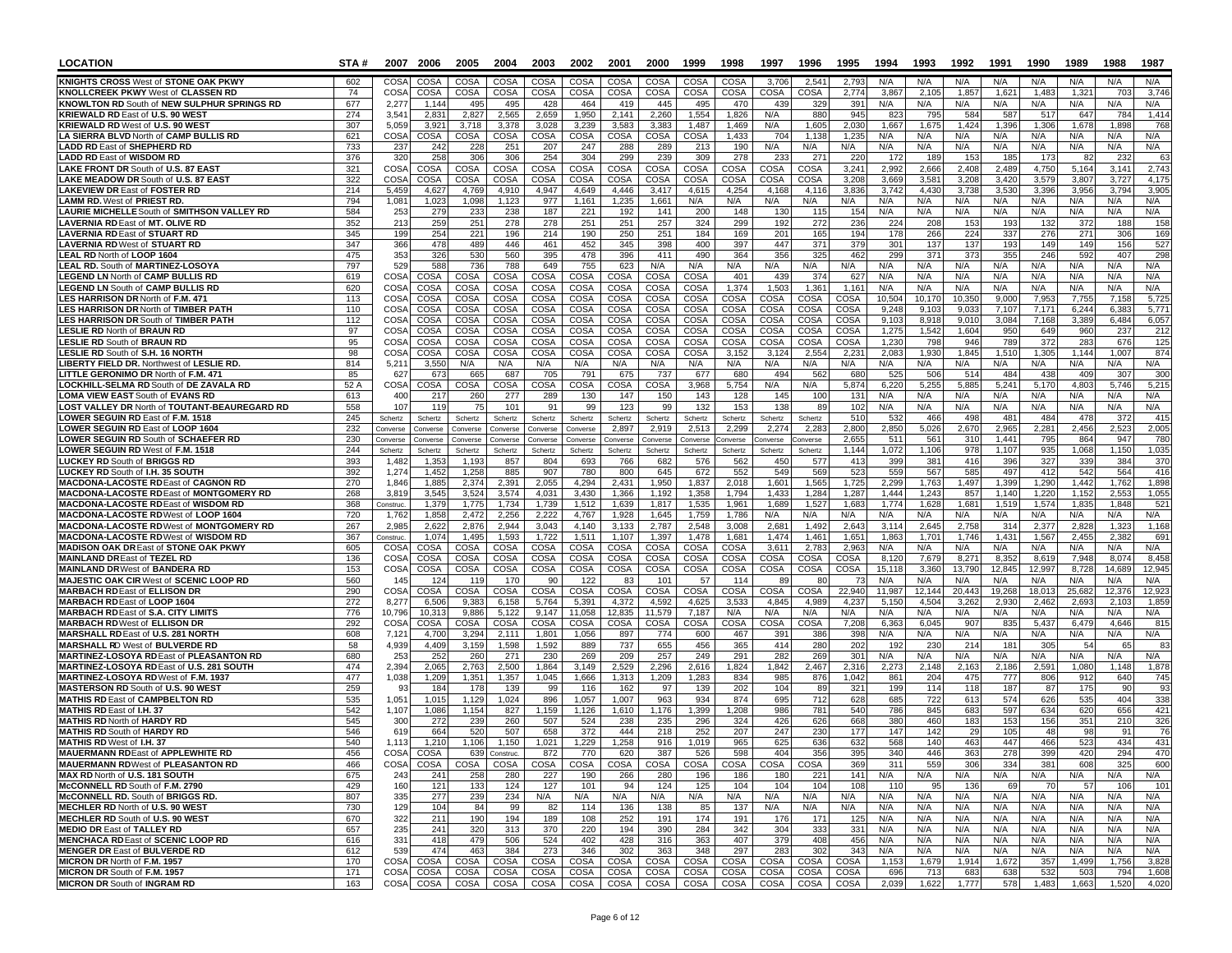| <b>LOCATION</b>                                                                                  | STA#       | 2007                       | 2006                  | 2005                  | 2004                       | 2003                     | 2002                  | 2001                  | 2000                       | 1999                   | 1998                  | 1997                  | 1996                  | 1995            | 1994           | 1993            | 1992           | 1991            | 1990             | 1989            | 1988                   | 1987            |
|--------------------------------------------------------------------------------------------------|------------|----------------------------|-----------------------|-----------------------|----------------------------|--------------------------|-----------------------|-----------------------|----------------------------|------------------------|-----------------------|-----------------------|-----------------------|-----------------|----------------|-----------------|----------------|-----------------|------------------|-----------------|------------------------|-----------------|
| <b>MICRON DR South of REED RD</b>                                                                | 162        | COS/                       | COSA                  | COSA                  | COSA                       | COSA                     | COSA                  | COSA                  | <b>COSA</b>                | COSA                   | COSA                  | COSA                  | COSA                  | COSA            | 12,135         | 34,548          | 10,912         | 11,566          | 2,605            | 1,38            | 1,474                  | 3,684           |
| <b>MIDNIGHT DR East of BLANCO RD</b>                                                             | 567        | 3,282                      | 3,243                 | 4,503                 | 3,027                      | 3,198                    | 2,894                 | 2,951                 | 3,102                      | 2,612                  | 2,455                 | 950                   | 801                   | 752             | N/A            | N/A             | N/A            | N/A             | N/A              | N/A             | N/A                    | N/A             |
| <b>MILITARY DR West of LOOP 1604</b><br>MILITARY DR. WEST East of GROSENBACHER RD.               | 658<br>813 | 10,856<br>5,056            | 9,657<br>4,195        | 9,822<br>N/A          | 8,833<br>N/A               | 7,754<br>N/A             | 7,103<br>N/A          | 5,521<br>N/A          | 5,753<br>N/A               | 6,505<br>N/A           | 5,508<br>N/A          | 3,908<br>N/A          | 3,967<br>N/A          | 2,884<br>N/A    | N/A<br>N/A     | N/A<br>N/A      | N/A<br>N/A     | N/A<br>N/A      | N/A<br>N/A       | N/A<br>N/A      | N/A<br>N/A             | N/A<br>N/A      |
| MILLER RD North of GIBBS-SPRAWL RD                                                               | 200        | 1.148                      | 1,377                 | 1.172                 | 1,212                      | 1,323                    | 1,362                 | 1.176                 | 659                        | 927                    | 1,431                 | 1.16                  | 1,217                 | 3,481           | 1.08           | 99.             | 1.42           | 3,42            | N/A              | 925             | 66                     | 530             |
| <b>MILLER RD North of KITTY HAWK RD</b>                                                          | 178        | 6,180                      | 6,887                 | Construc              | 7,740                      | 5,398                    | 5,094                 | 4.992                 | 5,689                      | 5,435                  | 5,276                 | 4,982                 | 4,480                 | 3,553           | 2,828          | 6,147           | 2,478          | 3,199           | 2.901            | 2,490           | 2.145                  | 3,292           |
| MILLER RD South of NEW WORLD DR<br>MILLER RD South of STAPPER RD                                 | 172<br>254 | 8,856<br>258               | 12,028<br>234         | Construc.<br>241      | 11,862<br>238              | 9,580<br>238             | 9,578<br>268          | 8,830<br>244          | 8,874<br>201               | 6,290<br>256           | 7,752<br>187          | 7,087<br>201          | 7,196<br>172          | 5,972<br>211    | 5,051<br>221   | 4,581<br>292    | 4,122<br>218   | 4,642<br>163    | 4,380<br>195     | 4,340<br>166    | 3,87<br>157            | 789<br>89       |
| MILLER RD West of F.M. 2538                                                                      | 255        | 234                        | 216                   | 211                   | 221                        | 206                      | 256                   | 223                   | 306                        | 224                    | 198                   | 243                   | 194                   | 181             | 224            | 273             | 258            | 210             | 237              | 199             | 262                    | 195             |
| MILLERS RIDGE North of CRESTWAY RD                                                               | 638        | 2,647                      | 2,623                 | 3,763                 | 3,769                      | 1,526                    | 1,587                 | 1,559                 | 1,648                      | 1,491                  | 1,384                 | 1,391                 | 1,429                 | 1,411           | N/A            | N/A             | N/A            | N/A             | N/A              | N/A             | N/A                    | N/A             |
| MILLERS RIDGE South of MILLER RD<br>MISSION HILLS DR South of F.M. 78                            | 637<br>649 | 2,610<br>445               | 2,705<br>652          | 2,672<br>1,154        | 2,645<br>1,096             | 1,374<br>1,058           | 1,648<br>1,079        | 1,217<br>846          | 1,428<br>1,065             | 1,302<br>1,062         | 1,082<br>961          | 1,030<br>996          | 1,057<br>1,107        | 1,132<br>914    | N/A<br>N/A     | N/A<br>N/A      | N/A<br>N/A     | N/A<br>N/A      | N/A<br>N/A       | N/A<br>N/A      | N/A<br>N/A             | N/A<br>N/A      |
| MISTY RIDGE DR East of MILLER RD                                                                 | 633        | 3704                       | 3,767                 | 3,821                 | 4.197                      | 4,285                    | 3,695                 | 3,835                 | 3,641                      | 3,215                  | 3,895                 | 3,283                 | 2,526                 | 2,105           | N/A            | N/A             | N/A            | N/A             | N/A              | N/A             | N/A                    | N/A             |
| <b>MISTY RIDGE DR West of KITTY HAWK RD</b>                                                      | 634        | 3,222                      | 3,278                 | 3,353                 | 3,603                      | 3,402                    | 3,478                 | 3,514                 | 3,433                      | 3,215                  | 3,377                 | 2,876                 | 3,088                 | 3,314           | N/A            | N/A             | N/A            | N/A             | N/A              | N/A             | N/A                    | N/A             |
| <b>MISTY WAY DR North of GRISSOM RD</b>                                                          | 159<br>701 | <b>COSA</b><br><b>COSA</b> | COSA                  | COSA                  | COSA<br>COSA               | COSA                     | COSA<br>COSA          | COSA                  | COSA<br>414                | COSA<br>572            | COSA                  | COSA<br>N/A           | COSA                  | COSA            | 4,81<br>N/A    | 5,142<br>N/A    | 5,152<br>N/A   | 5,13<br>N/A     | 5,10<br>N/A      | 4,786<br>N/A    | 6,806<br>N/A           | 4,380<br>N/A    |
| MISTY WOODS West of LOOP 1604<br>MOGFORD RD East of U.S. 281 SOUTH                               | 529        | 1,852                      | COSA<br>1,883         | COSA<br>1,838         | 1,887                      | COSA<br>1,817            | 2,003                 | COSA<br>1,830         | 1,715                      | 1,639                  | 608<br>1,669          | 1,553                 | N/A<br>1,471          | N/A<br>1,420    | 1,473          | 1,250           | 1,124          | 1,079           | 1,045            | 1,06            | 1,11                   | 1,006           |
| <b>MOGFORD RD West of CAMPBELTON RD</b>                                                          | 537        | 809                        | 766                   | 778                   | 783                        | 618                      | 865                   | 737                   | 694                        | 713                    | 705                   | 599                   | 625                   | 626             | 55             | 500             | 463            | 395             | 395              | 397             | 36                     | 389             |
| <b>MONARCH PASS DR North of CIELO VISTA DR</b>                                                   | 591        | 217                        | 133                   | 159                   | 154                        | 128                      | 136                   | 152                   | 123                        | 122                    | 134                   | 111                   | 129                   | 105             | N/A            | N/A             | N/A            | N/A             | N/A              | N/A             | N/A                    | N/A             |
| <b>MONTGOMERY DR East of GLEN MONT DR</b><br><b>MONTGOMERY DR East of NEW WORLD DR</b>           | 197<br>190 | 2,759<br>8,208             | 3,175<br>7,854        | 3.485<br>8,281        | 2,801<br>9,384             | 2,868<br>9,465           | 3,124<br>9,833        | 2,657<br>9,355        | 2,249<br>1,155             | Construc.<br>Construc. | Construc<br>Construc. | 2,418<br>N/A          | 2,358<br>9,419        | 2,514<br>8,753  | 2,61<br>8,523  | 2,25<br>8,51    | 2,362<br>7,581 | 3,22'<br>9,326  | 2.55'<br>8,874   | 2,93<br>7,949   | 2,60<br>8,31           | 6,470<br>10,091 |
| <b>MONTGOMERY DR East of S.A. CITY LIMITS</b>                                                    | 187        | 9,937                      | 9,397                 | 9.964                 | 10,878                     | 10,854                   | 10,952                | 9.200                 | 11.009                     | Construc.              | Construc.             | N/A                   | 12,642                | 14.289          | 15.165         | 17.433          | 12,928         | 17.112          | 8,504            | 15,799          | 16,28                  | 21,860          |
| <b>MONTGOMERY DR West of GIBBS-SPRAWL RD</b>                                                     | 199        | 4,183                      | 4,250                 | 4,403                 | 3,177                      | 3,147                    | 2,799                 | 2,721                 | 2,635                      | Construc               | Construc              | 3,046                 | 2,624                 | 2,548           | 2,463          | 2,655           | 2,608          | 3,224           | 2,821            | 3,03            | 2,399                  | 3,745           |
| <b>MONTGOMERY DR West of GLEN MONT DR</b><br><b>MONTGOMERY DR West of NEW WORLD DR</b>           | 195<br>188 | 5,165<br>8,493             | 5,114<br>7.735        | 5,355<br>8.643        | 5,848<br>8,996             | 5,664<br>8,841           | 5,767<br>9,613        | 5,573<br>9,188        | 5,415<br>9,947             | Construc<br>Construc.  | Construc<br>Construc. | 5,362<br>onstruc.     | 6,005<br>10,045       | 5,637<br>10,126 | 7,043<br>9,327 | 8,754<br>10,069 | 6,847<br>7,816 | 6,733<br>11,756 | 13,104<br>10,290 | 6,428<br>11,101 | 6,590<br>11,424        | 4,802<br>8,645  |
| MONTGOMERY RD North of MACDONA-LACOSTE RD                                                        | 266        | 2,26'                      | 2,252                 | 2,287                 | 2,335                      | 2,496                    | 2,228                 | 2,662                 | 3,035                      | 2,446                  | 2,408                 | 1,879                 | 1,502                 | 1,612           | 1,803          | 1,531           | 1,535          | 1,190           | 1,374            | 1,607           | 1,48'                  | 1,730           |
| <b>MONTGOMERY RD South of U.S. 90 WEST</b>                                                       | 265        | 3,960                      | 5,064                 | 3,748                 | 4,322                      | 4,603                    | 3,855                 | 3.949                 | 3,700                      | 3,241                  | 3,264                 | 2,86                  | 2,535                 | 2,83            | 3,359          | 3,09            | 2,913          | 7,295           | 2,222            | 2,79'           | 2,169                  | 2,093           |
| <b>MORIN RD North of SMITH RD</b>                                                                | 758        | 258                        | 265                   | 261                   | 280                        | 228                      | 266                   | 243                   | 296                        | 259                    | 152                   | N/A                   | N/A                   | N/A             | N/A            | N/A             | N/A            | N/A             | N/A              | N/A             | N/A                    | N/A             |
| MORIN RD South of LOOP 1604<br><b>MORIN RD. South of SMITH RD.</b>                               | 760<br>798 | 204<br>360                 | 203<br>362            | 232<br>482            | 255<br>390                 | 297<br>385               | 275<br>483            | 237<br>341            | 178<br>N/A                 | 164<br>N/A             | 192<br>N/A            | N/A<br>N/A            | N/A<br>N/A            | N/A<br>N/A      | N/A<br>N/A     | N/A<br>N/A      | N/A<br>N/A     | N/A<br>N/A      | N/A<br>N/A       | N/A<br>N/A      | N/A<br>N/A             | N/A<br>N/A      |
| <b>MORNING GROVE Northeast of CRESTWAY RD.</b>                                                   | 800        | 3,188                      | 3,633                 | 3,869                 | 3,641                      | 3.993                    | 3,149                 | N/A                   | N/A                        | N/A                    | N/A                   | N/A                   | N/A                   | N/A             | N/A            | N/A             | N/A            | N/A             | N/A              | N/A             | N/A                    | N/A             |
| <b>MORNING GROVE Southwest of CRESTWAY</b>                                                       | 771        | 1,393                      | 1,466                 | 987                   | 914                        | 810                      | 882                   | 1,056                 | 489                        | 1,333                  | N/A                   | N/A                   | N/A                   | N/A             | N/A            | N/A             | N/A            | N/A             | N/A              | N/A             | N/A                    | N/A             |
| MOUNTAIN VISTA DR South of LOOP 1604<br>MT. OLIVE RD North of LOOP 107                           | 78<br>355  | <b>COSA</b><br>555         | COSA<br>66            | COSA<br>649           | COSA<br>612                | COSA<br>601              | COSA<br>636           | COSA<br>741           | COSA<br>713                | COSA<br>795            | COSA<br>573           | COSA<br>622           | COSA<br>647           | 847<br>626      | 727<br>507     | 648<br>441      | 652<br>373     | 1.040<br>365    | 989<br>426       | 753<br>416      | 554<br>405             | 1,578<br>340    |
| MT. OLIVE RD South of LAVERNIA RD                                                                | 351        | 164                        | 209                   | 203                   | 200                        | 213                      | 168                   | 186                   | 166                        | 191                    | 176                   | 136                   | 182                   | 164             | 158            | 109             | 88             | 83              | 100              | 91              | 111                    | 159             |
| <b>MYSTIC SUNRISE DR North of BINZ-ENGLEMANN RD</b>                                              | 223        | COSA                       | COSA                  | COSA                  | COSA                       | COSA                     | COSA                  | COSA                  | COSA                       | COSA                   | COSA                  | COSA                  | COSA                  | COSA            | 6.107          | 3,906           | 4.175          | 4.335           | 12.960           | 3,093           | 4.155                  | 3,164           |
| <b>NEAL RD East of APPLEWHITE RD</b><br><b>NEAL RD West of PLEASANTON RD</b>                     | 461<br>468 | 153<br>217                 | 145<br>211            | 149<br>228            | Construc                   | 116<br>159               | 121<br>161            | 121<br>108            | 107<br>189                 | 105<br>190             | 86<br>233             | 95<br>234             | -74<br>197            | 126<br>182      | 76<br>98       | 85<br>155       | 52<br>147      | 56<br>135       | 236<br>206       | 70<br>158       | 12 <sup>2</sup><br>193 | 66<br>127       |
| NELSON RD. Southeast of PEARSALL RD.                                                             | 805        | 442                        | 331                   | 360                   | 165<br>354                 | 369                      | N/A                   | N/A                   | N/A                        | N/A                    | N/A                   | N/A                   | N/A                   | N/A             | N/A            | N/A             | N/A            | N/A             | N/A              | N/A             | N/A                    | N/A             |
| NEW BERLIN RD West of F.M. 2538                                                                  | 256        | 84                         | 82                    | 79                    | 71                         | 78                       | 56                    | 67                    | 103                        | 65                     | 42                    | -54                   | 62                    | 238             | 93             | 65              | 58             | 122             | 106              | 132             | 69                     | 112             |
| <b>NEW GUILBEAU RD East of CAEN</b>                                                              | 121        | COSA                       | COSA                  | COSA                  | COSA                       | COSA                     | COSA                  | COSA                  | COSA                       | COSA                   | COSA                  | COSA                  | COSA                  | COSA            | 5,824          | 5,047           | 4,812          | 3,961           | 3,391            | 2,030           | 3,514                  | 3,754           |
| <b>NEW GUILBEAU RD East of LOOP 1604</b><br>NEW GUILBEAU RD West of CAEN                         | 103<br>119 | COSA<br>COS/               | COSA<br>COSA          | <b>COSA</b><br>COSA   | COSA<br>COSA               | COSA<br>COSA             | COSA<br>COSA          | COSA<br>COSA          | COSA<br>COSA               | COSA<br>COSA           | COSA<br>COSA          | COSA<br>COSA          | COSA<br>COSA          | COSA<br>COSA    | 2,989<br>4,08  | 2,587<br>3,899  | 2,497<br>2,636 | 4,266<br>2,684  | 3.946<br>2,225   | 1,825<br>2,31   | 1,91!<br>1,690         | 1,880<br>1,845  |
| NEW GUILBEAU RD West of OLD TEZEL RD                                                             | 122        | COS/                       | COSA                  | <b>COSA</b>           | COSA                       | COSA                     | COSA                  | COSA                  | COSA                       | COSA                   | COSA                  | COSA                  | COSA                  | COSA            | 16.769         | 10,69           | 4.347          | 9,080           | 8.487            | 8,724           | 8.60                   | 9,802           |
| NEW SULPHUR SPRINGS RD at WILSON COUNTY LINE                                                     | 366        | TxDOT                      | <b>TxDOT</b>          | <b>TxDOT</b>          | <b>TxDOT</b>               | <b>TxDOT</b>             | <b>TxDOT</b>          | <b>TxDOT</b>          | <b>TxDO1</b>               | <b>TxDOT</b>           | <b>TxDOT</b>          | <b>TxDOT</b>          | <b>TxDOT</b>          | 1,987           | 1,866          | 1,641           | 1,537          | 1,421           | 1,336            | 1,13'           | 69                     | 1,142           |
| NEW SULPHUR SPRINGS RD East of COVER RD<br>NEW SULPHUR SPRINGS RD East of KNOWLTON RD            | 332<br>334 | 5,079<br>TxDOT             | 5,382<br><b>TxDOT</b> | 4,335<br><b>TxDOT</b> | 5,251<br><b>TxDOT</b>      | 4,240<br><b>TXDOT</b>    | 5,039<br><b>TxDOT</b> | 4,775<br><b>TxDOT</b> | 2,980<br>TxDO <sub>1</sub> | 3,920<br><b>TxDOT</b>  | 4,178<br><b>TxDOT</b> | 4,276<br><b>TxDOT</b> | 3,967<br><b>TxDOT</b> | 3,452<br>2,550  | 3,187<br>2,043 | 2,21<br>2,249   | 2,763<br>N/A   | 3,254<br>1,917  | 3,157<br>2,245   | 2,660<br>2,088  | 2,783<br>2.544         | 2,960<br>2,125  |
| NEW SULPHUR SPRINGS RD East of LOOP 1604                                                         | 362        | TxDOT                      | <b>TxDOT</b>          | <b>TxDOT</b>          | TxDO <sub>1</sub>          | TxDOT                    | <b>TxDOT</b>          | <b>TxDOT</b>          | TxDO1                      | <b>TxDOT</b>           | <b>TxDO1</b>          | TxDOT                 | TxDOT                 | 4,129           | 3,113          | 2,81            | N/A            | 1,605           | 383              | 1,568           | 1,585                  | 1,160           |
| NEW SULPHUR SPRINGS RD East of STUART RD                                                         | 360        | <b>TxDOT</b>               | <b>TxDOT</b>          | <b>TxDOT</b>          | TxDO <sub>1</sub>          | <b>TxDOT</b>             | <b>TxDOT</b>          | <b>TxDOT</b>          | <b>TxDO1</b>               | <b>TxDOT</b>           | <b>TxDOT</b>          | <b>TxDOT</b>          | <b>TxDOT</b>          | 1,685           | 1,451          | 1,338           | N/A            | 1,212           | N/A              | 1,276           | 1,24                   | 1,161           |
| NEW SULPHUR SPRINGS RD West of KNOWLTON RD<br>NEW SULPHUR SPRINGS RD West of LOOP 1604           | 333<br>361 | 3,69<br>TxDOT              | 3,691<br><b>TxDOT</b> | 3,288<br>TxDOT        | 3,349<br>TxDO <sub>1</sub> | 3,240<br><b>TxDOT</b>    | 3,270<br>TxDOT        | 3,257<br><b>TxDOT</b> | 2,219<br><b>TxDOT</b>      | 3,771<br><b>TxDOT</b>  | 3,129<br>TxDOT        | 3,122<br><b>TxDOT</b> | 3,21<br>TxDOT         | 1,796<br>1,531  | 2,727<br>1,399 | 3,914<br>1,273  | 517<br>N/A     | 3,132<br>1,180  | 2,992<br>1,175   | 3,992<br>3,093  | 3,516<br>1,084         | 3,689<br>970    |
| <b>NEW SULPHUR SPRINGS RD West of STUART RD</b>                                                  | 358        | <b>TxDOT</b>               | <b>TxDOT</b>          | TxDOT                 | <b>TxDOT</b>               | <b>TxDOT</b>             | <b>TxDOT</b>          | <b>TxDOT</b>          | <b>TxDOT</b>               | <b>TxDOT</b>           | <b>TxDOT</b>          | TxDOT                 | TxDOT                 | 2,447           | 1,984          | 1,317           | N/A            | 2,002           | 2,054            | 2,158           | 1,70                   | 2,287           |
| <b>NEW WORLD DR North of CRESTWAY</b>                                                            | 182        | 3,356                      | 3,188                 | 2,651                 | Construc.                  | 2,949                    | 2,813                 | 2,511                 | 2,818                      | 2,936                  | 2,565                 | 2,690                 | 1,348                 | 1,805           | 1,914          | 1,980           | 1,131          | 2,532           | 1,823            | 1,884           | 1,98                   | 1,866           |
| NEW WORLD DR North of MONTGOMERY DR<br><b>NEW WORLD DR North of WALZEM RD</b>                    | 189<br>192 | 4,566<br>4.718             | 4,358<br>4,722        | 4,419<br>5,121        | 4,105<br>4.495             | Construc<br>Construc.    | 4,569<br>5,231        | 4,741<br>4,662        | 4,688<br>5,193             | 4,535<br>5,105         | 4,913<br>4,544        | 4,937<br>3,997        | 5,135<br>4,136        | 4,738<br>3,838  | 4,379<br>3,333 | 4,574<br>3,805  | 3,930<br>3.599 | 4,832<br>1,085  | 4,249<br>2.046   | 4,679<br>2.303  | 4,989<br>2.252         | 6,945<br>2,765  |
| <b>NEW WORLD DR South of CRESTWAY</b>                                                            | 184        | 3,61'                      | 3,362                 | 3,589                 | 2,914                      | Construc.                | 3,725                 | 3,635                 | 3,757                      | 3,805                  | 3,855                 | 4,506                 | 2,226                 | 1,698           | 1,737          | 1,641           | 2,672          | 3,562           | 2.541            | 2,944           | 2.922                  | 2,845           |
| NEW WORLD DR South of MILLER/O'CONNOR                                                            | 632        | 3,913                      | 3,412                 | 3,029                 | Construc.                  | 3,467                    | 3,190                 | 2,986                 | 3,152                      | 3,336                  | N/A                   | 2,800                 | 2,287                 | 2,035           | N/A            | N/A             | N/A            | N/A             | N/A              | N/A             | N/A                    | N/A             |
| NEW WORLD DR South of MONTGOMERY DR                                                              | 191<br>169 | 4.182<br>COSA              | 4.088<br>COSA         | 4,701<br>COSA         | 3,818<br>COSA              | Construc.<br><b>COSA</b> | 4.367<br>COSA         | 3.930<br>COSA         | 4,555<br>COSA              | 4.496<br>COSA          | 3,234<br>COSA         | 4.096<br>COSA         | 3.917<br>COSA         | 3,473<br>COSA   | 3,167<br>340   | 3,359<br>436    | 3.790<br>328   | 11.072<br>456   | 1,929<br>22      | 1,956<br>396    | 1,952<br>536           | 4,202<br>1,662  |
| NORTHWEST CROSSING South of F.M. 1957<br><b>NOYES RD East of SENIOR RD</b>                       | 436        | 26'                        | 259                   | 238                   | 277                        | 168                      | 173                   | 217                   | 178                        | 185                    | 175                   | 209                   | 236                   | 203             | 235            | 165             | 264            | 227             | 246              | 274             | 207                    | 186             |
| <b>NOYES RD West of S.H. 16 SOUTH</b>                                                            | 450        | 214                        | 218                   | 295                   | 281                        | 241                      | 333                   | 424                   | 284                        | 229                    | 213                   | 236                   | 204                   | 222             | 323            | 208             | 445            | 245             | 318              | 292             | 273                    | 260             |
| OAK CENTRE DR East of STONE OAK PKWY                                                             | 606        | COSA                       | COSA                  | COSA                  | COSA                       | COSA                     | COSA                  | COSA                  | COSA                       | COSA                   | COSA                  | 1,326                 | 436                   | 794             | N/A            | N/A             | N/A            | N/A             | N/A              | N/A             | N/A                    | N/A             |
| OAK ESTATES DR East of BLANCO RD<br>OAK ISLAND RD Southeast of LOOP 1604                         | 51<br>759  | 1,941<br>270               | 1,814<br>313          | 2,568<br>296          | 1,850  <br>146             | 1,731  <br>233           | 1,718  <br>192        | 1,788 1<br>114        | 1,928<br>214               | 1,568<br>278           | 1,602<br>286          | 1,393<br>N/A          | 1,25/<br>N/A          | 1,173<br>N/A    | 1,023<br>N/A   | 801<br>N/A      | 812<br>N/A     | 609<br>N/A      | 664<br>N/A       | 828<br>N/A      | 658<br>N/A             | 765<br>N/A      |
| OAKFIELD North of GRISSOM RD                                                                     | 160        | COSA                       | COSA                  | COSA                  | COSA                       | COSA                     | COSA                  | COSA                  | COSA                       | COSA                   | COSA                  | COSA                  | COSA                  | COSA            | 2,445          | 1,863           | 1,937          | 1,845           | 1,751            | 1,735           | 1,564                  | 1,465           |
| O'BRIEN RD South of MACDONA-LACOSTE RD                                                           | 372        | 393                        | 541                   | 646                   | 565                        | 586                      | 605                   | 515                   | 526                        | 487                    | 501                   | 489                   | 417                   | 467             | 371            | 348             | 494            | 335             | 329              | 826             | 479                    | 75              |
| O'KENT DR South of OLD BLANCO RD<br>OLD BLANCO RD Northeast of F.M. 2696                         | 571<br>729 | 156<br>2,121               | 159<br>2,109          | 115<br>1,587          | 113<br>1,618               | 97<br>1,486              | 89<br>1,308           | 99<br>815             | 128<br>928                 | 102<br>1,638           | 95<br>1,297           | 90<br>N/A             | 134<br>N/A            | 70<br>N/A       | N/A<br>N/A     | N/A<br>N/A      | N/A<br>N/A     | N/A<br>N/A      | N/A<br>N/A       | N/A<br>N/A      | N/A<br>N/A             | N/A<br>N/A      |
| OLD BLANCO RD Southeast of F.M. 2696                                                             | 728        | 689                        | 752                   | 645                   | 659                        | 805                      | 720                   | 617                   | 402                        | 664                    | 460                   | N/A                   | N/A                   | N/A             | N/A            | N/A             | N/A            | N/A             | N/A              | N/A             | N/A                    | N/A             |
| OLD CORPUS CHRISTI RD North of ELMENDORF CITY LIMITS                                             | 505        | 915                        | 887                   | 904                   | 948                        | 804                      | 862                   | 603                   | 766                        | 691                    | 562                   | 531                   | 593                   | 592             | 717            | 516             | 702            | 278             | 304              | 407             | 714                    | 470             |
| OLD CORPUS CHRISTI RD North of RICHTER RD                                                        | 502        | 2,329                      | 2,037                 | 2,142                 | 2,284                      | 2,308                    | 2,204                 | 1,636                 | 1,774                      | 1,692                  | 1,601                 | 1,349                 | 1,228                 | 1,242           | 1,621          | 1,123           | 868            | N/A             | 820              | 777             | 1,222                  | 851             |
| OLD CORPUS CHRISTI RD North of WILSON COUNTY LINE<br>OLD CORPUS CHRISTI RD Northeast of DONOP RD | 514<br>495 | 739<br>1,999               | 706<br>2,019          | 655<br>2,057          | 692<br>2,042               | 788<br>1,803             | 730<br>1,987          | 777<br>1,663          | 802<br>1,567               | 756<br>1,560           | 609<br>1,372          | 599<br>1,348          | 582<br>1,290          | 580<br>1,689    | 601<br>1,586   | N/A<br>1,475    | 616<br>1,355   | 565<br>1,356    | 497<br>1,914     | 868<br>2,800    | 4,437<br>1,552         | 525<br>767      |
| OLD CORPUS CHRISTI RD South of ELMENDORF CITY LIMITS                                             | 513        | 954                        | 1,359                 | 1,379                 | 1,456                      | 1,487                    | 1,141                 | 1,381                 | 1,347                      | 1,266                  | 1,186                 | 1,222                 | 1,097                 | 1,207           | 1,086          | 227             | 998            | 759             | 828              | 2,473           | 682                    | 1,345           |
| OLD CORPUS CHRISTI RD South of RICHTER RD                                                        | 504        | 2,224                      | 1,943                 | 1,934                 | 2,057                      | 2,330                    | 1,976                 | 1,373                 | 1,551                      | 1,536                  | 1,517                 | 1,296                 | 1,166                 | 1,059           | 1,008          | 1,014           | N/A            | N/A             | 506              | 998             | 705                    | 714             |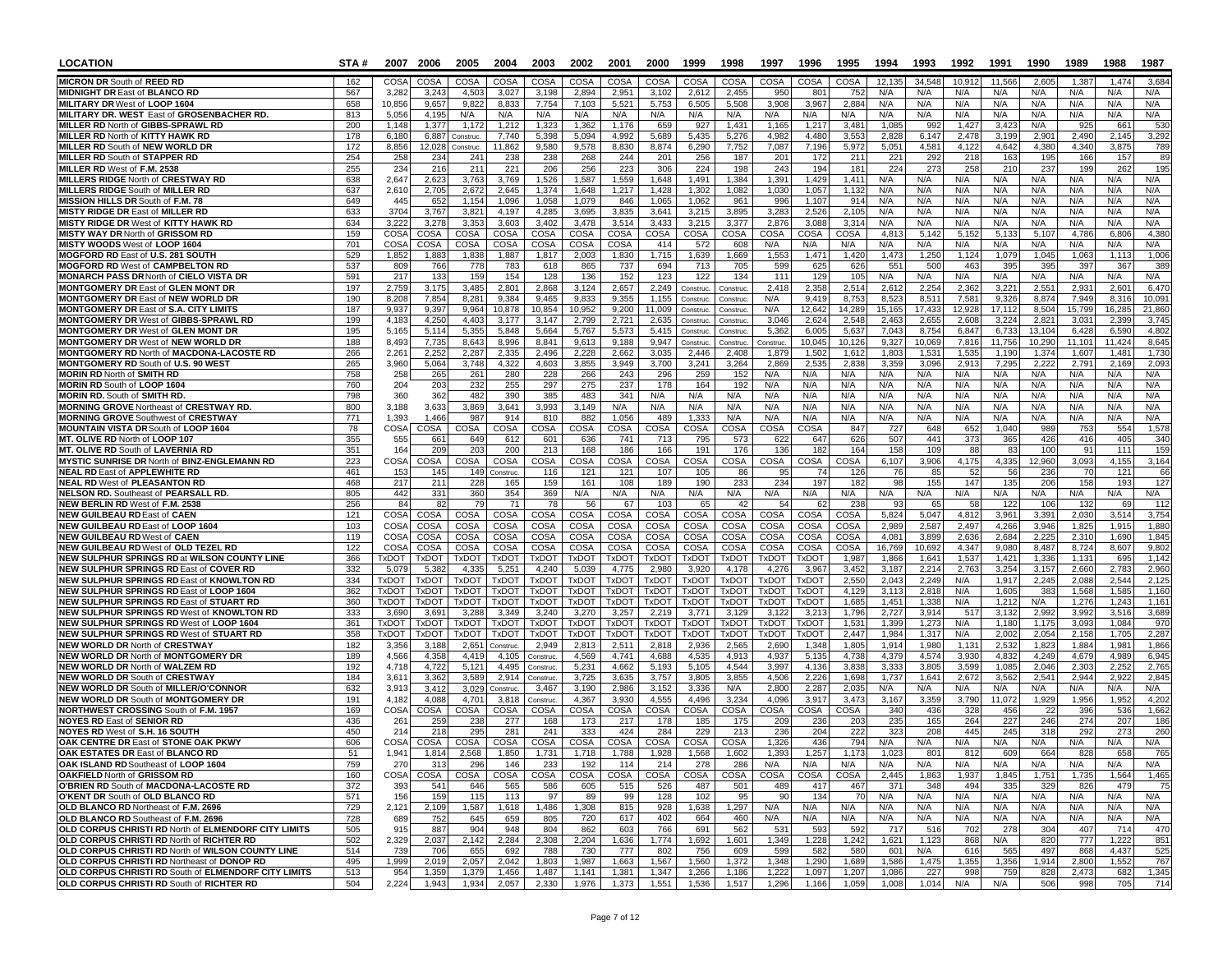| <b>LOCATION</b>                                                                                 | STA#       | 2007           | 2006           | 2005           | 2004                 | 2003                | 2002           | 2001               | 2000           | 1999           | 1998           | 1997           | 1996               | 1995           | 1994           | 1993           | 1992           | 1991           | 1990           | 1989           | 1988            | 1987           |
|-------------------------------------------------------------------------------------------------|------------|----------------|----------------|----------------|----------------------|---------------------|----------------|--------------------|----------------|----------------|----------------|----------------|--------------------|----------------|----------------|----------------|----------------|----------------|----------------|----------------|-----------------|----------------|
| OLD CORPUS CHRISTI RD South of W.W. WHITE RD                                                    | 486        | 2.068          | 2.096          | 1.709          | 1.840                | 1.506               | 1.651          | 1.698              | 1.898          | 1.472          | 1.191          | 1,213          | 1.316              | 1.209          | 1.390          | 1.177          | 956            | 1.041          | 982            | 864            | 1.004           | 1,019          |
| OLD CORPUS CHRISTI RD Southeast of DONOP RD                                                     | 497        | 1,596          | 1,554          | 1,557          | 1,623                | 1,743               | 1,539          | 1,144              | 1,242          | 1,163          | 1,067          | 1,35           | 993                | 1,035          | 1,179          | 1,103          | 1,072          | 1,150          | 1,589          | 1,053          | 1,21            | 1,455          |
| OLD CORPUS CHRISTI RD Southeast of U.S. 181<br>OLD FM 471 East of TALLEY RD                     | 489<br>774 | 2,173<br>2,672 | 2,127<br>2,225 | 2,057<br>2,270 | 2,269<br>1,933       | 1,924<br>2,256      | 2,105<br>2,227 | 1,645<br>1,848     | 1,741<br>1,339 | 1,581<br>1,342 | 1,601<br>N/A   | 1,541<br>N/A   | 1,616<br>N/A       | 1,80<br>N/A    | 1,87'<br>N/A   | 2,054<br>N/A   | 1,726<br>N/A   | 1,729<br>N/A   | 1,923<br>N/A   | 1,398<br>N/A   | 1,589<br>N/A    | 1,597<br>N/A   |
| OLD FM 471 West of TALLEY RD                                                                    | 775        | 1,273          | 773            | 826            | 797                  | 851                 | 613            | 649                | 661            | 516            | N/A            | N/A            | N/A                | N/A            | N/A            | N/A            | N/A            | N/A            | N/A            | N/A            | N/A             | N/A            |
| OLD FREDERICKSBURG RD North of AUE RD                                                           | 596        | 2,19'          | 2,179          | 1,465          | 1,506                | 1,442               | 1,344          | 1,405              | 1,805          | 1.343          | 1,560          | 84             | 1,40               | 1,290          | N/A            | N/A            | N/A            | N/A            | N/A            | N/A            | N/A             | N/A            |
| OLD FREDERICKSBURG RD North of DIETZ-ELKHORN RD                                                 | 9          | 912            | 899            | 917            | 1,141                | 685                 | 818            | 810                | 743            | 843            | 965            | 997            | 819                | 559            | 389            | <b>200</b>     | 241            | 225            | 191            | 213            | 242             | 342            |
| OLD FREDERICKSBURG RD North of I.H. 10 WEST                                                     | 23         | 1,193          | 1,176          | 1,104          | 1,196                | 908<br>407          | 1,062          | 888<br>404         | 896            | 778            | 255            | 87             | 83<br>94           | 90             | 121            | 143            | 90             | 83<br>102      | 55             | 255            | 81              | 365            |
| OLD FREDERICKSBURG RD North of RALPH FAIR RD<br>OLD FREDERICKSBURG RD South of DIETZ-ELKHORN RD | 24<br>11   | 1,116<br>995   | 697<br>936     | 457<br>1,002   | 554<br>1,089         | 866                 | 376<br>921     | 813                | 281<br>885     | 282<br>931     | 188<br>978     | 169<br>1,022   | 833                | 137<br>557     | 171<br>498     | 161<br>398     | 160<br>391     | 238            | 214<br>279     | 105<br>237     | 138<br>232      | 154<br>822     |
| OLD FREDERICKSBURG RD South of KENDALL CO. LINE                                                 | 550        | 869            | 778            | 837            | 1,017                | 709                 | 804            | 747                | 707            | 704            | 794            | 1,016          | 680                | 438            | N/A            | N/A            | N/A            | N/A            | N/A            | N/A            | N/A             | N/A            |
| OLD FREDERICKSBURG RD South of RALPH FAIR RD                                                    | 25         | 1,954          | 1,977          | 1,382          | 1,260                | 1,028               | 1,051          | 948                | 883            | 916            | 824            | 720            | 748                | 791            | 867            | 852            | 694            | 664            | 585            | 624            | 1.582           | 588            |
| OLD FRIO CITY RD East of WISDOM RD                                                              | 385        | 608            | 541            | 491            | 485                  | 411                 | 436            | 575                | 681            | 641            | 632            | 575            | 614                | 684            | 544            | 602            | 398            | 440            | 525            | 437            | 734             | 301            |
| OLD FRIO CITY RD West of WISDOM RD<br>OLD HUNT LN at BOLING BROOK DR                            | 386<br>286 | 470<br>COSA    | 497<br>COSA    | 504<br>COSA    | 412<br>COSA          | 489<br>COSA         | 421<br>COSA    | 505<br>COSA        | 414<br>COSA    | 543<br>COSA    | 484<br>COSA    | 426<br>COSA    | 505<br><b>COSA</b> | 411<br>1,293   | 444<br>1,337   | 396<br>N/A     | 257<br>943     | 334<br>1.014   | 420<br>772     | 298<br>840     | 307<br>1.180    | 192<br>N/A     |
| OLD HUNT LN North of MARBACH RD                                                                 | 288        | COSA           | COSA           | COSA           | COSA                 | COSA                | COSA           | COSA               | COSA           | COSA           | COSA           | COSA           | COSA               | 3,79           | 7,513          | 7,362          | 3,191          | 3,093          | 2,706          | 2,695          | 2,21            | 2,054          |
| OLD TEZEL RD North of GUILBEAU RD                                                               | 123        | COSA           | COSA           | COSA           | COSA                 | COSA                | COSA           | COSA               | COSA           | COSA           | COSA           | COSA           | COSA               | COSA           | 7,529          | 6,286          | 3,143          | 5,984          | 7,606          | 5,873          | 11.789          | 12,471         |
| <b>OLD TEZEL RD South of BOWEN DR</b>                                                           | 124        | <b>COSA</b>    | COSA           | COSA           | COSA                 | COSA                | COSA           | COSA               | COSA           | COSA           | COSA           | COSA           | <b>COSA</b>        | <b>COSA</b>    | 3,787          | 3,427          | 3,193          | 3,063          | 3,096          | 2,546          | 2,31            | 2,735          |
| OLD TEZEL RD South of BRAUN RD                                                                  | 126        | <b>COSA</b>    | COSA           | <b>COSA</b>    | COSA                 | COSA                | COSA           | COSA               | COSA           | COSA           | COSA           | COSA           | COSA               | COSA           | 2,626          | 2,538          | 2,538          | 1,941          | 1,744          | 1,587          | 1,258           | 1,654          |
| OLIVER DR North of MOGFORD RD<br><b>OMAR DR North of SCHAEFER RD</b>                            | 768<br>641 | 293<br>closed  | 275<br>Closed  | 333<br>Closed  | 340<br><b>Closed</b> | 294<br>Closed       | 289<br>83      | 274<br>151         | 331<br>467     | 320<br>349     | 267<br>679     | N/A<br>81      | N/A<br>896         | N/A<br>900     | N/A<br>N/A     | N/A<br>N/A     | N/A<br>N/A     | N/A<br>N/A     | N/A<br>N/A     | N/A<br>N/A     | N/A<br>N/A      | N/A<br>N/A     |
| OSCAR WOOD PL. South of SHAENFIELD RD.                                                          | 810        | 3,922          | 3,434          | 3,626          | N/A                  | N/A                 | N/A            | N/A                | N/A            | N/A            | N/A            | N/A            | N/A                | N/A            | N/A            | N/A            | N/A            | N/A            | N/A            | N/A            | N/A             | N/A            |
| PALM PARK BLVD South of U.S. 181 SOUTH                                                          | 681        | 937            | 963            | 1.052          | 875                  | 834                 | 805            | 1.130              | 703            | 856            | 557            | 56             | 735                | 98             | N/A            | N/A            | N/A            | N/A            | N/A            | N/A            | N/A             | N/A            |
| <b>PAYNE RD East of ERNST RD</b>                                                                | 751        | 220            | 201            | 218            | 231                  | 231                 | 341            | 159                | 171            | 210            | 249            | N/A            | N/A                | N/A            | N/A            | N/A            | N/A            | N/A            | N/A            | N/A            | N/A             | N/A            |
| PAYNE RD South of SOMERSET CITY LIMITS<br>PEACEFUL LN West of PLEASANTON RD                     | 752<br>780 | 443<br>585     | 432<br>661     | 466<br>682     | 399<br>739           | 487<br>766          | 394<br>860     | 409<br>1,226       | 363<br>745     | 358<br>165     | 169<br>N/A     | N/A<br>N/A     | N/A<br>N/A         | N/A<br>N/A     | N/A<br>N/A     | N/A<br>N/A     | N/A<br>N/A     | N/A<br>N/A     | N/A<br>N/A     | N/A<br>N/A     | N/A<br>N/A      | N/A<br>N/A     |
| PEARSALL RD at ATASCOSA COUNTY LINE                                                             | 388        | 448            | 554            | 509            | 460                  | 406                 | 354            | 394                | 283            | 267            | 393            | 624            | 191                | 283            | 285            | 31             | 297            | 303            | 238            | 240            | 25 <sup>°</sup> | 218            |
| PEARSALL RD East of KEARNEY RD                                                                  | 400        | 3,319          | 2,794          | 2,812          | 2,826                | 3,588               | 3,623          | 3,559              | 3,405          | 3,181          | 3,656          | 3,743          | 2,803              | 3,258          | 3,084          | 926            | 2,852          | 2,400          | 2,350          | 4,814          | 1,534           | 2,941          |
| PEARSALL RD Northeast of BLACKHILL CEM.                                                         | 391        | 1.140          | 1.098          | 1.070          | 1,051                | 1.011               | 1,051          | 1,026              | 892            | 929            | 909            | 910            | 929                | 1,280          | 721            | 923            | 775            | 730            | 797            | 304            | 834             | 321            |
| PEARSALL RD Northeast of JARRATT RD                                                             | 404<br>414 | 3,181          | 2,760          | 2,755          | 3,189                | 3,314               | 2,389          | 2,810              | 3,097          | 2,690          | 2,916          | 2,186          | 2,655              | 2,821          | 2,619          | 2,421          | 2,556          | 2,260          | 2,327          | 2,357          | 1,886           | 2,531          |
| PEARSALL RD Northeast of SHEPHERD RD<br><b>PEARSALL RD Southwest of BRADLEY RD</b>              | 394        | 1,972<br>1,300 | 2,189<br>1,232 | 1,965<br>1,203 | 2,714<br>1,351       | 2,769<br>1,395      | 1,694<br>1,008 | 1,844<br>1,353     | 2,525<br>1,110 | 1,711<br>1,019 | 1,633<br>1,149 | 1,792<br>1,000 | 1,620<br>1,071     | 1,572<br>1,134 | 1,659<br>1,151 | 1,584<br>1,051 | 1,572<br>1,859 | 1,384<br>944   | 1,135<br>914   | 1,440<br>1,021 | 1,580<br>1.083  | 1,687<br>1,067 |
| PEARSALL RD Southwest of JARRATT RD                                                             | 406        | 2,429          | 2,517          | 2,145          | 2,579                | 2,017               | 2,493          | 2,130              | 2,247          | 1,950          | 2,029          | 2,186          | 1,834              | 1,997          | 1,862          | 1,772          | 1,865          | 1,511          | 1,386          | 1,695          | 2,370           | 1,539          |
| PEARSALL RD Southwest of SHEPHERD RD                                                            | 416        | 2,450          | 2,373          | 1,316          | 1,817                | 2,200               | 2,173          | 1,462              | 1,688          | 1,498          | 2,041          | 2,05'          | 1,527              | 1,182          | 1,185          | 1,186          | 1,123          | 457            | 909            | 1,060          | 1,23            | 1,332          |
| PEARSALL RD West of BLACKHILL CEMETERY                                                          | 390        | 1,344          | 1,400          | 1,381          | 1,267                | 1,336               | 1,235          | 913                | 963            | 1,159          | 1,125          | 1,114          | 1,118              | 341            | 710            | 537            | 925            | 531            | 159            | 513            | 92              | 532            |
| PEARSALL RD West of KEARNEY RD<br>PEARSALL RD West of LOOP 1604                                 | 402<br>408 | 3,370<br>3,333 | 3,525<br>2,885 | 2,860<br>3.008 | 2,972<br>3,380       | 3,510<br>3,732      | 2,991<br>2.937 | 3,158<br>3.463     | 3,563<br>3,438 | 3,361<br>3.086 | 3,257<br>3,327 | 3,339<br>3,571 | 2,975<br>2,833     | 3,099<br>3.126 | 2,886<br>2.978 | 2,791<br>3.036 | 2,879<br>3.005 | 2,260<br>1,173 | 228<br>2.162   | 2,610<br>8.125 | 2,506<br>2.83   | 2,175<br>2,717 |
| PECAN CREEK LN South of TOUTANT-BEAUREGARD RD                                                   | 559        | 167            | 116            | 104            | 87                   | 86                  | 109            | 179                | 170            | 71             | 72             | 115            | 77                 | 92             | N/A            | N/A            | N/A            | N/A            | N/A            | N/A            | N/A             | N/A            |
| <b>PFEIL RD Southeast of LIBERTY RD</b>                                                         | 238        | 116            | 149            | 169            | 144                  | 109                 | 136            | 101                | 91             | 97             | 130            | 111            | 81                 | 84             | 87             | <b>79</b>      | 71             | 97             | 84             | 60             | 65              | 38             |
| PILAR DR East of TARASCO DR                                                                     | 302        | COSA           | COSA           | COSA           | COSA                 | COSA                | COSA           | COSA               | COSA           | COSA           | COSA           | COSA           | COSA               | COSA           | 576            | N/A            | N/A            | 1.194          | 981            | 765            | 1.115           | 824            |
| PIMLICO DR West of RALPH FAIR RD<br>PIONEER ESTATE DR North of U.S. 90 WEST                     | 22<br>669  | COSA<br>75'    | COSA<br>670    | COSA<br>735    | COSA<br>870          | COSA<br>869         | COSA<br>877    | COSA<br>807        | COSA<br>802    | COSA<br>754    | COSA<br>791    | COSA<br>792    | COSA<br>741        | 484<br>816     | 589<br>N/A     | 437<br>N/A     | 375<br>N/A     | 456<br>N/A     | 385<br>N/A     | 335<br>N/A     | 378<br>N/A      | 344<br>N/A     |
| PIPERS CREEK DR West of F.M. 471                                                                | 165        | COS/           | COSA           | COSA           | COSA                 | COSA                | COSA           | COSA               | COSA           | COSA           | COSA           | COSA           | COSA               | COSA           | 1,339          | 417            | 1,746          | 1,359          | 1,363          | 1,094          | 1,005           | 3,361          |
| PITTMAN RD East of CROW LN                                                                      | 364        | 253            | 269            | 307            | 288                  | 129                 | 134            | 252                | 266            | 288            | 251            | 244            | 320                | 169            | 211            | <b>200</b>     | 161            | 177            | 173            | 179            | 193             | 378            |
| PITTMAN RD North of U.S. 87 EAST                                                                | 356        | 650            | 725            | 671            | 631                  | 705                 | 593            | 681                | 639            | 536            | 671            | 547            | 563                | 589            | 564            | 561            | 465            | 500            | 444            | 543            | 51.             | 490            |
| PITTMAN RD. South of U.S. 87 EAST                                                               | 791<br>525 | 708            | 746            | 799            | 698                  | 779<br>2,735        | 620<br>2,923   | 612<br>2,668       | 691            | N/A            | N/A            | N/A            | N/A                | N/A            | N/A            | N/A            | N/A            | N/A            | N/A            | N/A            | N/A             | N/A<br>1,751   |
| PLEASANTON RD North of ENGLEHART RD<br>PLEASANTON RD North of LOOP 1604                         | 472        | 2,573<br>1.440 | 2,964<br>1.60  | 2,865<br>1.499 | 2,934<br>1,633       | 1,694               | 1.707          | 1,466              | 2,626<br>1,506 | 2,944<br>1,696 | 2,464<br>1,507 | 2,474<br>1,207 | 2,328<br>1,552     | 2,396<br>1,335 | 2,246<br>1,279 | 1,961<br>N/A   | 1,973<br>1.110 | 1,530<br>960   | 1,804<br>883   | 1,809<br>2,208 | 1,71!<br>1.449  | 860            |
| PLEASANTON RD North of MAUERMANN RD                                                             | 465        | COSA           | COSA           | COSA           | COSA                 | COSA                | COSA           | COSA               | COSA           | COSA           | COSA           | COSA           | COSA               | 2,653          | 2,528          | 2,226          | 2,045          | 1,942          | 1,697          | 2,191          | 1,987           | 1,903          |
| PLEASANTON RD North of TRUMBO RD                                                                | 469        | 2,433          | 2,62           | 1,690          | 2,354                | 2,896               | 3,285          | 3,426              | 2,266          | 2,512          | 2,997          | 2,08           | 1,954              | 1,363          | 1,954          | 2,167          | 1,587          | 1,534          | 1,202          | 1,290          | 1,469           | 1,274          |
| PLEASANTON RD South of BIG LEAF RD                                                              | 528        | 1,471          | 1.881          | 1,334          | 1.722                | 1,787               | 1,698          | 867                | 1,584          | 1.604          | 1,562          | 1.443          | 1,345              | 408<br>2,41    | 369            | 321            | 1,222          | 308            | 1.144          | 1,571          | 95              | 652            |
| PLEASANTON RD South of ENGLEHART RD<br>PLEASANTON RD South of LOOP 1604                         | 527<br>473 | 2,267<br>2,853 | 2,837<br>3,19  | 2,140<br>3,155 | 2,799<br>3,156       | 2,722<br>2,943      | 2,836<br>3,605 | 2,625<br>2,639     | 2,619<br>2.995 | 2,436<br>2,652 | 2,424<br>2,599 | 2,348<br>2,469 | 2,182<br>2,568     | 2,539          | 2,250<br>2,494 | 2,063<br>2,284 | 1,965<br>2,163 | 2,149<br>1,902 | 1,788<br>1,872 | 1,804<br>1,999 | 1,780<br>1,834  | 305<br>1,724   |
| PLEASANTON RD South of LOOP 410                                                                 | 464        | COSA           | COSA           | COSA           | COSA                 | COSA                | COSA           | <b>COSA</b>        | COSA           | COSA           | COSA           | COSA           | COSA               | COSA           | 2.497          | 2,574          | 2.716          | 6,347          | 169            | 3,099          | 3.384           | 3,609          |
| PLEASANTON RD South of MAUERMANN RD                                                             | 467        | 2,93'          | 2,450          | 2,914          | 3,197                | 3,127               | 3,056          | 2,758              | 2,911          | 2,638          | 2,730          | 2,616          | 2,541              | 2,42           | 2,433          | 2,165          | 2,103          | 1,743          | 1,585          | 1,980          | 1,879           | 1,630          |
| PLEASANTON RD Southeast of TRUMBO RD                                                            | 471        | 2,367          | 2,389          | 1,350          | 1,746                | 1,798               | 1,775          | 1,809              | 1,979          | 1,937          | 2,382          | 1,47'          | 1,582              | 1,417          | 1,433          | 1,33           | 1,147          | 937            | 860            | 1,023          | 1,00            | 1,069          |
| POST OAK WAY East of LOCKHILL-SELMA RD<br>PRAIRIE RD South of LOOP 1604                         | 624<br>761 | COSA<br>263    | COSA<br>280    | COSA<br>296    | COSA<br>223          | COSA<br>282         | COSA<br>370    | <b>COSA</b><br>324 | 1,444<br>314   | 1,253<br>238   | 1,280<br>242   | N/A<br>N/A     | 1,164<br>N/A       | 832<br>N/A     | N/A<br>N/A     | N/A<br>N/A     | N/A<br>N/A     | N/A<br>N/A     | N/A<br>N/A     | N/A<br>N/A     | N/A<br>N/A      | N/A<br>N/A     |
| <b>PRIEST RD North of MATHIS RD</b>                                                             | 541        | 38'            | 372            | 422            | 372                  | 365                 | 340            | 295                | 261            | 252            | 237            | 179            | 172                | N/A            | 57             | 54             | 67             | 30             |                | 717            |                 | 24             |
| PRIEST RD South of LOOP 1604                                                                    | 782        | 362            | 334            | N/A            | 321                  | 409                 | 324            | 343                | 234            | 294            | N/A            | N/A            | N/A                | N/A            | N/A            | N/A            | N/A            | N/A            | N/A            | N/A            | N/A             | N/A            |
| PUE RD East of MARBACH RD                                                                       | 664        | 9,413          | 6,948          | 7,208          | 6,348                | 8,621               | 9,719          | 10,111             | 9,414          | 4,345          | 4,096          | 3,959          | 4,045              | 12,647         | N/A            | N/A            | N/A            | N/A            | N/A            | N/A            | N/A             | N/A            |
| PUE RD North of KRIEWALD RD<br>PUE RD North of MACDONA-LACOSTE RD                               | 276<br>716 | 8,603<br>230   | 7.887          | 7,551          | 7,786                | 6,810               | 6,725          | 7,070              | 6,442          | 3.452          | 4,024          | 3.613          | 3,277<br>N/A       | 3.62(<br>N/A   | 3.277<br>N/A   | 3,21<br>N/A    | 3.056<br>N/A   | 2,470<br>N/A   | 663            | 2.185<br>N/A   | 2.47'<br>N/A    | 2,180<br>N/A   |
| PUE RD North of U.S. 90 WEST                                                                    | 275        | 3,520          | ZU I<br>3,232  | 567<br>3,367   | -319<br>2,724        | <b>300</b><br>2,603 | 518<br>2,713   | 90<br>2,985        | ျပာ<br>2,363   | 8U<br>1,404    | 73<br>1,331    | N/A<br>2,111   | 1,258              | 1,144          | 1,055          | 1,085          | 919            | 734            | N/A<br>922     | 118            | 112             | 165            |
| PUE RD South of RAVEN FIELD DR                                                                  | 667        | 6,325          | 5,067          | 5,565          | 5,918                | 4,954               | 5,964          | 5,829              | 5,161          | 3,056          | 3,283          | 3,080          | 2,795              | 2,930          | N/A            | N/A            | N/A            | N/A            | N/A            | N/A            | N/A             | N/A            |
| PUE RD West of LOOP 1604                                                                        | 717        | 246            | 210            | 252            | 315                  | 331                 | 277            | 142                | 155            | 75             | 58             | N/A            | N/A                | N/A            | N/A            | N/A            | N/A            | N/A            | N/A            | N/A            | N/A             | N/A            |
| QUARTER HORSE DR South of I.H. 35 SOUTH<br><b>QUARTER HORSE DR South of VON ORMY RD</b>         | 422        | 606<br>248     | 612            | 639            | 613                  | 625                 | 690            | 648<br>281         | 588            | 645<br>278     | 626            | 605            | 630                | 613            | 624            | 546            | 559            | 543            | 465            | 484            | 498             | 468            |
| QUESENBERRY RD South of F.M. 2790                                                               | 736<br>744 | 569            | 245<br>382     | 270<br>410     | 248<br>388           | 279<br>511          | 278<br>490     | 547                | 273<br>409     | 512            | 231<br>382     | N/A<br>N/A     | N/A<br>N/A         | N/A<br>N/A     | N/A<br>N/A     | N/A<br>N/A     | N/A<br>N/A     | N/A<br>N/A     | N/A<br>N/A     | N/A<br>N/A     | N/A<br>N/A      | N/A<br>N/A     |
| QUIET MEADOWS DR West of BULVERDE RD                                                            | 67         | COSA           | COSA           | COSA           | COSA                 | COSA                | COSA           | COSA               | COSA           | COSA           | COSA           | COSA           | COSA               | 1,643          | 2,122          | 2,142          | 2,916          | 1,641          | 1,775          | 1,989          | 2,025           | 1,968          |
| <b>QUINTANA RDEast of LOOP 1604</b>                                                             | 409        | 243            | 240            | 226            | 134                  | 122                 | 166            | 195                | 138            | 199            | 228            | 171            | 155                | 142            | 173            | 130            | 179            | 123            | 118            | 173            | 84              | 142            |
| <b>QUINTANA RD North of I.H. 35 SOUTH</b>                                                       | 741        | 273            | 220            | 239            | 248                  | 244                 | 217            | 203                | 191            | 164            | 173            | N/A            | N/A                | N/A            | N/A            | N/A            | N/A            | N/A            | N/A            | N/A            | N/A             | N/A            |
| <b>QUINTANA RD Southeast of CASSIN RD</b><br><b>QUINTANA RD West of LOOP 1604</b>               | 310<br>410 | COSA<br>232    | COSA<br>183    | COSA<br>223    | COSA<br>238          | COSA<br>263         | COSA<br>212    | COSA<br>202        | COSA<br>217    | COSA<br>228    | COSA<br>256    | COSA<br>240    | COSA<br>222        | COSA<br>142    | 163<br>195     | 133<br>198     | 111<br>146     | 211<br>110     | 89<br>157      | 104<br>172     | 108<br>160      | 29<br>145      |
| <b>QUINTANA RD West of PLUMNEAR RD</b>                                                          | 312        |                | COSA COSA      | COSA           | COSA                 | COSA                |                | COSA COSA          | COSA           | COSA           | COSA           | COSA           | COSA               | COSA           | 384            | 278            | 281            | 168            | 173            | 123            | 138             | 307            |
|                                                                                                 |            |                |                |                |                      |                     |                |                    |                |                |                |                |                    |                |                |                |                |                |                |                |                 |                |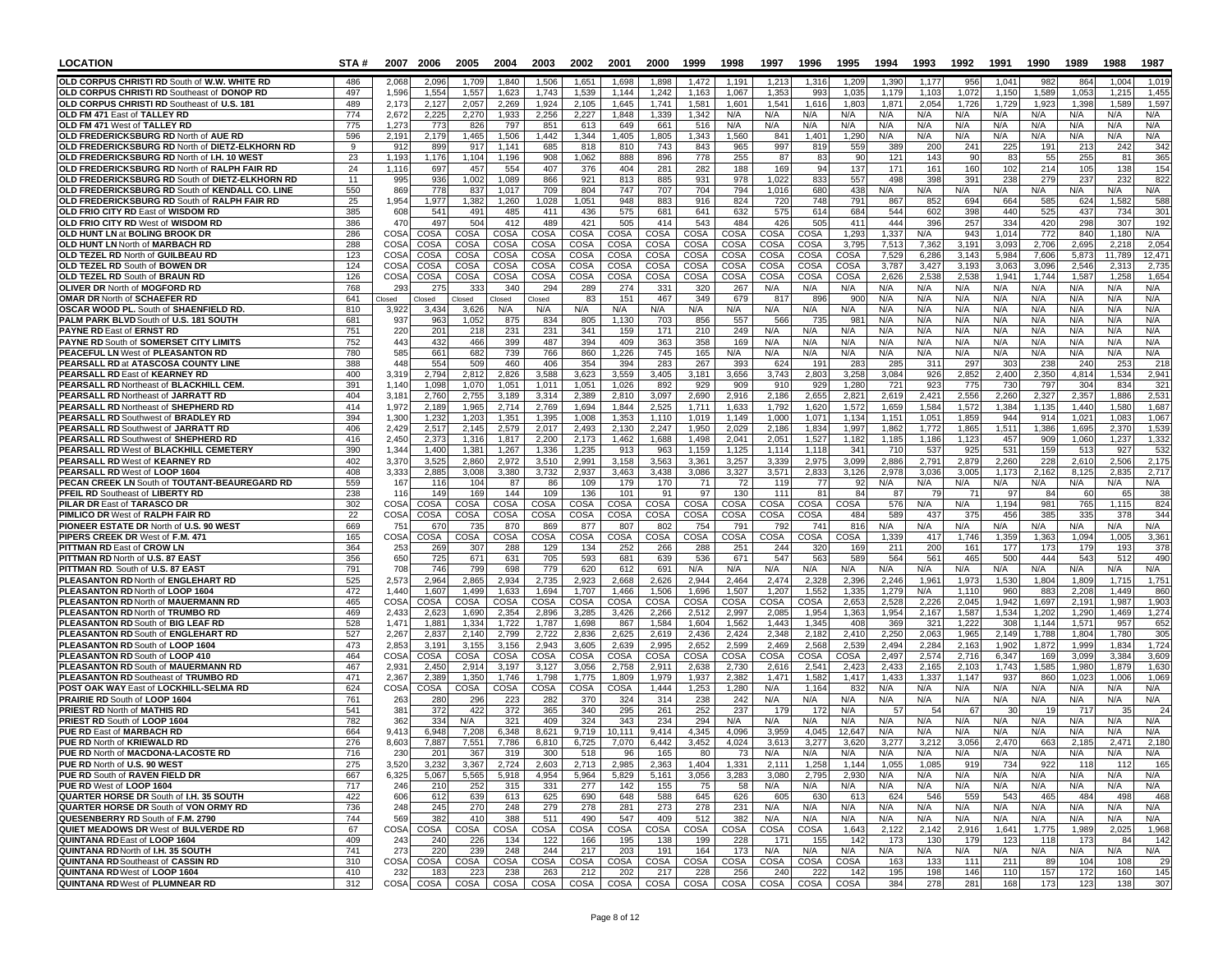| <b>LOCATION</b>                                                                             | STA#       |                | 2007 2006                  | 2005             | 2004               | 2003             | 2002              | 2001               | 2000              | 1999               | 1998              | 1997               | 1996               | 1995           | 1994           | 1993         | 1992            | 1991         | 1990         | 1989         | 1988         | 1987         |
|---------------------------------------------------------------------------------------------|------------|----------------|----------------------------|------------------|--------------------|------------------|-------------------|--------------------|-------------------|--------------------|-------------------|--------------------|--------------------|----------------|----------------|--------------|-----------------|--------------|--------------|--------------|--------------|--------------|
| RABEL RD East of F.M. 1937                                                                  | 764        | 234            | 241                        | 251              | 251                | 394              | 237               | 184                | 144               | 153                | 98                | N/A                | N/A                | N/A            | N/A            | N/A          | N/A             | N/A          | N/A          | N/A          | N/A          | N/A          |
| <b>RAINBOW RIDGE South of LESLIE RD</b>                                                     | 631        | 3,983          | 3,332                      | 1,473            | 2,902              | 2,894            | N/A               | N/A                | 2,553             | 2,864              | 2,511             | 1,480              | 1,130              | 1,495          | N/A            | N/A          | N/A             | N/A          | N/A          | N/A          | N/A          | N/A          |
| RAKOWITZ RD North of U.S. 87 EAST                                                           | 354        | 1,183          | 1,487                      | 1,436            | 1,498              | 1,473            | 1,347             | 1,104              | 1,111             | 1,288              | 1,348             | 1,385              | 1,297              | 1,334          | 1,186          | 1,296        | 1,058           | 443          | 1,180        | 912          | 1,329        | 1,010        |
| RAKOWITZ RD South of LAVERNIA RD<br>RAMBLEWOOD East of U.S. 281 NORTH                       | 350<br>36  | 1,053<br>768   | 1,126<br>582               | 1,075<br>539     | 1.110<br>571       | 1,098<br>584     | 569<br>720        | 746<br>615         | 833<br>586        | 927<br>548         | 886<br>640        | 915<br>688         | 866<br>618         | 955<br>594     | 747<br>405     | 622<br>404   | 578<br>619      | 787<br>463   | 121<br>511   | 608<br>311   | 798<br>340   | 500<br>425   |
| <b>RAMBLEWOOD West of SMITHSON VALLEY RD</b>                                                | 37         | 460            | 431                        | 383              | 452                | 398              | 467               | 376                | 408               | 353                | 406               | 339                | 504                | 893            | 365            | 367          | 198             | 242          | 196          | 167          | 207          | 175          |
| <b>RANCH PKWY West of BANDERA RD</b>                                                        | 615        | 1,305          | 1,268                      | 1,257            | 1,128              | 1,220            | 1,273             | 1,288              | 1,256             | 1.196              | 788               | 939                | 947                | 581            | N/A            | N/A          | N/A             | N/A          | N/A          | N/A          | N/A          | N/A          |
| <b>RAVEN FIELD DR East of PUE RD</b>                                                        | 666        | 3,542          | 3,075                      | 3.342            | 3,663              | 2,124            | 1,774             | Construc.          | Construc          | 2,775              | 2,634             | 2,535              | 2,712              | 2,695          | N/A            | N/A          | N/A             | N/A          | N/A          | N/A          | N/A          | N/A          |
| RAVEN FIELD DR West of SAN ANTONIO CITY LIMITS                                              | 711        | 8,628          | 8,012                      | 8,805            | 7,814              | 6,755            | 3,755             | Construc.          | Construc.         | 7,256              | 7,423             | N/A                | N/A                | N/A            | N/A            | N/A          | N/A             | N/A          | N/A          | N/A          | N/A          | N/A          |
| RAY LIECK DR South of TALLEY RD                                                             | 642        | 673            | 691                        | 618              | 610                | 684              | 658               | 596                | 645               | 277                | 559               | 700                | 822                | 493            | N/A            | N/A          | N/A             | N/A          | N/A          | N/A          | N/A          | N/A          |
| REAL RD East of F.M. 1516<br>REAL RD. West of F.M. 1516                                     | 319<br>789 | 715<br>185     | 855<br>154                 | 793<br>133       | 867<br>122         | 904<br>148       | 838<br>128        | N/A<br>129         | N/A<br>163        | 777<br>N/A         | 628<br>N/A        | 667<br>N/A         | 584<br>N/A         | 611<br>N/A     | 62<br>N/A      | 541<br>N/A   | 65<br>N/A       | 549<br>N/A   | 485<br>N/A   | 478<br>N/A   | 588<br>N/A   | 475<br>N/A   |
| REED RD East of LOOP 1604                                                                   | 699        | COSA           | COSA                       | COSA             | COSA               | COSA             | COSA              | COSA               | 1,077             | 925                | 1.162             | N/A                | N/A                | N/A            | N/A            | N/A          | N/A             | N/A          | N/A          | N/A          | N/A          | N/A          |
| REED RD West of F.M. 471                                                                    | 161        | COSA           | COSA                       | <b>COSA</b>      | COSA               | <b>COSA</b>      | COSA              | COSA               | COSA              | COSA               | COSA              | COSA               | <b>COSA</b>        | COSA           | 3,41           | 3,034        | 6,08            | 2,53         | 582          | 2,23         | 1,906        | N/A          |
| REINDEER DR West of S.H. 16 NORTH                                                           | 155        | COSA           | COSA                       | COSA             | COSA               | COSA             | COSA              | COSA               | COSA              | COSA               | COSA              | COSA               | COSA               | COSA           | 3,717          | 4,054        | 3,678           | 3,306        | 3,675        | 2,939        | 3,074        | 3,538        |
| RICHTER RD East of OLD CORPUS CHRISTI RD                                                    | 503        | 597            | 459                        | 511              | 587                | 567              | 608               | 464                | 433               | 440                | 410               | 355                | 345                | 373            | 360            | 372          | 286             | N/A          | 405          | 246          | 218          | 258          |
| <b>RICHTER RD West of CASSIANO RD</b><br>RICHTER RD West of U.S. 181                        | 506<br>508 | 1,008<br>1,917 | 951<br>1,753               | 904<br>1,734     | 922<br>1,654       | 787<br>1,729     | 942<br>1,712      | 935<br>1,729       | 873<br>1,679      | 903<br>1,656       | 846<br>1,491      | 828<br>1,431       | 777<br>1,531       | 655<br>1,487   | 639<br>1.403   | 718<br>1,414 | 611<br>1,250    | 527<br>1,183 | 710<br>1,383 | 860<br>1,123 | 689<br>1,042 | 346<br>1,065 |
| <b>RIDGEWAY DR East of BULVERDE RD</b>                                                      | 611        | 325            | 431                        | 414              | 251                | 282              | 320               | 271                | 318               | 245                | 226               | 259                | 192                | 184            | N/A            | N/A          | N/A             | N/A          | N/A          | N/A          | N/A          | N/A          |
| RIMROCK TRAIL West of F.M. 471                                                              | 150        | COSA           | COSA                       | COSA             | COSA               | COSA             | COSA              | COSA               | COSA              | COSA               | COSA              | COSA               | COSA               | COSA           | 3,657          | 3,989        | 3,469           | 3,85         | 8,373        | 2,992        | 3,036        | 2,773        |
| ROBERT GLENN Northeast of LOOP 1604                                                         | 727        | 826            | 654                        | 786              | 925                | 891              | 835               | 695                | 881               | 850                | 721               | N/A                | N/A                | N/A            | N/A            | N/A          | N/A             | N/A          | N/A          | N/A          | N/A          | N/A          |
| ROCKPORT RD East of LOOP 1604                                                               | 425        | 170            | 210                        | 240              | 230                | 224              | 318               | 196                | 265               | 172                | 132               | 162                | 220                | 159            | 139            | 199          | 78              | 107          | 112          | 85           | 173          | 265          |
| ROCKPORT RD East of U.S. 281 SOUTH<br>ROCKPORT RD West of F.M. 2790                         | 766<br>747 | 1,036          | 862                        | 865              | 936                | 606              | 754               | 704                | 707               | 793                | 712               | N/A<br>N/A         | N/A                | N/A            | N/A            | N/A<br>N/A   | N/A<br>N/A      | N/A          | N/A          | N/A<br>N/A   | N/A<br>N/A   | N/A          |
| ROCKPORT RD West of LOOP 1604                                                               | 426        | 260<br>874     | 241<br>704                 | 202<br>654       | 219<br>689         | 245<br>686       | 295<br>886        | 217<br>652         | 229<br>653        | 219<br>501         | 177<br>518        | 586                | N/A<br>663         | N/A<br>501     | N/A<br>437     | 454          | 38 <sup>2</sup> | N/A<br>349   | N/A<br>374   | 314          | $90^{\circ}$ | N/A<br>762   |
| ROCKPORT RD West of U.S. 281 SOUTH                                                          | 765        | 1,021          | 772                        | 864              | 966                | 685              | 672               | 749                | 616               | 793                | 672               | N/A                | N/A                | N/A            | N/A            | N/A          | N/A             | N/A          | N/A          | N/A          | N/A          | N/A          |
| <b>ROFT RD South of CULEBRA RD</b>                                                          | 646        | 881            | 520                        | 899              | 794                | 583              | 392               | 449                | 397               | 281                | 201               | 179                | 290                | 244            | N/A            | N/A          | N/A             | N/A          | N/A          | N/A          | N/A          | N/A          |
| ROLLING OAKS LN North of F.M. 1957                                                          | 260        | 2,20           | 1,78                       | 1,814            | 1,966              | 2,005            | 1,822             | 1,575              | 1,498             | 1,483              | 1,393             | 1,357              | 1,395              | 1,331          | 1,170          | 1,047        | 867             | 808          | 770          | 635          | 60           | 571          |
| ROUSSEAU North of F.M. 1957<br><b>ROUSSEAU North of MILITARY DR WEST</b>                    | 703<br>704 | COSA           | COSA                       | COSA             | COSA               | COSA             | COSA<br>COSA      | COSA               | 2,244             | 2.240<br>1,487     | 2,352             | N/A                | N/A<br>N/A         | N/A<br>N/A     | N/A<br>N/A     | N/A<br>N/A   | N/A             | N/A<br>N/A   | N/A          | N/A          | N/A          | N/A          |
| ROUSSEAU South of MILITARY DR WEST                                                          | 777        | COSA<br>COSA   | COSA<br>COSA               | COSA<br>COSA     | COSA<br>COSA       | COSA<br>COSA     | COSA              | COSA<br>COSA       | 1,314<br>1,113    | 1,576              | 921<br>N/A        | N/A<br>N/A         | N/A                | N/A            | N/A            | N/A          | N/A<br>N/A      | N/A          | N/A<br>N/A   | N/A<br>N/A   | N/A<br>N/A   | N/A<br>N/A   |
| RUSTIC OAK DR East of SMITHSON VALLEY RD                                                    | 581        | 845            | 841                        | 520              | 486                | 479              | 524               | 328                | 525               | 423                | 405               | 430                | 341                | 281            | N/A            | N/A          | N/A             | N/A          | N/A          | N/A          | N/A          | N/A          |
| <b>RYE DR East of BLANCO RD</b>                                                             | 572        | 260            | 241                        | 221              | 190                | 204              | 166               | 166                | 154               | 146                | 192               | 195                | 179                | 187            | N/A            | N/A          | N/A             | N/A          | N/A          | N/A          | N/A          | N/A          |
| S. FLORES RD. South of LOOP 1604                                                            | 796        | 204            | 155                        | 162              | 156                | 115              | 141               | 115                | N/A               | N/A                | N/A               | N/A                | N/A                | N/A            | N/A            | N/A          | N/A             | N/A          | N/A          | N/A          | N/A          | N/A          |
| <b>SADDLE TRAIL East of SCENIC LOOP RD</b>                                                  | 44         | 237            | 223                        | 217              | 207                | 213              | 223               | 194                | 199               | 249                | 288               | 283                | 431                | 227            | 180            | 261          | 135             | 77           |              | 141          | 12(          | 190          |
| <b>SANDVIEW RD South of MOGFORD RD</b><br>SAXONHILL DR North of MILITARY DR                 | 767<br>661 | 468<br>731     | 453<br>859                 | 422<br>826       | 372<br>820         | 376<br>866       | 426<br>817        | 415<br>859         | 374<br>830        | 219<br>893         | 224<br>794        | N/A<br>749         | N/A<br>776         | N/A<br>565     | N/A<br>N/A     | N/A<br>N/A   | N/A<br>N/A      | N/A<br>N/A   | N/A<br>N/A   | N/A<br>N/A   | N/A<br>N/A   | N/A<br>N/A   |
| <b>SAXONHILL DR North of WESTCREEK OAKS</b>                                                 | 662        | 2,506          | 1.968                      | 2.030            | 2,026              | 2,113            | 1,593             | 1.762              | 1,322             | 2,279              | 2,139             | 1.705              | 1,931              | 2,102          | N/A            | N/A          | N/A             | N/A          | N/A          | N/A          | N/A          | N/A          |
| <b>SAXONHILL DR South of MILITARY DR</b>                                                    | 660        | 2,920          | 3,088                      | 2,755            | 2,647              | 2,464            | 2,169             | 2,303              | 1,432             | 1,632              | 2,378             | 2,357              | 754                | 774            | N/A            | N/A          | N/A             | N/A          | N/A          | N/A          | N/A          | N/A          |
| SAXONHILL DR South of WESTCREEK OAKS                                                        | 663        | 1,401          | 1,187                      | 1,281            | 1,214              | 995              | 714               | 566                | 575               | 533                | 586               | 564                | 554                | 484            | N/A            | N/A          | N/A             | N/A          | N/A          | N/A          | N/A          | N/A          |
| <b>SCENIC LOOP RD North of TOWER VIEW DR</b>                                                | 42         | 2,856          | 2,678                      | 2,243            | 2,473              | 2,512            | 2,647             | 2,542              | 2,474             | 2,119              | 2,271             | 2,094              | 2,250              | 2,42;          | 2,24           | 2,122        | 584             | N/A          | N/A          | 1,864        | 1,836        | 1,832        |
| <b>SCENIC LOOP RD South of BABCOCK RD</b><br><b>SCENIC LOOP RD South of BOERNE STAGE RD</b> | 39<br>15   | 1,557<br>1,941 | 1,588<br>1,586             | 1,581<br>1,544   | 1,288<br>1,451     | 1,178<br>1,301   | 1,287<br>1,532    | 1,093<br>1,331     | 949<br>1,340      | 1,009<br>1,177     | 996<br>1,203      | 911<br>1,060       | 974<br>1,150       | 1,007<br>1,191 | 1,006<br>1,05' | 806<br>919   | 748<br>863      | 721<br>793   | 798<br>713   | 732<br>659   | 602<br>761   | 725<br>444   |
| <b>SCENIC LOOP RD South of MENCHACA RD</b>                                                  | 618        | 2,811          | 2,808                      | 2.989            | 2,905              | 3,010            | 2,532             | 2,428              | 2,254             | 1,449              | 1,374             | 911                | 2,004              | 1,978          | N/A            | N/A          | N/A             | N/A          | N/A          | N/A          | N/A          | N/A          |
| <b>SCENIC LOOP RD South of SADDLE TRAIL</b>                                                 | 43         | 1,788          | 1,331                      | 1,135            | 1,197              | 919              | 1,054             | 712                | 850               | 709                | 659               | 598                | 633                | 773            | 813            | 765          | 525             | 367          | 563          | 494          | 492          | 190          |
| SCHAEFER RD at GUADALUPE COUNTY LINE                                                        | 243        | 549            | 523                        | 351              | Construc           | Construc.        | 581               | 706                | 835               | 370                | 763               | 608                | 673                | 655            | 731            | 668          | 583             | 552          | 545          | 447          | 429          | 620          |
| SCHAEFER RD East of F.M. 1518<br>SCHULTZ RD South of ELMENDORF CITY LIMITS                  | 242<br>510 | 1,698          | 1,874                      | 1,613            | 1,756<br>Elmendorf | 1,699            | 1,692<br>Imendorf | 2,120<br>Elmendorf | 1,699<br>Imendorf | 1,695<br>Elmendorf | 1,978<br>Imendorf | 1,843<br>Elmendorf | 2,033<br>Elmendorf | 2,021<br>110   | 2,126<br>99    | 2,096<br>73  | 2,152<br>63     | 1,644<br>48  | 1,472<br>29  | 709<br>77    | 1,570<br>57  | 1,775<br>28  |
| SCHULTZ RD South of LOOP 1604                                                               | 511        | 166            | Elmendorf Elmendorf<br>195 | Elmendorf<br>193 | 197                | Elmendorf<br>236 | 134               | 191                | 237               | 269                | 172               | 158                | 134                | 161            | 177            | 130          | 105             | 50           | 23           | 48           | 52           | 41           |
| <b>SCHULTZ RD Southeast of LOOP 1604</b>                                                    | 512        | 112            | 166                        | 147              | 104                | 137              | 219               | 192                | 165               | 121                | 156               | 129                | 139                | 143            | 151            | 18           | 141             | 90           | 74           | 97           | 102          | 50           |
| SCHUWIRTH RD North of F.M. 1346                                                             | 317        | 250            | 282                        | 300              | 285                | 289              | 266               | 251                | 244               | 196                | 171               | 187                | 167                | 160            | 261            | 157          | 135             | 142          | 140          | 113          | 135          | 103          |
| SCHUWIRTH RD North of LOOP 1604                                                             | 236        | 115            | 174                        | 172              | 160                | 182              | 82                | 118                | 124               | 145                | 171               | 84                 | 137                | 130            | 112            | 129          | 108             | 18           | 114          | 96           | 58           | 65           |
| SCHUWIRTH RD West of LOOP 1604<br><b>SENIOR RD North of ROCKPORT RD</b>                     | 668<br>438 | 221<br>946     | 236<br>942                 | 250<br>1,294     | 246<br>858         | 269<br>781       | 213<br>451        | 261<br>568         | 277<br>607        | 218<br>784         | 171<br>621        | 179<br>252         | 159<br>538         | 150<br>491     | N/A<br>429     | N/A<br>418   | N/A<br>334      | N/A<br>321   | N/A<br>297   | N/A<br>408   | N/A<br>359   | N/A<br>318   |
| <b>SENIOR RD North of SMITH RD</b>                                                          | 522        | 1,149          | 726                        | 947              | 1,008              | 1,013            | 920               | 714                | 646               | 415                | 568               | 523                | 442                | 490            | 462            | 128          | 462             | 411          | 394          | 478          | 482          | 372          |
| <b>SENIOR RD South of NOYES RD</b>                                                          | 437        | 1,030          | 1,049                      | 741              | 981                | 907              | 434               | 778                | 531               | 732                | 653               | 634                | 621                | 538            | 598            | 633          | 434             | 353          | 319          | 390          | 365          | 400          |
| <b>SENIOR RD South of ROCKPORT RD</b>                                                       | 439        | 1,368          | 936                        | 1,023            | 1.118              | 1,083            | 837               | 798                | 795               | 743                | 615               | 594                | 562                | 782            | 543            | 570          | 569             | 441          | 393          | 712          | 466          | 482          |
| <b>SENIOR RD South of SOMERSET RD</b>                                                       | 435        | 1,166          | 1,216                      | 1,211            | 1,130              | 973              | 1,002             | 951                | 790               | 889                | 782               | 872                | 845                | 722            | 873            | 676          | 547             | 448          | 408          | 561          | 504          | 415          |
| SERENE HILLS DR West of TOUTANT-BEAUREGARD RD<br><b>SERENE RIDGE South of CRESTWAY</b>      | 557<br>770 | 1,047<br>810   | 825<br>864                 | 954<br>953       | 962<br>998         | 1,062<br>970     | 1,074<br>1.075    | 928<br>N/A         | 781<br>1,062      | 787<br>2.377       | 833<br>N/A        | 458<br>N/A         | 657<br>N/A         | 713<br>N/A     | N/A<br>N/A     | N/A<br>N/A   | N/A<br>N/A      | N/A<br>N/A   | N/A<br>N/A   | N/A<br>N/A   | N/A<br>N/A   | N/A<br>N/A   |
| <b>SERENE RIDGE West of CRESTWAY (N. INT.)</b>                                              | 784        | 2,467          | 2,413                      | 2,551            | 2,754              | 2,462            | 2,374             | 2,272              | 2,446             | 473                | N/A               | N/A                | N/A                | N/A            | N/A            | N/A          | N/A             | N/A          | N/A          | N/A          | N/A          | N/A          |
| SHAENFIELD RD East of F.M. 1560                                                             | 92         | 4.950          | 3,178                      | 2,416            | 1,635              | 2,329            | 1,155             | 1,179              | 793               | 490                | 439               | 381                | 308                | 405            | 492            | 327          | 444             | 326          | 273          | 269          | 716          | 214          |
| <b>SHAENFIELD RD West of LOOP 1604</b>                                                      | 94         | 12,846         | 10,885                     | 10,522           | 9,252              | 7,045            | 4,533             | 3,058              | 2,183             | 80U, P             | 1,167             | 931                | 1,179              | 987            | - 199          | 762          | 959             | 726          | 621          | 508          | <b>bU</b>    | 458          |
| SHAWNEE PASS South of BORGFELD DR                                                           | 575        | 819            | 962                        | 852              | 810                | 835              | 972               | 902                | 924               | 802                | 616               | 653                | 702                | 739            | N/A            | N/A          | N/A             | N/A          | N/A          | N/A          | N/A          | N/A          |
| SHEPHERD RD North of I.H. 35 SOUTH<br>SHEPHERD RD North of JARRATT RD                       | 417<br>395 | 2,175<br>805   | 1,840<br>899               | 1,523<br>651     | 1,681<br>775       | 1,906<br>659     | 1,829<br>673      | 1,488<br>653       | 1,516<br>711      | 1,483<br>569       | 1,406<br>578      | 1,419<br>571       | 1,166<br>547       | 1,089<br>391   | 927<br>423     | 886<br>383   | 885<br>402      | 901<br>353   | 590<br>333   | 834<br>673   | 454<br>406   | 1,480<br>286 |
| SHEPHERD RD North of PEARSALL RD                                                            | 413        | 1,005          | 1,113                      | 1,022            | 959                | 1,068            | 788               | 720                | 639               | 565                | 618               | 599                | 568                | 508            | 519            | 399          | 397             | 213          | 213          | 329          | 145          | 354          |
| SHEPHERD RD South of I.H. 35 SOUTH                                                          | 418        | 2,061          | 1,953                      | 1,792            | 1,723              | 1,586            | 1,682             | 1,428              | 1,396             | 1,360              | 1,225             | 1,301              | 1,028              | 976            | 978            | 937          | 800             | 855          | 768          | 912          | 264          | 766          |
| SHEPHERD RD South of JARRATT RD                                                             | 397        | 907            | 883                        | 709              | 793                | 733              | 648               | 773                | 789               | 561                | 504               | 511                | 489                | 466            | 359            | 292          | 503             | 242          | 282          | 315          | 145          | 209          |
| SHEPHERD RD South of MACDONA-LACOSTE RD                                                     | 709        | 626            | 593                        | 583              | 594                | 584              | 509               | 553                | 576               | 484                | 528               | N/A                | N/A                | N/A            | N/A            | N/A          | N/A             | N/A          | N/A          | N/A          | N/A          | N/A          |
| SHEPHERD RD South of PEARSALL RD<br>SHERWOOD FOREST DR South of OLD BLANCO RD               | 415<br>569 | 1,762<br>142   | 1,670<br>168               | 1,298<br>148     | 1,588<br>108       | 1,560<br>101     | 1,339<br>191      | 1,310<br>175       | 1,227<br>134      | 1,440<br>143       | 1,148<br>109      | 1,261              | 1,211<br>127       | 1,056<br>119   | 811<br>N/A     | 781<br>N/A   | 805<br>N/A      | 617<br>N/A   | 539<br>N/A   | 743<br>N/A   | 721<br>N/A   | 786<br>N/A   |
| SHERWOOD RD East of WISDOM RD                                                               | 370        | 511            | 192                        | 177              | 180                | 274              | 213               | 156                | 155               | 163                | 187               | 115<br>196         | 222                | 174            | 78             | 147          | 136             | 119          | 33           | 139          | 227          | 153          |
| <b>SHERWOOD RD West of WHEELER RD</b>                                                       | 374        | 119            | 115                        | 169              | 141                | 150              | 125               | 102                | 144               | 135                | 136               | 159                | 137                | 167            | 109            | 131          | 64              | 147          | 109          | 38           | 78           | 143          |
| <b>SILENT OAKS East of TEZEL RD</b>                                                         | 138        |                | COSA COSA                  | COSA             | COSA               | COSA             |                   | COSA COSA          | COSA              | COSA               | COSA              |                    | COSA COSA          | COSA           | 2,517          | 2,418        | 2,248           | 2,206        | 5,818        | 2,240        | 2,043        | N/A          |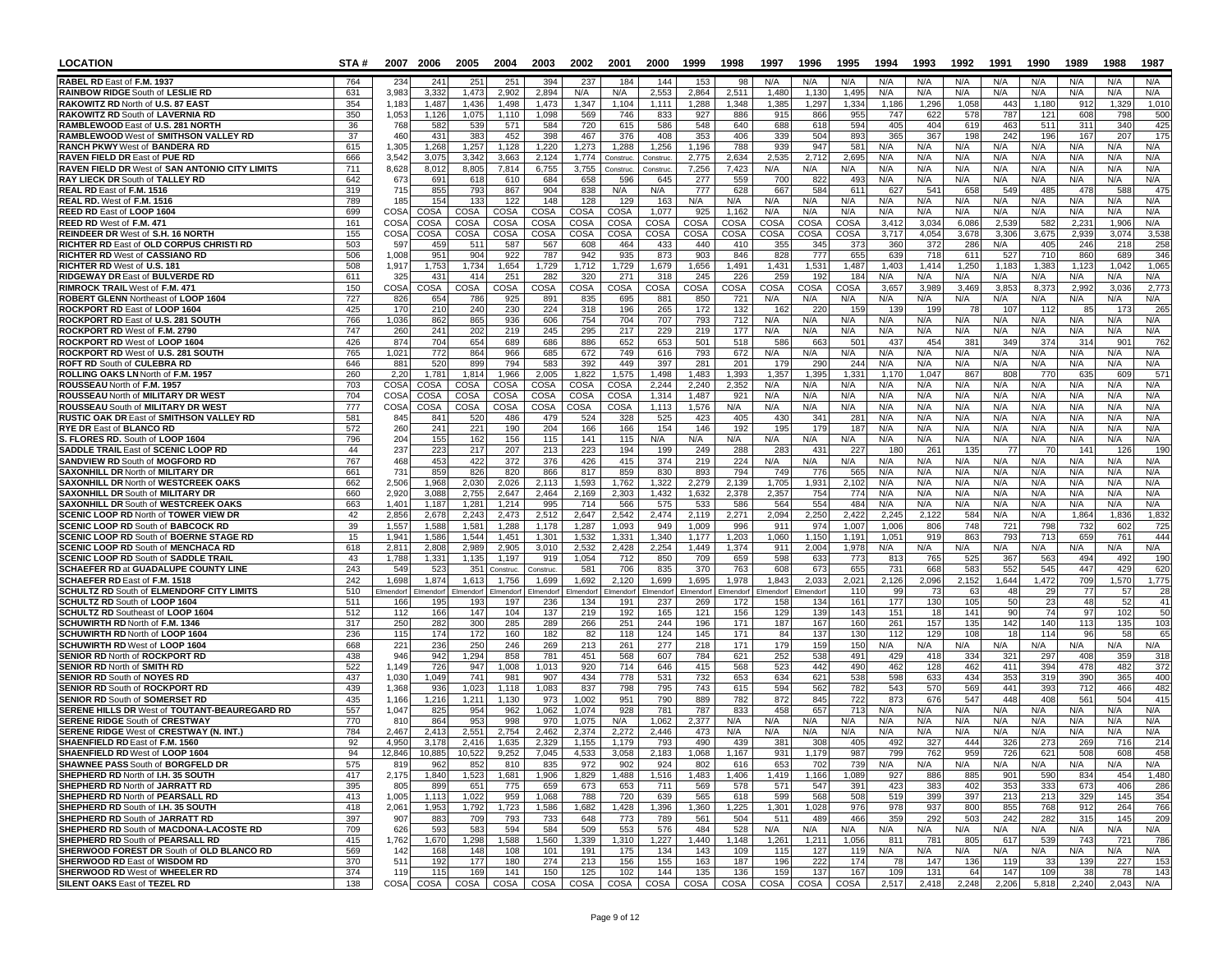| <b>LOCATION</b>                                                                             | STA#         |                              | 2007 2006                    | 2005                  | 2004                         | 2003                         | 2002                         | 2001                         | 2000                         | 1999                         | 1998                         | 1997                  | 1996                         | 1995                         | 1994             | 1993             | 1992             | 1991             | 1990             | 1989             | 1988             | 1987           |
|---------------------------------------------------------------------------------------------|--------------|------------------------------|------------------------------|-----------------------|------------------------------|------------------------------|------------------------------|------------------------------|------------------------------|------------------------------|------------------------------|-----------------------|------------------------------|------------------------------|------------------|------------------|------------------|------------------|------------------|------------------|------------------|----------------|
| <b>SILENT SUNRISE East of TEZEL RD</b>                                                      | 139          | COSA                         | COSA                         | COSA                  | COSA                         | COSA                         | COSA                         | COSA                         | COSA                         | COSA                         | COSA                         | COSA                  | COSA                         | COSA                         | 3.927            | 1.65             | 896              | N/A              | N/A              | N/A              | N/A              | N/A            |
| SILVER MAPLE South of F.M. 1957                                                             | 263          | 1,632                        | 1,653                        | 1,643                 | 1,577                        | 1,780                        | 1,541                        | 1,484                        | 1,471                        | 1,455                        | 1,555                        | 1,475                 | 1,44                         | 1,344                        | 1,361            | 1,276            | 1,310            | 1,209            | 1,037            | 1,027            | 1,103            | 1,094          |
| SINCLAIR RD East of LOOP 410<br><b>SLUMBER PASS East of BLANCO RD</b>                       | 325<br>802   | COSA<br>3,215                | COSA<br>3,386                | COSA<br>4.104         | COSA<br>2,664                | COSA<br>2,668                | COSA<br>N/A                  | <b>COSA</b><br>N/A           | COSA<br>N/A                  | COSA<br>N/A                  | COSA<br>N/A                  | COSA<br>N/A           | COSA<br>N/A                  | COSA<br>N/A                  | 2,363<br>N/A     | 1,79<br>N/A      | 1,686<br>N/A     | 1.905<br>N/A     | 1,751<br>N/A     | 1,509<br>N/A     | 1,297<br>N/A     | 771<br>N/A     |
| SMITH RD East of ATASCOSA COUNTY LINE                                                       | 749          | 673                          | 603                          | 654                   | 647                          | 734                          | 489                          | 415                          | 280                          | 360                          | 424                          | N/A                   | N/A                          | N/A                          | N/A              | N/A              | N/A              | N/A              | N/A              | N/A              | N/A              | N/A            |
| <b>SMITH RD West of HICKMAN RD</b>                                                          | 753          | 510                          | 520                          | 518                   | 527                          | 626                          | 406                          | 465                          | 387                          | 357                          | 362                          | N/A                   | N/A                          | N/A                          | N/A              | N/A              | N/A              | N/A              | N/A              | N/A              | N/A              | N/A            |
| SMITH RD West of S.H. 16 SOUTH                                                              | 523          | 2,759                        | 2,308                        | 2,159                 | 2,503                        | 2,012                        | 2,656                        | 1,638                        | 1,446                        | 1,234                        | 908                          | 861                   | 709                          | 654                          | 688              | 57               | 585              | 51               | 463              | 523              | 550              | 408            |
| <b>SMITH RD West of SENIOR RD</b><br><b>SMITHSON VALLEY RD North of BULVERDE RD</b>         | 683          | 549                          | 535                          | 649                   | 798                          | 814                          | 688                          | 644                          | 665                          | 458                          | 565                          | 505                   | 501                          | 492                          | N/A              | N/A              | N/A              | N/A<br>N/A       | N/A              | N/A<br>N/A       | N/A              | N/A            |
| SMITHSON VALLEY RD South of COMAL COUNTY LINE                                               | 580<br>33    | 2,998<br>1,355               | 2,939<br>1,368               | 2,972<br>885          | 2,795<br>1,001               | 2,371<br>812                 | 2,824<br>889                 | 2,253<br>711                 | 2,516<br>643                 | 2,261<br>728                 | 1,971<br>679                 | 1,558<br>589          | 1,459<br>541                 | 1,279<br>501                 | N/A<br>464       | N/A<br>366       | N/A<br>311       | 279              | N/A<br>318       | 242              | N/A<br>281       | N/A<br>216     |
| <b>SOMERSET RD North of ATASCOSA COUNTY LINE</b>                                            | 521          | 2,712                        | 2,514                        | 2,585                 | 2,665                        | 2,721                        | 2,530                        | 1,649                        | 1,475                        | 2,331                        | 2,423                        | 2,048                 | 1,779                        | 1,969                        | 1,720            | 1,732            | 1,396            | 1,473            | 1,505            | 999              | 270              | 276            |
| <b>SOMERSET RD North of FISCHER RD</b>                                                      | 445          | <b>TXDOT</b>                 | <b>TxDOT</b>                 | TxDOT                 | <b>TxDOT</b>                 | <b>TxDOT</b>                 | <b>TxDOT</b>                 | <b>TxDOT</b>                 | TxDOT                        | <b>TxDOT</b>                 | TxDOT                        | TxDOT                 | <b>TxDOT</b>                 | <b>TxDOT</b>                 | 2.603            | 2,58             | 967              | 1.145            | 1,261            | 1,329            | 1,267            | 1,093          |
| SOMERSET RD North of LOOP 410                                                               | 448          | <b>TxDOT</b>                 | <b>TxDOT</b>                 | <b>TxDOT</b>          | <b>TxDOT</b>                 | <b>TxDOT</b>                 | <b>TxDOT</b>                 | <b>TxDOT</b>                 | <b>TxDOT</b>                 | <b>TxDOT</b>                 | <b>TxDOT</b>                 | <b>TxDOT</b>          | <b>TxDOT</b>                 | <b>TxDOT</b>                 | 2,318            | 1,835            | 809              | 1,104            | 1,576            | 2,242            | 1,515            | 1,152          |
| <b>SOMERSET RD North of VON ORMY RD</b><br><b>SOMERSET RD Northeast of FRANK HOFFMAN RD</b> | 442<br>433   | <b>TxDOT</b><br><b>TxDOT</b> | <b>TxDOT</b><br><b>TxDOT</b> | <b>TxDOT</b><br>TxDOT | <b>TxDOT</b><br><b>TxDOT</b> | <b>TxDOT</b><br><b>TxDOT</b> | <b>TxDOT</b><br><b>TxDOT</b> | <b>TxDOT</b><br><b>TxDOT</b> | <b>TxDOT</b><br><b>TxDOT</b> | <b>TxDOT</b><br><b>TxDOT</b> | <b>TxDOT</b><br><b>TxDOT</b> | TxDOT<br><b>TxDOT</b> | <b>TxDOT</b><br><b>TxDOT</b> | <b>TxDOT</b><br><b>TxDOT</b> | 3,604<br>1,223   | 2,988<br>2.437   | 1,324<br>576     | 1,693<br>1,368   | 1,352<br>1,129   | 1,422<br>1,270   | 1.417<br>1,171   | 969<br>1,022   |
| SOMERSET RD Northeast of LOOP 1604                                                          | 431          | <b>TxDOT</b>                 | <b>TxDOT</b>                 | TxDOT                 | <b>TxDOT</b>                 | <b>TxDOT</b>                 | <b>TxDOT</b>                 | TxDOT                        | <b>TxDOT</b>                 | <b>TxDOT</b>                 | <b>TxDOT</b>                 | TxDOT                 | <b>TxDOT</b>                 | <b>TxDOT</b>                 | 2,958            | 2,440            | 1,233            | 1,395            | 1,426            | 1,172            | 1,714            | 1,377          |
| SOMERSET RD South of I.H. 35 SOUTH                                                          | 314          | <b>TxDOT</b>                 | <b>TxDOT</b>                 | <b>TxDOT</b>          | <b>TxDOT</b>                 | <b>TxDOT</b>                 | <b>TxDOT</b>                 | <b>TxDOT</b>                 | <b>TxDOT</b>                 | <b>TxDOT</b>                 | <b>TxDOT</b>                 | TxDOT                 | <b>TxDOT</b>                 | <b>TxDOT</b>                 | 2,335            | 3,013            | 1,124            | 2,106            | 2,107            | 1,584            | 1,582            | 1,337          |
| <b>SOMERSET RD South of LOOP 410</b>                                                        | 447          | <b>TxDOT</b>                 | <b>TxDOT</b>                 | TxDOT                 | <b>TxDOT</b>                 | <b>TxDOT</b>                 | TxDOT                        | <b>TxDOT</b>                 | <b>TxDOT</b>                 | <b>TxDOT</b>                 | <b>TxDOT</b>                 | TxDOT                 | <b>TxDOT</b>                 | <b>TxDOT</b>                 | 3,256            | 2,623            | 959              | 1,425            | 1,412            | 1,442            | 1,266            | 1,130          |
| SOMERSET RD South of QUESENBERRY RD                                                         | 443          | <b>TxDOT</b>                 | <b>TxDOT</b>                 | <b>TxDOT</b>          | <b>TxDOT</b>                 | <b>TxDOT</b>                 | <b>TxDOT</b>                 | <b>TxDOT</b>                 | <b>TxDOT</b>                 | <b>TxDOT</b>                 | <b>TxDOT</b>                 | <b>TxDOT</b>          | <b>TxDOT</b>                 | <b>TxDOT</b>                 | 3,344            | 2,986            | 1,612            | 1,821            | 1,375            | 1,802            | 1,860            | 120            |
| <b>SOMERSET RD South of SENIOR RD</b><br><b>SOMERSET RD South of SOMERSET CITY LIMITS</b>   | 434<br>430   | <b>TxDOT</b><br>3,182        | <b>TxDOT</b><br>3,069        | <b>TxDOT</b><br>3,146 | <b>TxDOT</b><br>3,143        | <b>TxDOT</b><br>3,293        | <b>TxDOT</b><br>3,374        | <b>TxDOT</b><br>3,260        | <b>TxDOT</b><br>3,374        | <b>TxDOT</b><br>2,883        | <b>TxDOT</b><br>2,777        | TxDOT<br>2,52'        | <b>TxDOT</b><br>2,25         | <b>TxDOT</b><br>1,969        | 3,01<br>2,304    | 2,396<br>2,370   | 1.138<br>1,860   | 1,292<br>2,181   | 1,279<br>1,274   | 2,313<br>2,022   | 1.095<br>1,400   | 747<br>1,562   |
| <b>SOMERSET RD South of VON ORMY RD</b>                                                     | 440          | <b>TxDOT</b>                 | <b>TxDOT</b>                 | TxDOT                 | TxDO <sub>1</sub>            | <b>TxDOT</b>                 | <b>TxDOT</b>                 | <b>TxDOT</b>                 | <b>TxDOT</b>                 | <b>TxDOT</b>                 | TxDOT                        | <b>TxDOT</b>          | <b>TxDOT</b>                 | <b>TxDOT</b>                 | 1,337            | 2,909            | 1,325            | 1,631            | 1,330            | 1,482            | 1,303            | 964            |
| <b>SOUTHTON RD East of I.H. 37</b>                                                          | 500          | 2,025                        | 1.489                        | 1,669                 | 1.873                        | 1,931                        | 2,106                        | 1.744                        | 1,693                        | 1,633                        | 1.468                        | 1,289                 | 1,254                        | 1,286                        | 1,185            | 340              | 733              | 716              | 822              | 180              | 166              | 240            |
| SOUTHTON RD North of I.H. 37                                                                | 499          | COSA                         | COSA                         | COSA                  | COSA                         | COSA                         | COSA                         | COSA                         | COSA                         | COSA                         | COSA                         | COSA                  | COSA                         | 1,099                        | 897              | 878              | 703              | 805              | 842              | 773              | 896              | 665            |
| SOUTHTON RD Northwest of BLUE WING RD<br><b>SOUTHTON RD South of S.A. CITY LIMITS</b>       | 479<br>478   | 1,097<br>2,903               | 1,284<br>2,929               | 1,181<br>2,334        | 1,164<br>2,579               | 1,098<br>2,591               | 1,260<br>2,938               | 1,211<br>3.070               | 1,174<br>2,842               | 1,299<br>2,916               | 1,078<br>2,249               | 1,040<br>2,691        | 1,118<br>2,642               | 1,028<br>2,079               | 1,171<br>2,31    | 954              | 765<br>2.102     | 943<br>2,311     | 1,073<br>2,303   | 1,281<br>2,277   | 1,059<br>2,080   | 930<br>5,180   |
| <b>SOUTHTON RD Southeast of BLUE WING RD</b>                                                | 481          | 1,356                        | 1,052                        | 883                   | 921                          | 729                          | 967                          | 896                          | 836                          | 929                          | 749                          | 810                   | 885                          | 786                          | 734              | 2,122<br>616     | 524              | 700              | 841              | 1,16             | 583              | 611            |
| SPANISH GRANT South of LOOP 1604                                                            | 712          | 428                          | 416                          | 522                   | 404                          | 328                          | 394                          | 340                          | 332                          | 427                          | 220                          | N/A                   | N/A                          | N/A                          | N/A              | N/A              | N/A              | N/A              | N/A              | N/A              | N/A              | N/A            |
| <b>SPECHT RD East of BLANCO RD</b>                                                          | 552          | 866                          | 845                          | 942                   | 795                          | 548                          | 696                          | 791                          | 853                          | 334                          | 281                          | 321                   | 295                          | 388                          | N/A              | N/A              | N/A              | N/A              | N/A              | N/A              | N/A              | N/A            |
| <b>SPECHT RD West of COMAL CO. LINE</b>                                                     | 553          | 506                          | 496                          | 614                   | Closed                       | 387                          | 414                          | 401                          | 344                          | 318                          | 314                          | 341                   | 317                          | 346                          | N/A              | N/A              | N/A              | N/A              | N/A              | N/A              | N/A              | N/A            |
| STAPPER RD South of ABBOTT RD<br><b>STAR OAKS DR East of MATHIS RD</b>                      | 251<br>692   | 351<br>372                   | 351<br>416                   | 350<br>385            | 393<br>396                   | 389<br>354                   | 420<br>454                   | 403<br>430                   | 289<br>386                   | 369<br>385                   | 348<br>208                   | 347<br>188            | 291<br>313                   | 277<br>689                   | 36<br>N/A        | 33<br>N/A        | 353<br>N/A       | 245<br>N/A       | 227<br>N/A       | 30<br>N/A        | 28<br>N/A        | 340<br>N/A     |
| STEDWICK DR North of F.M. 1957                                                              | 168          | COSA                         | COSA                         | COSA                  | <b>COSA</b>                  | COSA                         | COSA                         | COSA                         | COSA                         | COSA                         | COSA                         | COSA                  | COSA                         | COSA                         | 1,73             | 1,520            | 1,960            | 2,385            | 1,842            | 1,592            | 1,479            | 3,668          |
| <b>STONE OAK PKWY East of HARDY OAK</b>                                                     | 29 G         | COSA                         | COSA                         | COSA                  | COSA                         | COSA                         | COSA                         | <b>COSA</b>                  | COSA                         | COSA                         | COSA                         | 3,547                 | 2,784                        | 2,85                         | 1,81             | 1,407            | 656              | N/A              | N/A              | N/A              | N/A              | N/A            |
| <b>STONE OAK PKWY North of HUEBNER RD</b>                                                   | 29D          | COSA                         | COSA                         | COSA                  | COSA                         | COSA                         | COSA                         | <b>COSA</b>                  | COSA                         | COSA                         | COSA                         | 10,446                | 7,297                        | 7,33                         | 3,435            | 5,609            | 2,808            | N/A              | N/A              | N/A              | N/A              | N/A            |
| STONE OAK PKWY North of SONTERIA DR                                                         | 62 A         | COSA                         | COSA                         | COSA                  | COSA                         | COSA                         | COSA                         | <b>COSA</b>                  | COSA                         | COSA                         | COSA                         | 15,830                | 12,660                       | 12,927                       | 13,005           | 12,567           | 13,304           | N/A              | N/A              | N/A              | N/A              | N/A            |
| <b>STONE OAK PKWY South of HUEBNER RD</b><br><b>STONE OAK PKWY West of HARDY OAK</b>        | 29 B<br>29 E | CO <sub>SA</sub><br>COS/     | COSA<br>COSA                 | COSA<br>COSA          | COSA<br>COSA                 | COSA<br>COSA                 | COSA<br>COSA                 | COSA<br>COSA                 | COSA<br>COSA                 | COSA<br>COSA                 | COSA<br>COSA                 | 12,039<br>3,226       | 9,572<br>2,588               | 6.539<br>1,964               | 6.468<br>1,570   | 7.744<br>2,691   | 2.435<br>1.242   | N/A<br>N/A       | N/A<br>N/A       | N/A<br>N/A       | N/A<br>N/A       | N/A<br>N/A     |
| STONE OAK PKWY West of U.S. 281 NORTH                                                       | 29 H         | COSA                         | COSA                         | COSA                  | COSA                         | COSA                         | COSA                         | COSA                         | COSA                         | COSA                         | COSA                         | 1,232                 | 1,475                        | 1,760                        | 964              | 97C              | 1,361            | N/A              | N/A              | N/A              | N/A              | N/A            |
| STUART RD North of BERNHARDT RD                                                             | 520          | 851                          | 811                          | 842                   | 795                          | 819                          | 559                          | 809                          | 569                          | 796                          | 918                          | 781                   | 663                          | 716                          | 707              | 660              | 586              | 1,099            | 601              | 1,366            | 88               | 678            |
| STUART RD North of LOOP 106                                                                 | 328          | 1,005                        | 1,175                        | 1,151                 | 1,226                        | 1,289                        | 1,175                        | 918                          | N/A                          | 1,180                        | 1,037                        | 925                   | 898                          | 874                          | 936              | 922              | 594              | 902              | 754              | 769              | 867              | 1,095          |
| STUART RD North of LOOP 1604<br><b>STUART RD South of BERNHARDT RD</b>                      | 517<br>518   | 1,042<br>1,087               | 1,051<br>1,143               | 1,125<br>1,210        | 1,150<br>1,121               | 1,098<br>1,098               | 1,008<br>1,008               | 820<br>820                   | 1,110<br>1,110               | 1,113<br>1,073               | 946<br>983                   | 955<br>1,065          | 1,019<br>1,014               | 1,162<br>1,150               | 1,149<br>1,087   | 980<br>956       | 917<br>849       | 1,048<br>756     | 951<br>553       | 1,054<br>461     | 618<br>850       | 945<br>290     |
| <b>STUART RD South of LAVERNIA RD</b>                                                       | 346          | 450                          | 582                          | 519                   | 518                          | 489                          | 578                          | 524                          | 393                          | 484                          | 461                          | 486                   | 447                          | 391                          | 344              | 343              | 228              | 296              | 288              | 265              | 312              | 405            |
| STUART RD South of LOOP 1604                                                                | 516          | 1,338                        | 1,382                        | 1,315                 | 1,410                        | 1,312                        | 1,252                        | 1.075                        | 1,107                        | 1.178                        | 1,170                        | 921                   | 902                          | 1,002                        | 959              | 922              | 779              | 851              | 743              | 709              | 612              | 160            |
| STUART RD South of NEW SULPHUR SPGS RD                                                      | 359          | 909                          | 940                          | 1,038                 | 1,195                        | 1,004                        | 994                          | 1,075                        | 884                          | 948                          | 826                          | 932                   | 833                          | 870                          | 692              | 857              | N/A              | 813              | 826              | 586              | 667              | 736            |
| STUART RD. North of F.M. 1346                                                               | 799          | 382                          | 439                          | 442                   | 457                          | 464                          | 468                          | 361                          | N/A                          | N/A                          | N/A                          | N/A                   | N/A                          | N/A                          | N/A              | N/A              | N/A              | N/A              | N/A              | N/A              | N/A              | N/A            |
| <b>SUGARLOAF DR West of SAWTOOTH DR</b><br><b>SUMMER FEST DR East of FOSTER RD</b>          | 285<br>215   | COSA<br>1,421                | COSA<br>1,562                | COSA<br>1,397         | COSA<br>1,453                | COSA<br>769                  | COSA<br>634                  | <b>COSA</b><br>639           | COSA<br>718                  | COSA<br>716                  | COSA<br>711                  | COSA<br>571           | COSA<br>562                  | 2,78<br>N/A                  | 3,025<br>366     | 4,049<br>705     | 3,125<br>501     | 3,017<br>563     | 2,796<br>443     | 5,545<br>575     | 8,372<br>359     | 3,741<br>388   |
| SUMMER FEST DR South of F.M. 78                                                             | 213          | COSA                         | COSA                         | COSA                  | COSA                         | COSA                         | COSA                         | COSA                         | COSA                         | COSA                         | COSA                         | COSA                  | COSA                         | COSA                         | 7,441            | 8,31'            | 4,415            | 4,216            | 4,02             | 4,362            | 4,116            | 3,784          |
| <b>SUMMER FEST DR West of FOSTER RD</b>                                                     | 216          | COSA                         | COSA                         | COSA                  | COSA                         | COSA                         | COSA                         | COSA                         | COSA                         | COSA                         | COSA                         | COSA                  | COSA                         | COSA                         | COSA             | 5,53             | 5,022            | 4.248            | 3.668            | 3.769            | 2.90'            | 4,009          |
| <b>SUMMER OAKS DR East of CAMP BULLIS RD</b>                                                | 622          | COSA                         | COSA                         | COSA                  | COSA                         | <b>COSA</b>                  | COSA                         | COSA                         | COSA                         | COSA                         | 1,860                        | 876                   | 1,339                        | 1,034                        | N/A              | N/A              | N/A              | N/A              | N/A              | N/A              | N/A              | N/A            |
| SUMMER OAKS DR West of I.H. 10 WEST<br><b>SUMMIT CIR East of CIELO VISTA DR</b>             | 623<br>592   | COSA<br>80                   | COSA<br>103                  | COSA<br>117           | COSA<br>122                  | COSA<br>129                  | COSA<br>117                  | COSA<br>139                  | COSA<br>116                  | COSA<br>138                  | 1,860<br>94                  | 869<br>100            | 1,349<br>122                 | .5<br>87                     | N/A<br>N/A       | N/A<br>N/A       | N/A<br>N/A       | N/A<br>N/A       | N/A<br>N/A       | N/A<br>N/A       | N/A<br>N/A       | N/A<br>N/A     |
| <b>SUNNY LN South of MACDONA-LACOSTE RD</b>                                                 | 708          | 111                          | 140                          | 86                    | 101                          | 126                          | 135                          | 106                          | 92                           | 102                          | 213                          | N/A                   | N/A                          | N/A                          | N/A              | N/A              | N/A              | N/A              | N/A              | N/A              | N/A              | N/A            |
| SUNSET PLACE East of PUE RD.                                                                | 804          | 4,949                        | 3,772                        | 4,131                 | 3,863                        | 3,047                        | N/A                          | N/A                          | N/A                          | N/A                          | N/A                          | N/A                   | N/A                          | N/A                          | N/A              | N/A              | N/A              | N/A              | N/A              | N/A              | N/A              | N/A            |
| TALLEY RD North of F.M. 1957                                                                | 261          | 6,322                        | 4.719                        | 4.616                 | 4,915                        | 4,826                        | 4,078                        | 2,584                        | 3,477                        | 3,189                        | 3,106                        | 3,006                 | 2,627                        | 2,36                         | 2,246            | 2,274            | 1,976            | 1,93             | 1.730            | 1,786            | 1.92             | 1,770          |
| TALLEY RD North of OLD F.M. 471<br><b>TALLEY RD South of CARTWRIGHT TRAIL</b>               | 697<br>88    | 1,305<br>4,183               | 982<br>3,156                 | 881<br>3,077          | 909<br>2,995                 | 1,085<br>3,283               | 809<br>2,441                 | 851<br>2,673                 | 1,396<br>2,164               | 1,544<br>1,344               | 420<br>1,517                 | N/A<br>1,474          | N/A<br>1,382                 | N/A<br>2,17                  | N/A<br>877       | N/A<br>192       | N/A<br>723       | N/A<br>959       | N/A<br>1,908     | N/A<br>685       | N/A<br>823       | N/A            |
| TALLEY RD South of F.M. 471                                                                 | 89           | 5,165                        | 3,404                        | 3,943                 | 3,686                        | 4,215                        | 3,497                        | 3,593                        | 2,977                        | 1,644                        | 2,178                        | 2,164                 | 1,924                        | 1,737                        | 1,597            | 1,553            | 1,426            | 1,366            | 1,348            | 1,298            | 1,252            | 920<br>1,097   |
| <b>TARPON DR West of I.H. 10 WEST</b>                                                       | 5            | 2,01'                        | 2,269                        | 1,764                 | 1,676                        | 1,601                        | 1,756                        | 1,742                        | 1,656                        | 1,656                        | 1,669                        | 1,769                 | 1,801                        | 1,524                        | 1,534            | 1,257            | 769              | 711              | 1,133            | 1,189            | 1.065            | 1,418          |
| <b>TARRASA DR North of WALZEM RD</b>                                                        | 193          | 2,578                        | 2,620                        | 3,030                 | 2.845                        | 2,854                        | 2.830                        | 2.822                        | 3,190                        | 4,496                        | 2,935                        | 2.812                 | 2,806                        | 2.872                        | 2,794            | 2.850            | 2.699            | 2.924            | 2,312            | 2,314            | 2.451            | 2,493          |
| TED WILLIAMS RD East of WISDOM RD                                                           | 734          | 147                          | 17 U                         | 142                   | 129                          | 107                          | 108                          | 118                          | 62                           | ା ଠାଏ                        | 104                          | N/A                   | N/A                          | N/A                          | <b>N/A</b>       | <b>N/A</b>       | <b>N/A</b>       | N/A              | N/A              | N/A              | N/A              | N/A            |
| TENNESSEE WALKER West of BENTON CITY RD<br><b>TEZEL RD North of BRAUN RD</b>                | 739<br>130   | 114<br>COSA                  | 106<br>COSA                  | 107<br>COSA           | 101<br>COSA                  | 98<br>COSA                   | 108<br>COSA                  | 125<br>COSA                  | 139<br>COSA                  | 103<br>COSA                  | 84<br>COSA                   | N/A<br>COSA           | N/A<br>COSA                  | N/A<br>COSA                  | N/A              | N/A<br>3,908     | N/A<br>3,440     | N/A<br>2,950     | N/A<br>N/A       | N/A<br>2,908     | N/A<br>1,015     | N/A<br>1,986   |
| <b>TEZEL RD North of TIMBER PATH</b>                                                        | 144          | COSA                         | COSA                         | COSA                  | COSA                         | COSA                         | COSA                         | COSA                         | COSA                         | COSA                         | COSA                         | COSA                  | COSA                         | COSA                         | 6,062<br>18,622  | 18,175           | 15,728           | 7,395            | 15,780           | 11,272           | 11,829           | 3,532          |
| TEZEL RD South of BANDERA RD                                                                | 128          | COSA                         | COSA                         | COSA                  | COSA                         | COSA                         | COSA                         | COSA                         | COSA                         | COSA                         | COSA                         | COSA                  | COSA                         | COSA                         | 3,642            | 3,487            | 2,700            | 2,265            | 1,992            | 1,755            | 1,437            | 1,437          |
| TEZEL RD South of DOVER RIDGE                                                               | 137          | COSA                         | COSA                         | COSA                  | COSA                         | COSA                         | COSA                         | COSA                         | COSA                         | COSA                         | COSA                         | COSA                  | COSA                         | COSA                         | 16,679           | 14,605           | 14,040           | 14,822           | 12,328           | 12,215           | 11,574           | 9,067          |
| TEZEL RD South of GUILBEAU RD                                                               | 134          | COSA                         | COSA                         | COSA                  | COSA                         | COSA                         | COSA                         | COSA                         | COSA                         | COSA                         | COSA                         | COSA                  | COSA                         | COSA                         | 10,247           | 10,131           | 9,197            | 10,076           | 10,355           | 8,281            | 7,759            | 9,323          |
| TEZEL RD South of OLD TEZEL RD<br><b>TEZEL RD South of TIMBER PATH</b>                      | 133<br>146   | <b>COSA</b><br>COSA          | COSA<br>COSA                 | COSA<br>COSA          | COSA<br>COSA                 | COSA<br>COSA                 | COSA<br>COSA                 | COSA<br>COSA                 | COSA<br>COSA                 | COSA<br>COSA                 | COSA<br>COSA                 | COSA<br>COSA          | COSA<br>COSA                 | COSA<br>COSA                 | 16,044<br>21,909 | 12,979<br>20,833 | 14,351<br>21,061 | 12,039<br>20,377 | 11,449<br>16,534 | 10,533<br>15,625 | 10,442<br>13,113 | 7,024<br>6,002 |
| TIMBER PATH East of CLIFFBRIAR DR                                                           | 115          | COSA                         | COSA                         | COSA                  | COSA                         | COSA                         | COSA                         | COSA                         | COSA                         | COSA                         | COSA                         | COSA                  | COSA                         | COSA                         | 5,502            | 4,194            | 4,293            | 5,704            | 5,045            | 3,928            | 5,743            | 4,576          |
| <b>TIMBER PATH East of LES HARRISON DR</b>                                                  | 111          | COSA                         | COSA                         | COSA                  | COSA                         | COSA                         | COSA                         | COSA                         | COSA                         | COSA                         | COSA                         | COSA                  | COSA                         | COSA                         | 3,551            | 3,259            | 3,341            | 3,614            | 3,210            | 1,864            | 3,097            | 2,331          |
| <b>TIMBER PATH East of TEZEL RD</b>                                                         | 145          | COSA                         | COSA                         | COSA                  | COSA                         | COSA                         | COSA                         | COSA                         | COSA                         | COSA                         | COSA                         | COSA                  | COSA                         | COSA                         | 9,122            | 4,750            | 4,145            | 5,721            | 5,724            | 6,236            | 5,761            | 3,136          |
| TIMBER PATH North of F.M. 471                                                               | 149          | COSA                         | COSA                         | COSA                  | COSA                         | COSA                         | COSA                         | COSA                         | COSA                         | COSA                         | COSA                         | COSA                  |                              | COSA COSA                    | 9,217            | 9,100            | 9,243            | 9,742            | 17,539           | 8,223            | 6,524            | 12,424         |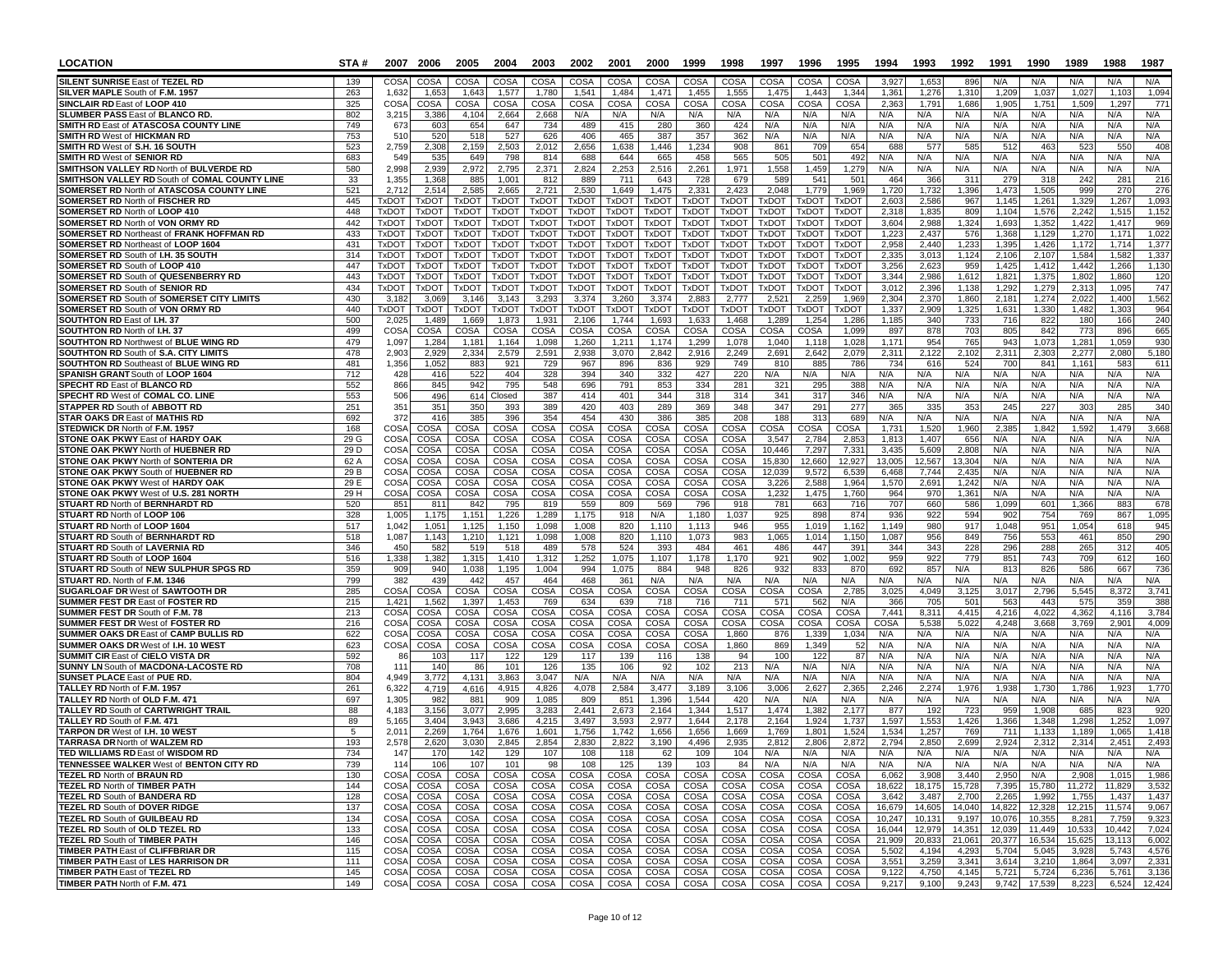| <b>LOCATION</b>                                                                         | STA#           |                            | 2007 2006             | 2005                    | 2004                           | 2003                    | 2002                  | 2001                       | 2000                   | 1999              | 1998             | 1997            | 1996                       | 1995                | 1994           | 1993           | 1992           | 1991           | 1990           | 1989           | 1988           | 1987            |
|-----------------------------------------------------------------------------------------|----------------|----------------------------|-----------------------|-------------------------|--------------------------------|-------------------------|-----------------------|----------------------------|------------------------|-------------------|------------------|-----------------|----------------------------|---------------------|----------------|----------------|----------------|----------------|----------------|----------------|----------------|-----------------|
| <b>TIMBER PATH West of CLIFFBRIAR DR</b>                                                | 116            | CO <sub>S</sub>            | COSA                  | COSA                    | COSA                           | COSA                    | COSA                  | <b>COSA</b>                | COSA                   | COSA              | COSA             | COSA            | COSA                       | COSA                | 5,192          | 5,738          | 4.312          | 3,388          | 1,514          | 4.041          | 5,238          | 4,107           |
| <b>TIMBER PATH West of LES HARRISON DR</b>                                              | 109            | COS/                       | COSA                  | COSA                    | COSA                           | COSA                    | <b>COSA</b>           | COSA                       | COSA                   | COSA              | COSA             | <b>COSA</b>     | COSA                       | COSA                | 467            | 448            | 465            | 582            | 389            | 393            | 329            | 499             |
| <b>TIMBER PATH West of TEZEL RD</b><br><b>TIMBER RANCH East of TEZEL RD</b>             | 143<br>140     | COS/<br>COS/               | COSA<br>COSA          | COSA<br>COSA            | COSA<br>COSA                   | COSA<br>COSA            | <b>COSA</b><br>COSA   | COSA<br>COSA               | COSA<br>COSA           | COSA<br>COSA      | COSA<br>COSA     | COSA<br>COSA    | COSA<br>COSA               | COSA<br>COSA        | 9,451<br>2,899 | 9,390<br>2,824 | 8,197<br>2,926 | 9,517<br>3,065 | 9,699<br>3.442 | 8,624<br>3,023 | 8,402<br>3,280 | 2,184<br>2,840  |
| <b>TIMBERHILL DR at LEON VALLEY CITY LIMITS</b>                                         | 156            | COS/                       | COSA                  | COSA                    | COSA                           | <b>COSA</b>             | <b>COSA</b>           | COSA                       | COSA                   | COSA              | COSA             | COSA            | COSA                       | COSA                | 5,523          | 5,590          | 5,723          | 5,655          | 5,509          | 5,602          | 5,490          | 5,774           |
| <b>TIMBERHILL DR North of GRISSOM RD</b>                                                | 157            | COS/                       | COSA                  | COSA                    | COSA                           | COSA                    | <b>COSA</b>           | COSA                       | COSA                   | COSA              | COSA             | COSA            | COSA                       | COSA                | 7,951          | 7,387          | 7,265          | 7,152          | 6,81           | 7,245          | 7,735          | 4,626           |
| <b>TIMBERHILL DR South of GRISSOM RD</b>                                                | 158            | COS/                       | COSA                  | COSA<br>COSA            | COSA                           | COSA                    | COSA                  | COSA<br>COSA               | COSA                   | COSA<br>COSA      | COSA<br>COSA     | COSA<br>COSA    | COSA<br>COSA               | <b>COSA</b><br>COSA | 10,654         | 11,205         | 10,271         | 12,243         | 10,631         | 11,677         | 11.769         | 12,707<br>9,971 |
| <b>TIMBERHILL DR South of VALLEY BROOK</b><br><b>TIMBERLINE DR North of BORGFELD DR</b> | 162 A<br>564   | COSA<br>446                | COSA<br>426           | 281                     | COSA<br>269                    | COSA<br>274             | COSA<br>335           | 239                        | COSA<br>303            | 262               | 186              | 25'             | 275                        | 308                 | 1,948<br>N/A   | 421<br>N/A     | 1,697<br>N/A   | 1,452<br>N/A   | 10,886<br>N/A  | 12,650<br>N/A  | 13,066<br>N/A  | N/A             |
| <b>TIMBERLINE DR South of BORGFELD DR</b>                                               | 28             | 3,067                      | 3,63                  | 4,375                   | 3,791                          | 3,995                   | 4,090                 | 3,972                      | 4,599                  | 3,950             | 3,367            | 3,408           | 2,706                      | 2,30                | 2,144          | 1,549          | 1,365          | 1,217          | 1,095          | 884            | 1,029          | 256             |
| <b>TIMBERVIEW DR West of F.M. 471</b>                                                   | 151            | COSA                       | COSA                  | COSA                    | COSA                           | COSA                    | COSA                  | COSA                       | COSA                   | COSA              | COSA             | COSA            | COSA                       | COSA                | 5,954          | 1,090          | 5,328          | 5,737          | 1,238          | 3,977          | 4,084          | 6,224           |
| TIMBERWILDE DR North of F.M. 471<br>TIMBERWILDE DR North of TIMBER PATH                 | 147<br>148     | <b>COSA</b>                | COSA<br>COSA          | COSA<br>COSA            | COSA<br>COSA                   | COSA<br>COSA            | COSA<br>COSA          | COSA<br>COSA               | COSA<br>COSA           | COSA<br>COSA      | COSA<br>COSA     | COSA<br>COSA    | <b>COSA</b><br>COSA        | COSA<br>COSA        | 3,724<br>7,784 | 3,258<br>7,685 | 3,225<br>7,019 | 3.092<br>7,620 | 3,177<br>6,933 | 3.528<br>7,082 | 2.392<br>3,009 | 1,821<br>3,685  |
| TOEPPERWEIN RD North of KITTY HAWK RD                                                   | 173            | COS/<br>COS/               | COSA                  | COSA                    | COSA                           | COSA                    | COSA                  | <b>COSA</b>                | COSA                   | COSA              | COSA             | COSA            | COSA                       | 8,916               | 14,490         | 13,428         | 12,328         | 13,958         | 11,146         | 12,201         | 12.147         | 10,500          |
| <b>TOEPPERWEIN RD North of LOOKOUT RD</b>                                               | 82             | COSA                       | COSA                  | COSA                    | COSA                           | COSA                    | COSA                  | <b>COSA</b>                | COSA                   | COSA              | COSA             | COSA            | COSA                       | 5,127               | 5,592          | 4,991          | 4.621          | 9.908          | 4.612          | 4,531          | 6.545          | 4,341           |
| TOEPPERWEIN RD South of KITTY HAWK RD                                                   | 175            | COS/                       | COSA                  | COSA                    | COSA                           | COSA                    | COSA                  | COSA                       | COSA                   | COSA              | COSA             | COSA            | COSA                       | COSA                | 9,283          | 8,414          | 8,242          | 9,304          | 8,147          | 7,447          | 7,620          | 6,415           |
| TOEPPERWEIN RD South of NACOGDOCHES RD<br><b>TOMAR DR North of U.S. 90 WEST</b>         | 81<br>304      | COS/<br>COS/               | COSA<br>COSA          | COSA<br>COSA            | COSA<br>COSA                   | COSA<br>COSA            | COSA<br>COSA          | <b>COSA</b><br><b>COSA</b> | COSA<br>COSA           | COSA<br>COSA      | COSA<br>COSA     | COSA<br>COSA    | <b>COSA</b><br>COSA        | 4,33<br>COSA        | 4,593<br>1,662 | 3,977<br>1,096 | 3,922<br>N/A   | 3,775<br>1,546 | 3,296<br>1,304 | 3,310<br>1,395 | 2,967<br>1,419 | 2,745<br>1,521  |
| <b>TONDRE RD North of JARRATT RD</b>                                                    | 732            | 258                        | 259                   | 266                     | 258                            | 194                     | 195                   | 171                        | 180                    | 210               | 186              | N/A             | N/A                        | N/A                 | N/A            | N/A            | N/A            | N/A            | N/A            | N/A            | N/A            | N/A             |
| TOUTANT-BEAUREGARD RD West of BOERNE STAGE RD                                           | 12             | 2,426                      | 2,213                 | 2,544                   | 1,936                          | 2,565                   | 2,265                 | 1,683                      | 1,645                  | 1,486             | 1,519            | 1,432           | 1,342                      | 1,217               | 1,216          | 971            | 1,065          | 916            | 823            | 859            | 826            | 585             |
| TOUTANT-BEAUREGARD RD East of KENDALL COUNTY LINE                                       |                | 493                        | 484                   | 532                     | 462                            | 524                     | 477                   | 507                        | 594                    | 555               | 372              | 375             | 351                        | 424                 | 417            | 307            | 373            | 311            | 279            | 280            | 238            | 289             |
| TOWER VIEW DR East of SCENIC LOOP RD<br><b>TRACY DR East of BLANCO RD</b>               | 617<br>573     | 219<br>165                 | 181<br>137            | 185<br>145              | 291<br>168                     | 339<br>123              | 294<br>123            | 239<br>141                 | 211<br>198             | 229<br>136        | 220<br>188       | 194<br>212      | 190<br>125                 | 153<br>109          | N/A<br>N/A     | N/A<br>N/A     | N/A<br>N/A     | N/A<br>N/A     | N/A<br>N/A     | N/A<br>N/A     | N/A<br>N/A     | N/A<br>N/A      |
| TRAINER-HALE RD East of F.M. 1518                                                       | 247            | 386                        | 321                   | 311                     | 306                            | 309                     | 322                   | 301                        | 306                    | 313               | 250              | 220             | 267                        | 258                 | 229            | 215            | 209            | 246            | 57             | 247            | 297            | 210             |
| TRAINER-HALE RD North of F.M. 1518                                                      | 241            | 170                        | 176                   | 177                     | 160                            | 184                     | 242                   | 121                        | 162                    | 166               | 185              | 167             | 161                        | 227                 | 275            | 175            | 179            | 238            | 133            | 174            | 241            | 92              |
| TRAINER-HALE RD North of I.H. 10 EAST                                                   | 249            | 472                        | 372                   | 378                     | 393                            | 434                     | 496                   | 608                        | 501                    | 503               | 468              | 440             | 588                        | 461                 | 382            | 496            | 147            | 374            | 91             | 369            | 243            | 290             |
| TRIPLE PINE DR South of F.M. 1516<br>TRIPLE TREE DR North of U.S. 87 EAST               | 320<br>326     | China Grv<br>China Grv     | hina Grv<br>hina Grv. | China Grv<br>China Grv. | <b>China</b> Gry<br>China Grv. | China Grv<br>China Grv. | China Gr<br>China Grv | China Grv<br>China Grv.    | China Gry<br>China Grv | 425<br>China Grv. | 389<br>hina Grv. | 397<br>ina Grv. | 389<br>China Grv           | 406<br>972          | 386<br>833     | 376<br>818     | 353<br>750     | 386<br>818     | 324<br>333     | 314<br>473     | 294<br>699     | 410<br>685      |
| TRUMBO RD South of DUKE RD                                                              | 687            | 239                        | 307                   | 277                     | 319                            | 361                     | 369                   | 314                        | 307                    | 312               | 486              | 293             | 193                        | 423                 | N/A            | N/A            | N/A            | N/A            | N/A            | N/A            | N/A            | N/A             |
| <b>TRUMBO RD South of ENGLEHART RD</b>                                                  | 686            | 913                        | 898                   | 860                     | 955                            | 826                     | 985                   | 789                        | 751                    | 783               | 628              | 541             | 488                        | 196                 | N/A            | N/A            | N/A            | N/A            | N/A            | N/A            | N/A            | N/A             |
| TRUMBO RD South of LOOP 1604                                                            | 685            | 857                        | 1.113                 | 1,140                   | 1,117                          | 1,022                   | 844                   | 863                        | 906                    | 1.044             | 789              | 712             | 709                        | 543                 | N/A            | N/A            | N/A            | N/A            | N/A            | N/A            | N/A            | N/A             |
| <b>TRUMBO RD Southwest PLEASANTON RD</b><br>VALLEY MEADOW West of LOOP 1604             | 470<br>698     | 850<br>COSA                | 618<br>COSA           | 631<br>COSA             | 609<br>COSA                    | 670<br>COSA             | 543<br>COSA           | 488<br>COSA                | 474<br>889             | 544<br>781        | 530<br>828       | 556<br>N/A      | 592<br>N/A                 | 464<br>N/A          | 416<br>N/A     | 360<br>N/A     | 553<br>N/A     | 454<br>N/A     | 324<br>N/A     | 84<br>N/A      | 287<br>N/A     | 291<br>N/A      |
| VAN NESS DR At F.M. 471                                                                 | 167            | <b>COSA</b>                | COSA                  | COSA                    | COSA                           | COSA                    | <b>COSA</b>           | <b>COSA</b>                | <b>COSA</b>            | COSA              | COSA             | COSA            | COSA                       | COSA                | 397            | 483            | 528            | 511            | 87             | 290            | 228            | 278             |
| <b>VILLAGE PARK North of TIMBER PATH</b>                                                | 141            | COS/                       | COSA                  | COSA                    | COSA                           | COSA                    | COSA                  | <b>COSA</b>                | COSA                   | COSA              | COSA             | COSA            | <b>COSA</b>                | COSA                | 2,837          | 2,827          | 2,849          | 2,726          | 3,192          | 2,564          | 2,632          | 3,136           |
| <b>VILLAGE PARK South of TIMBER PATH</b>                                                | 142<br>593     | <b>COSA</b>                | COSA                  | COSA<br>94              | COSA                           | COSA                    | COSA                  | <b>COSA</b>                | COSA                   | COSA              | COSA             | COSA            | COSA                       | COSA                | 4,410          | 4,240<br>N/A   | 3,245          | 3,008<br>N/A   | 3,867          | 2,761          | 2,71'          | 2,184           |
| VISTA MONTAN East of CIELO VISTA DR<br>VON ORMY RD East of QUARTER HORSE DR             | 737            | -72<br>283                 | 77<br>272             | 247                     | 99<br>275                      | 104<br>274              | 104<br>307            | 95<br>284                  | 132<br>276             | 98<br>291         | 139<br>232       | 182<br>N/A      | 97<br>N/A                  | 101<br>N/A          | N/A<br>N/A     | N/A            | N/A<br>N/A     | N/A            | N/A<br>N/A     | N/A<br>N/A     | N/A<br>N/A     | N/A<br>N/A      |
| VON ORMY RD West of SOMERSET RD                                                         | 441            | 427                        | 421                   | 337                     | 325                            | 266                     | 248                   | 235                        | 329                    | 190               | 173              | 176             | 148                        | 150                 | 175            | 108            | 97             | 214            | 145            | 226            | 212            | 194             |
| W.R. LARSON RD East of U.S. 281 NORTH                                                   | 578            | 2,811                      | 489                   | 321                     | 316                            | 288                     | 349                   | 299                        | 313                    | 299               | 287              | 249             | 204                        | 198                 | N/A            | N/A            | N/A            | N/A            | N/A            | N/A            | N/A            | N/A             |
| W.R. LARSON RD West of BULVERDE RD<br>W.W. WHITE RD East of ROSILLO CREEK               | 579<br>335     | 2,322<br>1,557             | 402<br>1,578          | 339<br>1.717            | 336<br>2,301                   | 276<br>1,549            | 253<br>1,470          | 292<br>.692                | 392<br>1,352           | 299<br>1,428      | 280<br>1,377     | 198<br>1,115    | 179<br>1,132               | 167<br>1,092        | N/A<br>1,007   | N/A<br>1,430   | N/A<br>1,107   | N/A<br>1,071   | N/A<br>871     | N/A<br>1,343   | N/A<br>1,123   | N/A<br>1,945    |
| W.W. WHITE RD North of HIGDON RD                                                        | 483            | 94                         | 817                   | 835                     | 865                            | 754                     | 847                   | 721                        | 721                    | 734               | 565              | 615             | 589                        | 588                 | 509            | 549            | 390            | 506            | 442            | 507            | 527            | 830             |
| W.W. WHITE RD North of OLD CORPUS CHRISTI RD                                            | 485            | 2,068                      | 1,201                 | 1,337                   | 1,441                          | 1,269                   | 1,065                 | 1,278                      | 941                    | 1,043             | 1,095            | 854             | 1,215                      | 914                 | 954            | 977            | 779            | 884            | 764            | <b>729</b>     | 725            | 830             |
| W.W. WHITE RD Southeast of HILDEBRANDT RD                                               | 336            | 710                        | 773                   | 898                     | 964                            | 874                     | 727                   | 863                        | 751                    | 739               | 537              | 658             | 617                        | 589                 | 450            | 537            | 484            | 404            | 321            | 357            | 483            | 1,075           |
| <b>WALSH RD Southeast of ZARZAMORA RD</b><br>WALZEM RD North of F.M. 78                 | 757<br>207     | 865<br>18,263              | 646<br>19,929         | 867<br>16,950           | Construc<br>17,503             | 247<br>17,868           | 329<br>17,619         | 340<br>10,894              | 322<br>11,556          | 299<br>11,444     | 288<br>9,335     | N/A<br>8,578    | N/A<br>8,475               | N/A<br>11,274       | N/A<br>N/A     | N/A<br>N/A     | N/A<br>9,443   | N/A<br>N/A     | N/A<br>8,408   | N/A<br>8,166   | N/A<br>7,935   | N/A<br>4,908    |
| WALZEM RD South of GIBBS-SPRAWL RD                                                      | 204            | 19,361                     | 19,555                | 21,249                  | 19.261                         | 19.759                  | 19.387                | 14,972                     | 15,209                 | 15,034            | 13,538           | 13,674          | 14,402                     | 13,582              | N/A            | N/A            | 13,21          | N/A            | 10.829         | 10,292         | 10.216         | 10.742          |
| WALZEM RD. South of F.M. 78                                                             | 806            | 4,182                      | 4,089                 | 3,589                   | 3,321                          | N/A                     | N/A                   | N/A                        | N/A                    | N/A               | N/A              | N/A             | N/A                        | N/A                 | N/A            | N/A            | N/A            | N/A            | N/A            | N/A            | N/A            | N/A             |
| WARE-SEGUIN RD East of LOOP 1604<br>WARE-SEGUIN RD West of F.M. 1518                    | 233<br>246     | 37 <sup>′</sup><br>Schertz | 386<br>Schertz        | 419<br>Schertz          | 416<br>Schertz                 | 329<br>Schertz          | 339<br>Schertz        | 285<br>Schertz             | 348<br>Schertz         | 263<br>Schertz    | 226<br>Schertz   | 253<br>Schertz  | 24 <sub>1</sub><br>Schertz | 55<br>255           | 167<br>191     | 268<br>63      | 16'<br>222     | 174<br>209     | 155<br>207     | 239<br>205     | 194<br>206     | 175<br>335      |
| WARE-SEGUIN RD West of LOOP 1604                                                        | 231            | Converse                   | onverse               | Converse                | onverse                        | Converse                | Converse              | Converse                   | Converse               | Converse          | onverse          | nverse          | onverse                    | 539                 | 255            | 458            | 420            | 408            | 338            | 466            | 404            | 402             |
| <b>WATERSIDE DR South of CRESTWAY RD</b>                                                | 635            | 1,510                      | 1,506                 | 1,562                   | 1,812                          | 2,609                   | 2,964                 | 3,030                      | 1,757                  | 1,606             | N/A              | 1,337           | 1,278                      | 1,278               | N/A            | N/A            | N/A            | N/A            | N/A            | N/A            | N/A            | N/A             |
| WATERWOOD PASS East of I.H. 37                                                          | 688            | 4,28'                      | 4.994                 | 3.836                   | 4.040                          | 3.777                   | 4.248                 | 3.762                      | 3,640                  | 3.409             | 2.843            | 2,825           | 1,655                      | 1,458               | N/A            | N/A            | N/A            | N/A            | N/A            | N/A            | N/A            | N/A             |
| <b>WATSON RD East of SOMERSET RD</b><br>WATSON RD West of S.H. 16 SOUTH                 | 446<br>449     | 3,633<br>2,358             | 3,670<br>2,232        | 3498<br>2,764           | 1,295<br>Construc.             | 1,056<br>1,420          | 1,244<br>1,301        | 1,572<br>1,338             | 1,704<br>1,388         | 1,843<br>1,202    | 1,049<br>859     | 1,030<br>655    | 760<br>727                 | 904<br>580          | 979<br>874     | 523<br>544     | 438<br>481     | 446<br>478     | 400<br>450     | 424<br>419     | 414<br>393     | 230<br>354      |
| <b>WEICHOLD RD East of F.M. 1516</b>                                                    | 228            | 1,188                      | 692                   | 735                     | 521                            | 417                     | 532                   | 562                        | 307                    | 331               | 423              | 404             | 318                        | 328                 | 454            | 255            | 369            | 280            | 279            | 25C            | 233            | 155             |
| <b>WEIDNER RD. North of WINDCREST CITY LIMITS</b>                                       | 811            | 4,490                      | 5,839                 | 4,692                   | N/A                            | N/A                     | N/A                   | N/A                        | N/A                    | N/A               | N/A              | N/A             | N/A                        | N/A                 | N/A            | N/A            | N/A            | N/A            | N/A            | N/A            | N/A            | N/A             |
| <b>WEIR RD North of TRAINER-HALE RD</b><br><b>WESTCREEK OAKS West of LOOP 1604</b>      | 248<br>659     | 108<br>4,805               | 165<br>4,652          | 193<br>4,825            | 154<br>5,331                   | 144<br>5,738            | 166<br>5,691          | 149<br>5,680               | 133<br>5,118           | 159<br>4,829      | 130<br>4,343     | 149<br>4,250    | 155<br>2,867               | 131<br>2,72         | 131<br>N/A     | 197<br>N/A     | 109<br>N/A     | 209<br>N/A     | 163<br>N/A     | 151<br>N/A     | 137<br>N/A     | 130<br>N/A      |
| <b>WEYBRIDGE DR West of DOVER RIDGE</b>                                                 | 106            | COSA                       | COSA                  | COSA                    | COSA                           | <b>COSA</b>             | COSA                  | COSA                       | COSA                   | COSA              | COSA             | COSA            | COSA                       | COSA                | 441            | 4,340          | 4,527          | 3,734          | 4,602          | 4,190          | 4,340          | 839             |
| <b>WHEELER RD North of JARRATT RD</b>                                                   | 378            | 462                        | 409                   | 362                     | 448                            | 449                     | 355                   | 430                        | 378                    | 400               | 437              | 326             | 335                        | 329                 | 477            | 477            | 308            | 253            | 437            | 740            | 306            | 420             |
| <b>WHEELER RD Northwest of PEARSALL RD</b>                                              | 725            |                            | 527                   | 496                     | 508                            | 521                     | 405                   | 394                        | 379                    | 505               | 487              | N/A             | N/A                        | N/A                 | N/A            | N/A            | <b>N/A</b>     | N/A            | <b>N/A</b>     | N/A            | N/A            | N/A             |
| <b>WHEELER RD South of SHERWOOD RD</b><br><b>WHEELER RD Southeast of JARRATT RD</b>     | 375<br>380     | 90<br>275                  | 103<br>256            | 83<br>286               | 109<br>278                     | 78<br>307               | 81<br>232             | 100<br>244                 | 102<br>244             | 113<br>281        | 93<br>277        | 86<br>266       | 115<br>253                 | 95<br>222           | 131<br>187     | 122<br>47      | 154<br>215     | 123<br>152     | 80<br>165      | 100<br>535     | 130<br>187     | 195<br>580      |
| WHIP'PO'WILL WAY North of S.H. 16 NORTH                                                 | 696            | 339                        | 318                   | 456                     | 426                            | 401                     | 470                   | 466                        | 375                    | 376               | 326              | N/A             | N/A                        | N/A                 | N/A            | N/A            | N/A            | N/A            | N/A            | N/A            | N/A            | N/A             |
| WHIP'PO'WILL WAY West of SCENIC LOOP RD                                                 | 695            | 237                        | 229                   | 291                     | 221                            | 234                     | 337                   | 321                        | 244                    | 269               | 189              | N/A             | N/A                        | N/A                 | N/A            | N/A            | N/A            | N/A            | N/A            | N/A            | N/A            | N/A             |
| <b>WHISPERING WINDS DR South of MOGFORD RD</b>                                          | 691            | 263                        | 281                   | 286                     | 306                            | 265                     | 346                   | 279                        | 292                    | 250               | 235              | 229             | 234                        | 430                 | N/A            | N/A            | N/A            | N/A            | N/A            | N/A            | N/A            | N/A             |
| <b>WILDERNESS OAK East of BLANCO RD</b><br><b>WILDERNESS OAK South of HARDY OAK</b>     | 597<br>598     | COSA<br>COSA               | COSA<br>COSA          | COSA<br>COSA            | COSA<br>COSA                   | COSA<br>COSA            | COSA<br>COSA          | COSA<br>COSA               | COSA<br>COSA           | COSA<br>COSA      | COSA<br>COSA     | 1,185<br>625    | 598<br>210                 | 367<br>474          | N/A<br>N/A     | N/A<br>N/A     | N/A<br>N/A     | N/A<br>N/A     | N/A<br>N/A     | N/A<br>N/A     | N/A<br>N/A     | N/A<br>N/A      |
| WIND VALLEY East of SMITHSON VALLEY RD                                                  | 585            | 243                        | 241                   | 134                     | 223                            | 157                     | 182                   | 185                        | 133                    | 120               | 122              | 115             | 164                        | 216                 | N/A            | N/A            | N/A            | N/A            | N/A            | N/A            | N/A            | N/A             |
| WINDWOOD DR West of I.H. 10 WEST                                                        | $\overline{4}$ | 605                        | 404                   | 538                     | 547                            | 483                     | 482                   | 321                        | 471                    | 396               | 524              | 577             | 327                        | 282                 | 336            | 374            | 295            | 386            | 309            | 313            | 341            | 364             |
| WISDOM RD North of OLD FRIO CITY RD<br><b>WISDOM RD South of LADD RD</b>                | 384<br>377     | 1,159<br>767               | 1,284<br>885          | 1,217<br>914            | 1,060<br>831                   | 878<br>961              | 1,135<br>910          | 1,442<br>706               | 1,230<br>822           | 1,107<br>715      | 1,193<br>835     | 1,030<br>792    | 996<br>680                 | 915<br>654          | 882<br>121     | 743<br>574     | 736<br>547     | 733<br>536     | 927<br>528     | 905<br>488     | 934<br>120     | 458<br>324      |
| WISDOM RD South of MACDONA-LACOSTE RD                                                   | 369            | 984                        | 651                   | 849                     | 980                            | 1,103                   | 976                   | 1,032                      | 830                    | 901               | 938              | 825             | 818                        | 762                 | 700            | 674            | 634            | 593            | 612            | 597            | 650            | 451             |
|                                                                                         |                |                            |                       |                         |                                |                         |                       |                            |                        |                   |                  |                 |                            |                     |                |                |                |                |                |                |                |                 |